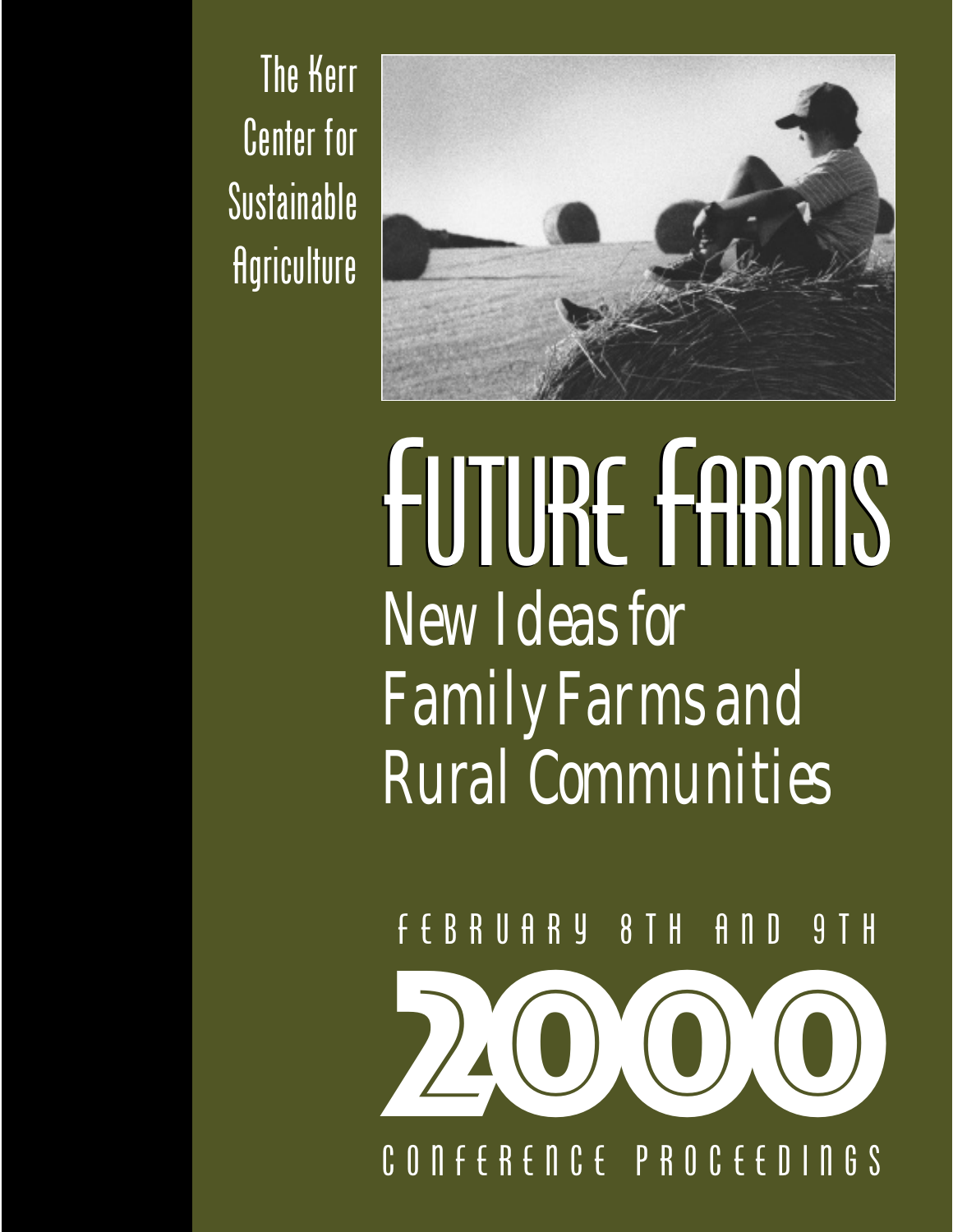Using almost anyone's definition, concerns for sustainability imply concerns for the long run, for intergenerational equity – meeting the needs of our current generation while leaving equal or better opportunities for those of generations to follow. The three cornerstones of sustainable agriculture – ecological soundness, economic viability, and social responsibility– rest upon a foundation of intergenerational equity. Sustainability applies the Golden Rule across generations. – John E. Ikerd from

"Sustaining America's Rural Communities"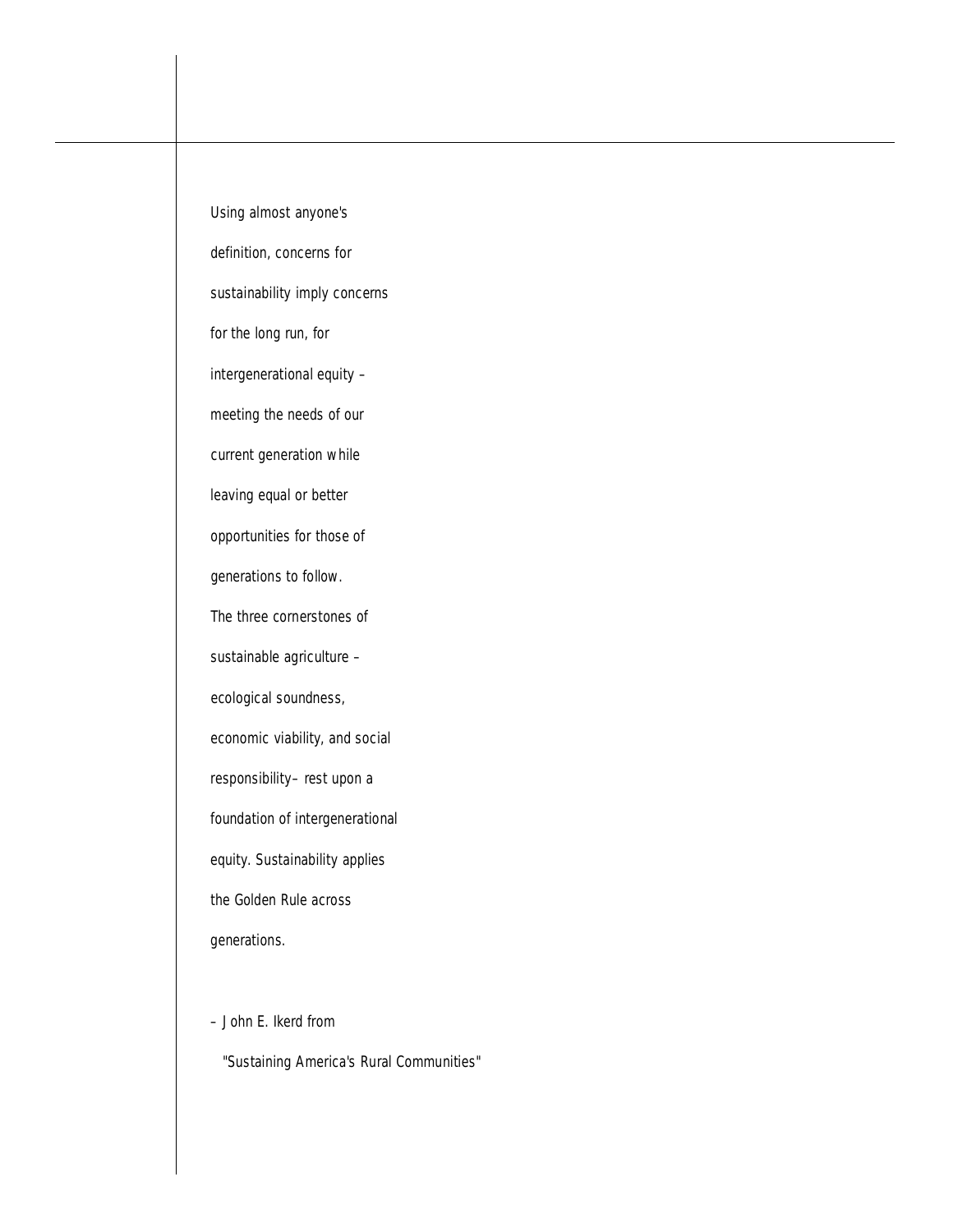# FUTURE FARMS

*New Ideas for Family Farms and Rural Communities*



### PROCEEDINGS

February 8 and 9, 2000 Metro-Tech, Oklahoma City, Oklahoma

*Conference sponsored by*  The Kerr Center for Sustainable Agriculture Poteau, Oklahoma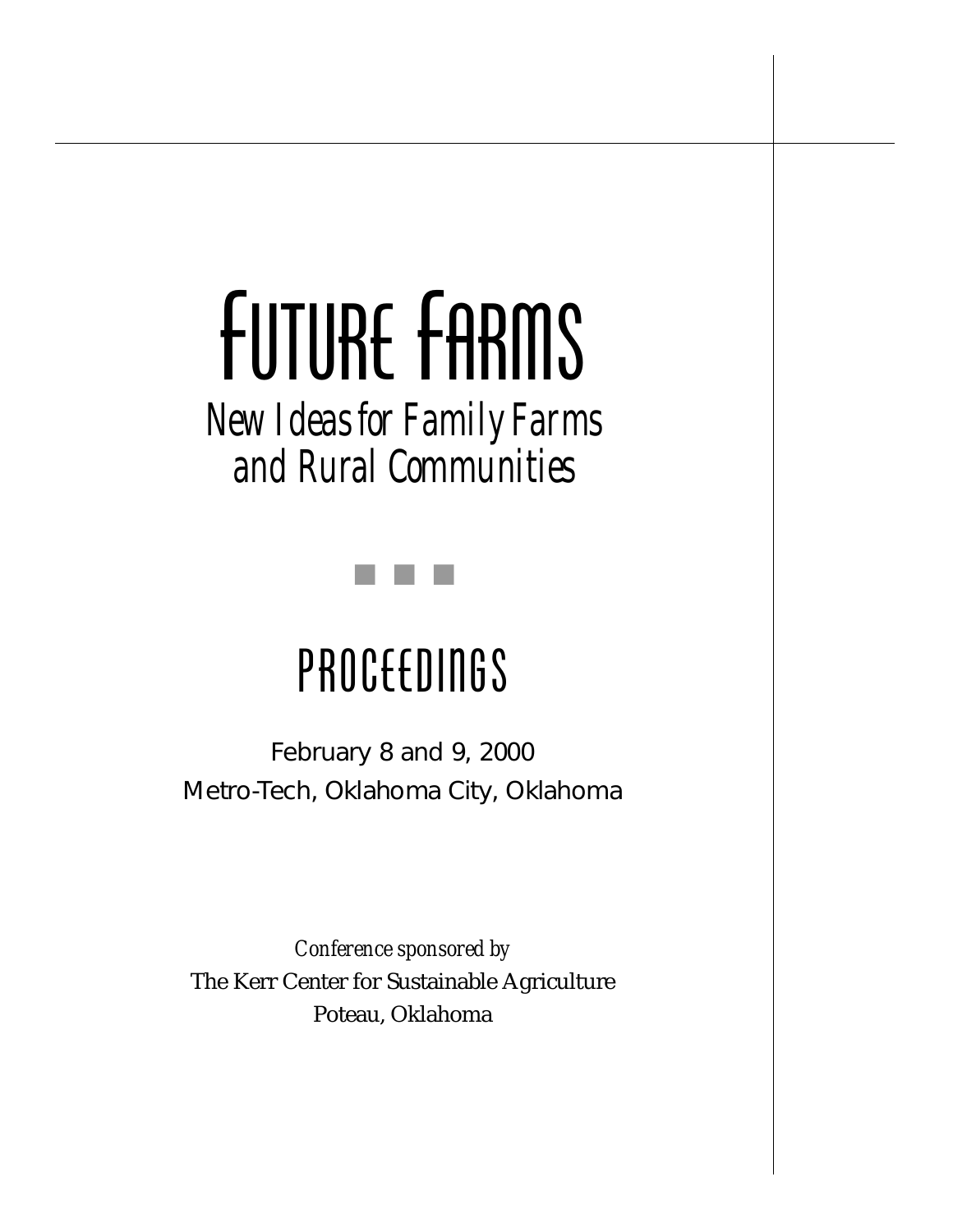#### **FUTURE FARMS PROCEEDINGS**

Maura McDermott, *Editor, Communications Director, Kerr Center*

Liz Speake, *Conference Coordinator, Communications Assistant, Kerr Center*

Tracy Clark, Argus DesignWorks, *Layout/Design*

Additional copies are available for \$10 per book from The Kerr Center for Sustainable Agriculture P.O. Box 588 Poteau, OK 74953 918-647-9123 mailbox@kerrcenter.com www.kerrcenter.com

*Additional support for this conference provided by:*

Oklahoma Land Stewardship Alliance

Dr. Ross Love, Oklahoma State Cooperative Extension Service

Oklahoma Farm Bureau

Oklahoma Farmers Union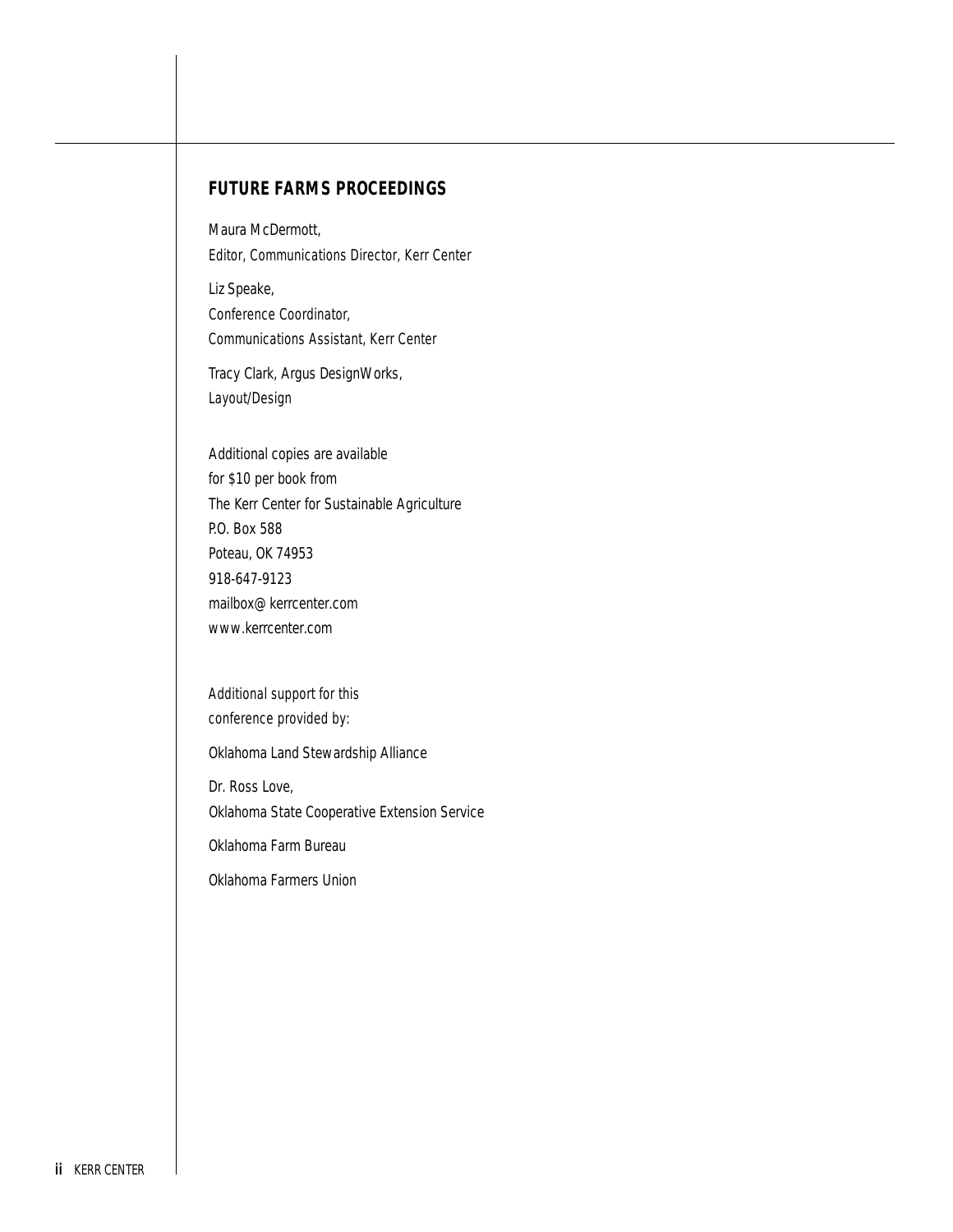## Table of Contents

| STAFF:                          | <b>Preface</b>                                                                                                                                                                                                                                                                                           |
|---------------------------------|----------------------------------------------------------------------------------------------------------------------------------------------------------------------------------------------------------------------------------------------------------------------------------------------------------|
| E. Horne,<br>and CEO            |                                                                                                                                                                                                                                                                                                          |
| . Director,<br>h Station:       | <b>Keynote Speakers</b>                                                                                                                                                                                                                                                                                  |
| Jlenbach,                       | Emotionally-, Economically-, and Environmentally-Enhancing Agriculture<br>Joel Salatin (interview intervention in the contract of the contract of the contract of the contract of the contract of the contract of the contract of the contract of the contract of the contract of the contract of the co |
| y Analyst:<br>n Combs,          | Building Sustainable Communities and Schools                                                                                                                                                                                                                                                             |
| street-Kerr                     |                                                                                                                                                                                                                                                                                                          |
| rical Farm                      | Sustaining America's Rural Communities                                                                                                                                                                                                                                                                   |
| Faulkner,<br>President          |                                                                                                                                                                                                                                                                                                          |
| Livestock                       | <b>Livestock and Cropping Systems</b>                                                                                                                                                                                                                                                                    |
| Specialist                      | A Profitable, Sustainable Ranch                                                                                                                                                                                                                                                                          |
| jula Guru,<br>y Analyst:        | <b>Walt Davis</b>                                                                                                                                                                                                                                                                                        |
| sident for                      | Permanent Cover: A New Generation Cropping System                                                                                                                                                                                                                                                        |
| Education                       |                                                                                                                                                                                                                                                                                                          |
| :Dermott,                       | Less Tillage is Best                                                                                                                                                                                                                                                                                     |
| s Director<br>Redhage,          |                                                                                                                                                                                                                                                                                                          |
| conomist:                       | <b>Natural Resource Management</b>                                                                                                                                                                                                                                                                       |
| z Speake,<br>Assistant          | Incorporating Wildlife into Your Operation<br>Russell L. Stevens and the contract of the contract of the contract of the contract of the contract of the contract of the contract of the contract of the contract of the contract of the contract of the contract of the con                             |
| stephens,                       | Stewardship and Profitability                                                                                                                                                                                                                                                                            |
| lic Policy/<br><i>relopment</i> |                                                                                                                                                                                                                                                                                                          |
| Producer                        | Managing Riparian Areas for Water Quality and Wildlife                                                                                                                                                                                                                                                   |
| wardship!                       |                                                                                                                                                                                                                                                                                                          |
| Chester,                        | <b>Marketing Systems</b>                                                                                                                                                                                                                                                                                 |
| secretary;                      | Cooperative Marketing Ideas                                                                                                                                                                                                                                                                              |
| ia Moore,<br>webpage            | Dan Nagengast (and all contact and all contact and all contact and all contact and all contact and all contact and all contact and all contact and all contact and all contact and all contact and all contact and all contact                                                                           |
| ordinator                       | Adding Value Can Improve Your Bottom Line                                                                                                                                                                                                                                                                |
| manager                         | More Than Just Wheat: Adding Value to Your Crop                                                                                                                                                                                                                                                          |
| P FARM:                         |                                                                                                                                                                                                                                                                                                          |
| e Kimble,                       | Marketing Experiences on a Small Vegetable Farm                                                                                                                                                                                                                                                          |
| tt Phillips                     |                                                                                                                                                                                                                                                                                                          |
| ) BEACH                         | The Ups and Downs of Direct Marketing Beef                                                                                                                                                                                                                                                               |
| <b>TATION:</b>                  | Peggy and Richard Sechrist Material Account of the University Contract of the Peggy and Richard Sechrist Material Account 23                                                                                                                                                                             |
| ive Davis,<br>ticulturist,      | Relationship Marketing                                                                                                                                                                                                                                                                                   |
| ik Mehta,                       |                                                                                                                                                                                                                                                                                                          |
| Scientist,                      | Exploring Value-Added Agriculture                                                                                                                                                                                                                                                                        |
| Secretary                       | Alternatives to Industrial Vertical Integration in Oklahoma Agriculture                                                                                                                                                                                                                                  |
| ET-KERR                         |                                                                                                                                                                                                                                                                                                          |
| L FARM:                         |                                                                                                                                                                                                                                                                                                          |
| / Henson,                       |                                                                                                                                                                                                                                                                                                          |
| intenance                       |                                                                                                                                                                                                                                                                                                          |

#### **STAFF**: James *President and CEO*

Robert Adair, Jr. *Vero Beach Researd* 

> Eric A **Public Polic**

Jir *Curator, Overs Histor* Lloyd

Assistant to the Brian Freking,

**Production** Man **Agricultural Polic** 

Janie Hipp, Vice-Pre **Public Policy/** 

> Maura Mo *Communication*

David **Natural Resources E** 

> Liz *Communications*

> > Michelle S Director, Pub **Rural Dev**

Alan Ware, Director, *Grant Program/Ste* 

> Barbara *corporate secretary;* Len

secretary/ Carol Vise, office co

Ann Ware, business

**STEWARDSHII** 

Simon Billy, Charlie Andy Makovy, Sco

#### **VERO RESEARCH S**

Da *Citrus Horticulturist* 

Ni  $Research$ Bev Norquist,

#### **OVERSTRE HISTORICA**

**Jeremy** Grounds/Ma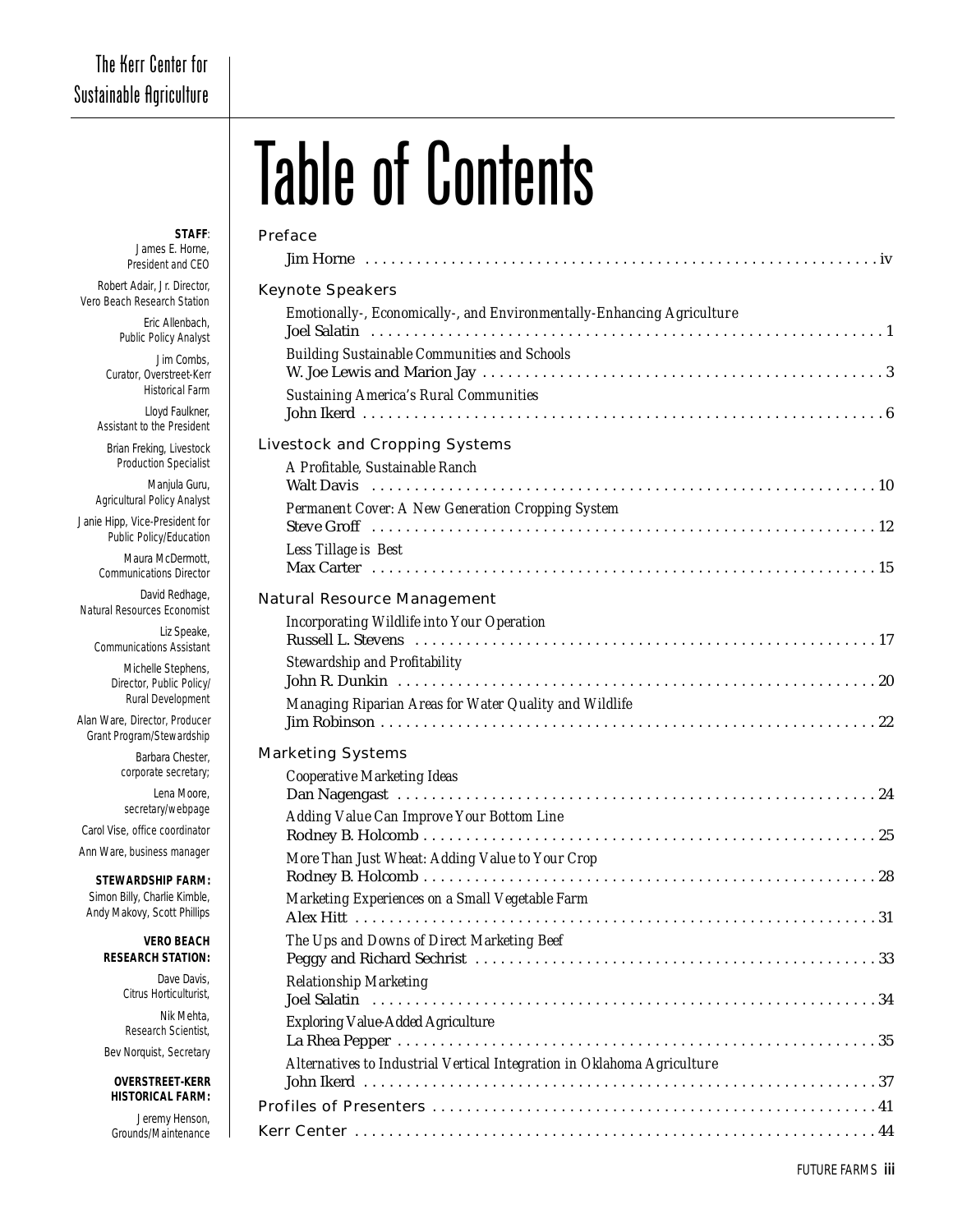#### <span id="page-5-0"></span>PREFACE

### Two Roads

What will American agriculture be like in the new century?

It depends on which road we take. If we continue down the road we have been traveling, there won't be much of a future in farming or ranching. This road leads us to a dead end– a place where there are fewer independent farmers, where there are scant profits, and many environmental headaches. With the farmers gone, rural communities will be hard-pressed to support schools and businesses.

But there is another road, a better road, to travel into the future. This is the road we decided to explore at our *Future Farms* conference on February 8 and 9, 2000, in Oklahoma City. It is our hope at the Kerr Center that this road will lead us to a place of independent, profitable family farms and ranches, where families protect the environment and conserve natural resources. These farms will grow a variety of crops marketed in ways that return the maximum profit to the producer, while providing consumers with healthy choices. Some of the farmers along this new road will be adding value to their crops, forming cooperatives, and finding new ways to make agriculture work for them.

This brave new world of profitable, environmentally-friendly agriculture will support thriving rural towns, where children receive a good education and can choose to stay in the

community, even choose to be farmers, a choice not easy to make today.

It was a privilege for the Kerr Center to present this distinguished line-up of farmers, ranchers, researchers, and educators from Oklahoma and around the United States who were able to point us in the right direction. These are folks who have already started down this better road into the future.

Oklahoma is a state populated by the descendants of hardy, independent people– pioneers of all races and ethnic backgrounds and Native Americans from a myriad of tribes– who started a new life in a new "land of the red people," as Oklahoma means in Choctaw. Oklahomans know all about hard roads– from the Trail of Tears to the Dust Bowl migration along Route 66. In the past one hundred years, the farmers and ranchers of Oklahoma have suffered from the uncertainties of weather, prices, and government policy. But they have also raised many abundant crops and love for the land remains strong.

We at the Kerr Center hope that this conference helped those who attended (or you who read these *Proceedings*) gather ideas and inspiration for the journey down this new road in a new century.

Jim Horne, Ph.D. President and CEO Kerr Center for Sustainable Agriculture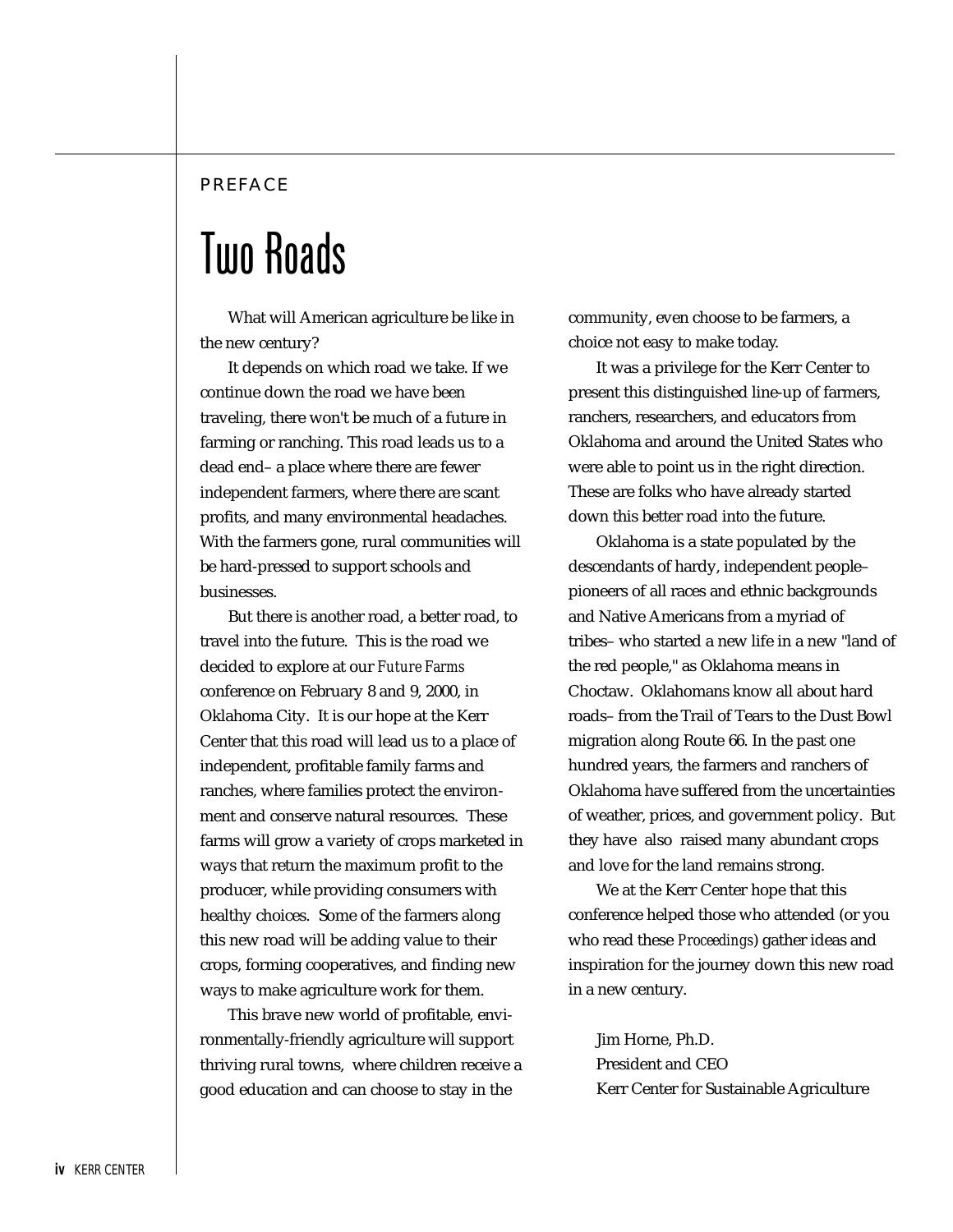### <span id="page-6-0"></span>Emotionally-, Economically- and Environmentally-Enhancing Agriculture

*Joel Salatin, Polyface Farm, Shenandoah Valley, Virginia*

S farmers, we are in the landscape<br>business. Whether we have a windo<br>box, a backyard or a million acre rat<br>the more we can intersect the three basic s farmers, we are in the landscape business. Whether we have a window box, a backyard or a million acre ranch, environments of open land, forest land, and water, the greater the diversity of plant and animal life. The greater the diversity, the more stable the ecosystem.

All three of these environments must justify their stewardship by being independent profit centers, and it's up to us to figure out how to have multiple, balanced profit centers. Usually a farm will have at least one centerpiece enterprise, but the trick is to hang multiple complementary enterprises synergistically and symbiotically off that primary profit center.

We sell firewood and mill logs on a portable bandsaw mill to generate income from the forest. Of course, the forest enhances our hydraulic cycles, buffers climate extremes, produces biomass and generates oxygen. Branches run through a chipper produce carbon to lock up nutrients produced in livestock housing situations.

In the winter, when we run out of stockpiled forages and feed hay, the cattle lounge and eat in a hay shed with a vertically adjustable V-slotted feeder gate. We add whole corn to the carbonaceous bedding and let the entire bedding pack build up to four-feet deep. This bedding pack ties down all the 50 pounds excreted daily by the cattle and keeps it from leaching into the groundwater or running off into streams.

The anaerobic bedding pack, containing fermented corn, receives pigaerators in the spring after the cows go back out on pasture. The pigs turn the pack, injecting oxygen and creating aerobic compost. By letting appreciating livestock do the work, the profit potential is size neutral because we do not have to generate the income to capitalize things that rot, rust, and depreciate.

Intensive controlled grazing maximizes nutrient cycling and cattle performance on pastures. We produce salad bar beef, and believe that no multi-stomached animal needs grain--ever. The only reason to feed grain to a multi-stomached animal is to compensate for improper pasture management.

Moving the cattle daily to new paddocks mimics natural herbivore grazing through short duration, high density patterns. We have not used an ounce of chemical fertilizer since coming to the farm in 1961, and yet average 250 cow-days per acre compared to the county average of 70 in our 31-inch rainfall area.

Two eggmobiles hooked together housing 800 layers follow the cattle in their grazing. The layers free-range a couple of days behind the cattle and scratch through cow paddies to remove fly larvae and spread the dung. In addition, the birds harvest grasshoppers, crickets and other bugs, producing nearly \$15,000 worth of eggs annually as a byproduct of pasture sanitation and livestock hygiene. We use no systemic parasiticides.

Pastured broilers housed in 10 foot x 12 foot x 2 foot high portable, floorless pens move across the pasture at about 500 birds per acre per five-week period. We prepare the pasture for the broiler with the cattle. The pens protect the Cornish Cross birds from weather and predators; but offer a fresh daily salad bar to

The more plants and animals a farm can integrate in close proximity, the better.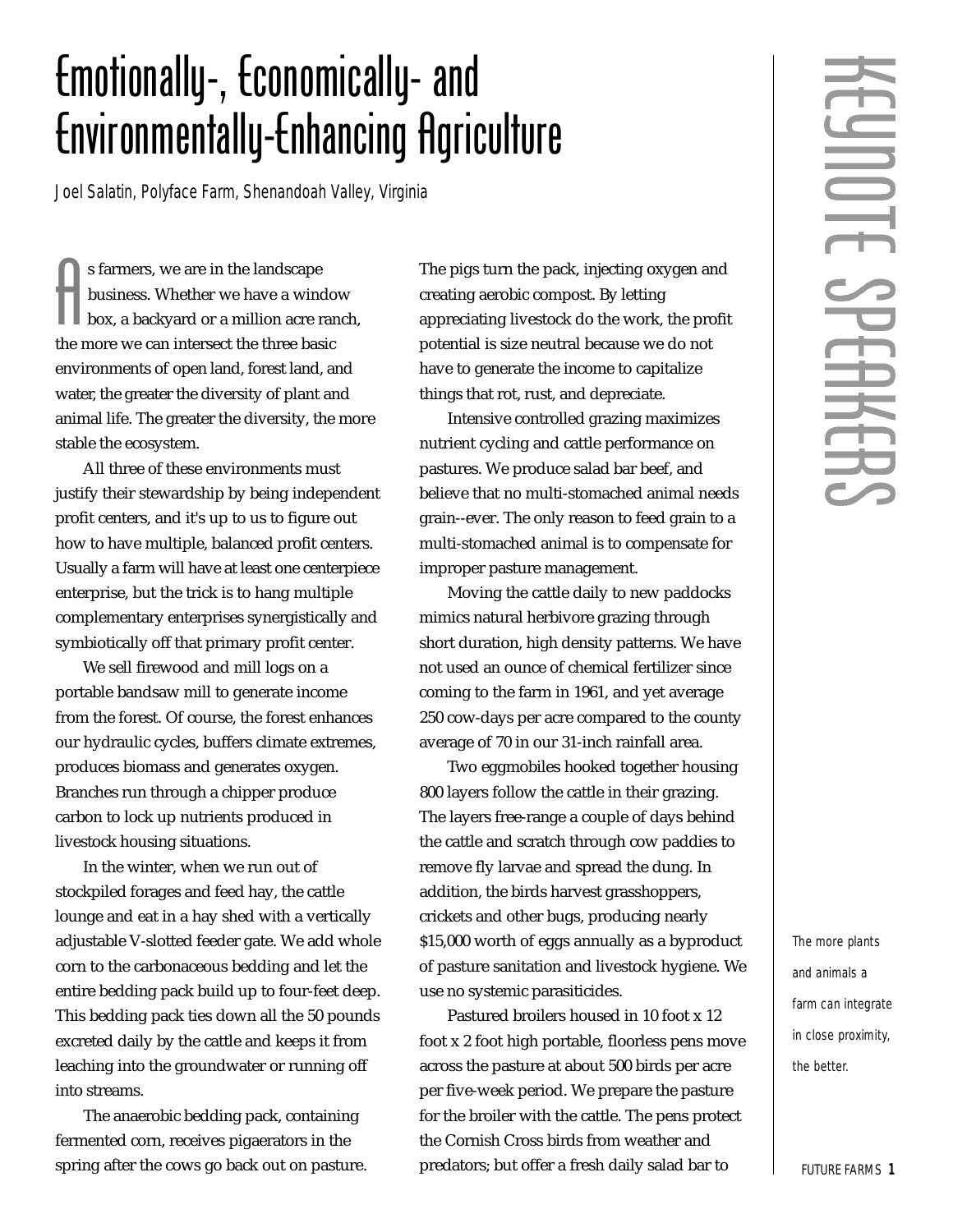One person working seven hours per week on five acres can net \$15,000 per year with this system.

produce a bird that is light-years superior to fecal factory fare in all measurable areas: taste, nutrition, humaneness, odor, texture, cleanliness and safety. We raise about 8,000 birds a year, processing the first in May and finishing in early October, yielding about \$50,000.

The feathernet is another pastured egg model in addition to the eggmobiles. Each model has assets and liabilities. The feathernet utilizes highly-portable electrified poultry netting to keep the birds in and predators out, along with hoophouses on skids for shelter and laying boxes. A feed sled holds enough feed for a month, and the water trough is plumbed into a farm-wide gravity water system. The feed sled and houses are all hooked together with chains in train fashion for ease of moving.

Three 150-foot sections of the netting enclose a quarter acre, which is plenty large for 1,000 birds for three days. One person working seven hours per week on five acres can net \$15,000 per year with this system. Of course, marketing gets to be a major factor, and that is addressed in the *Relationship Marketing* section.

We raise turkeys in the broiler pens as well. This acts as a season extender for the infrastructure and stacks an additional enterprise on the pasture. The stacking creates incredible income opportunities and can be done with many different plants and animals. The same acre of pasture on our farm, for example, sees cattle, pastured broilers, eggmobiles and turkeys during the season, adding up to nearly \$5,000 per acre, per year.

Our biniary is another example of this. It is a combination production system integrating bunnies, vineyard, and aviary, hence biniary. A totally enclosed 100 foot x 100 foot area divided into four quadrants, it contains twelve grape vines per quadrant. The trellis poles hold up the overhead netting, which protects free- ranging rabbits from predators and keeps jumbo white pheasants in. The rabbits mow

the forage under the grape vines and the pheasants debug. The quarter acre can net \$5,000 per year because of the synergism of the multiple enterprises.

In the winter, the layers come into hoophouses. The rabbits come in as well, in pens at eye level. The chickens keep the bedding aerated and clean under the rabbits and the combination more fully utilizes the vertical airspace in the facility. When the animals come out in the spring, we plant vegetables into the composted bedding to jumpstart the gardening season and produce premium-priced produce.

When pigs are not doing their aerobic compost turning, they go out on pasture. Quarter-acre paddocks divided by two strands of electric fencing control the pigs, which we move from paddock to paddock. We train the pigs to electric fence in a corral near the house before taking them out to the fields. Portable nipple-waterers and self-feeders round out the pasturage. This system yields around \$3,000 per acre per year.

#### Guiding principles are:

1. All food production and processing models must be aesthetically and aromatically pleasing, period. Otherwise, it's not good farming. 2. All plants and animals must be produced domestically in a way that most closely approximates their natural setting. 3. All plants and animals should be allowed to express their physiological distinctiveness. 4. The more plants and animals a farm can integrate in close proximity, the better. 5. A farm is a solar collector and should run on current solar dollars; it should generate far more energy than it uses.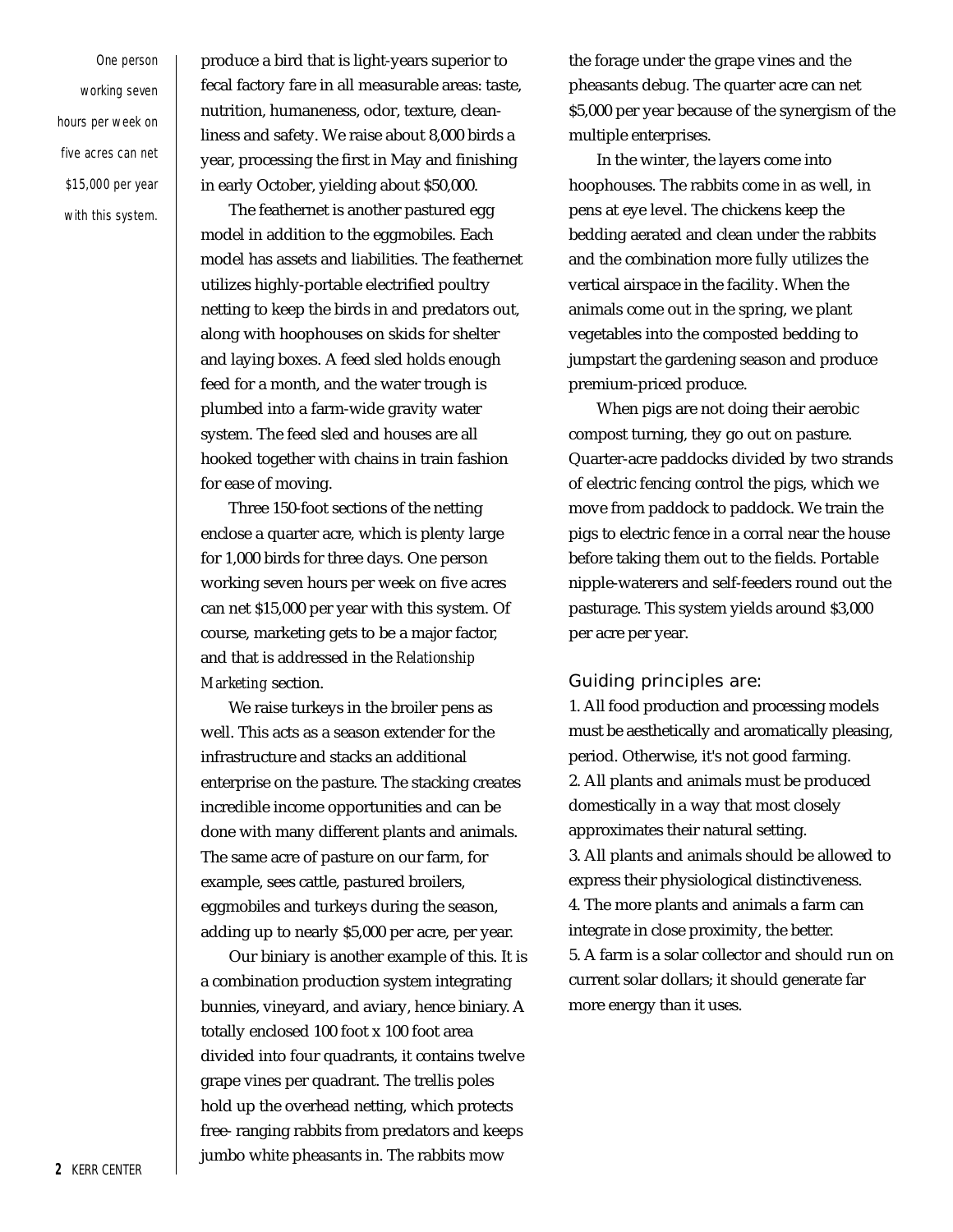### <span id="page-8-0"></span>Building Sustainable Communities and Schools

*W. Joe Lewis, ARS, Tifton, Georgia Marion Jay, Communities in Schools, Fitzgerald, Georgia*

#### **Introduction**

The USA is the highest producer and<br>consumer of goods, and the largest<br>producer of wastes on earth (President's<br>Council on Sustainable Development, 1996). he USAis the highest producer and consumer of goods, and the largest producer of wastes on earth (President's Not only the well-being of future generations, but also our own welfare, is increasingly at risk by our failure to manage our economic, social, and natural resources holistically. Solid and lasting solutions must be found and rapidly implemented. In this presentation we offer a foundational map to guide our pursuit of sustainable communities. To that end we examine how technology and reductionist trends are impacting our society and propose conceptual models and guidelines for healthy communities drawn from natural ecosystems. Our central position is that achievement of true sustainability will require a redirection of our technological advances and professional pursuits to an application of ecologically-based approaches directed at local community levels.

#### **Premise**

Awell known ecological principle is that the universe is made up of systems within systems. Certain unifying principles of the universe,

including transfer of energy and cycling of materials, are known to govern the functional mechanisms of these systems at all levels from individual organisms and ecosystems to the biosphere. The human race and associated activities, including local communities, are a part of this design and are ultimately subject to these natural guidelines. Thus, the elucidation and understanding these principles is the basis for sustainable living practices.

The basic ecological definition of a community is a group of interacting and interdependent population of organisms, which share a common environment and form a fairly complete structure for the capture and release of energy and cycling of materials. For the purposes of our discussions, we define a local community as the people living in an area along with the environment and associated natural resources. See basic ecology textbooks e.g. Odum (1971), Krebs (1972) for further discussion of this subject. These local communities evolved through people coming together for mutual benefit and to meet interdependent needs for energy, materials and

#### Figure 1. **Premise**

From the study of ecology we can identify five inherent strengths that promote health and balance of communities and other natural systems. Unbridled practice of modern trends and technology can erode the health of community and other sytems. We must redirect community planning and development so that our technology is better aligned with fundamental systems principles.

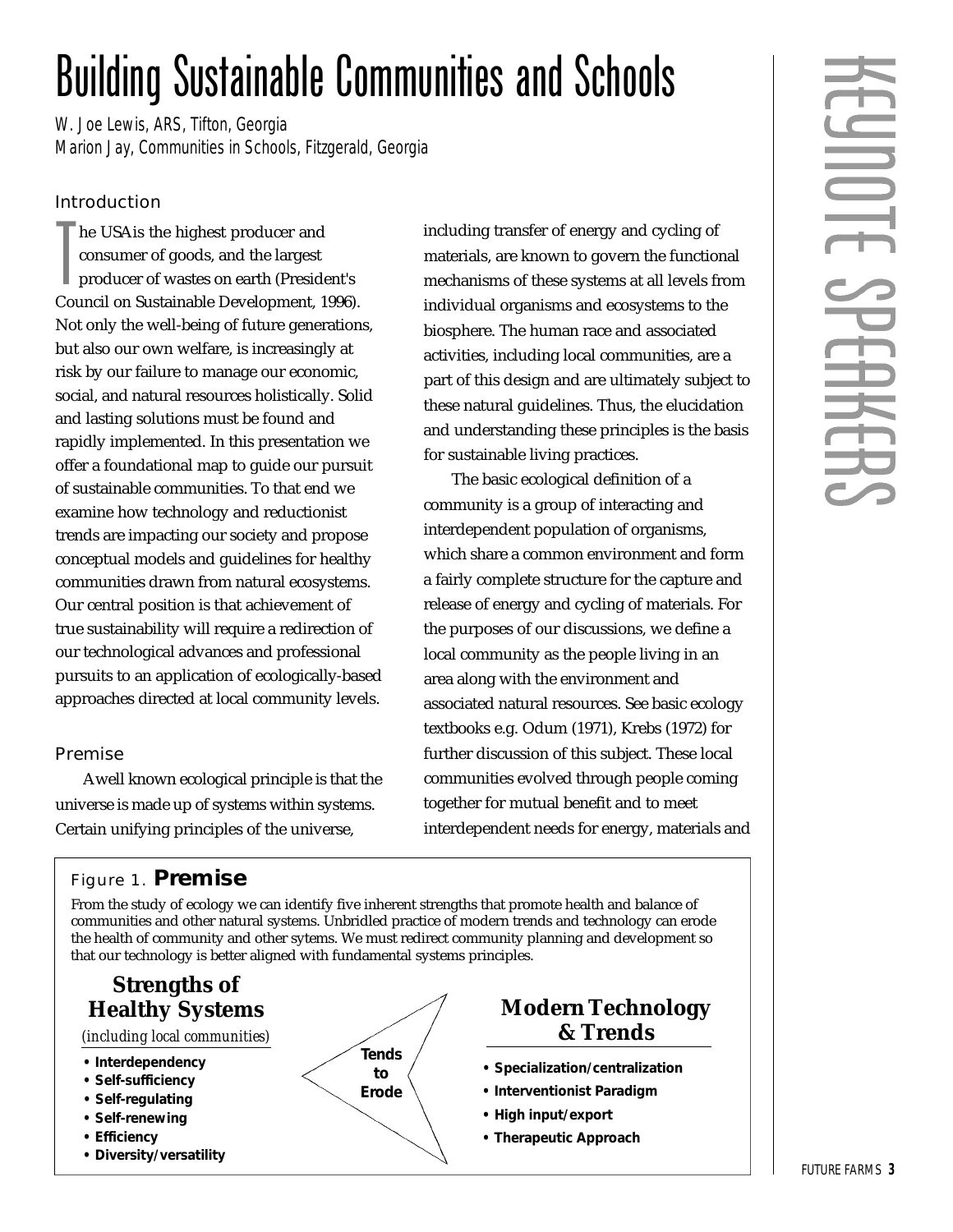...we can redirect our community management and development strategies...to an ecologically-based approach.

relationship.

Certain inherent features are central to the healthy functioning of communities and other natural systems and enable them to maintain balance and minimize the impact of adverse encounters. From the knowledge of natural systems we suggest six such inherent pillar strengths that should be fostered in communities to assure their health *(Figure 1)*. These strengths are: Interdependency, Selfsufficiency, Self-regulating, Self-renewing, Efficiency, and Diversity/versatility.

Modern science and associated technologies has brought about a way of thinking and an array of interventions that offer serious challenges to these inherent attributes of healthy communities (see Flint and van den Bosch, 1981 for a basic discussion of this subject as it relates to pest outbreaks and management). Science by traditional design is based on reductionism, which requires subdividing things into parts for specialized study, versus holistic views. Reductionist perspectives together with technological advances have brought many short-term benefits such as the flexibility for modifying our surroundings and for the production of goods for subsistence (food, clothing and shelter) and various pursuits of happiness (transportation, communication, medicine, fine arts). However, the overreliance on these technologies has given us a false sense of freedom from the connectedness and accountability to the governing principles of the natural world. We have identified four modern trends that place us in undue confrontation with the six important strengths of communities mentioned above, and that threaten the balance and well being of our communities. The four trends are: Specialization/ centralization, Interventionist paradigm, High import/export, Therapeutic approach.

The development of healthy communities will require a redirection of our paradigm and **4** KERR CENTER **practices so as to maximize the six core** 

principles drawn from natural systems while moderating the adverse impact of modern trends. These communities are the building blocks of our society and it is at this level that all of our professional, social and cultural interactions are ultimately expressed. Above the family level, local communities are the only truly natural assemblage in our social structure. State, national, and sometimes county groupings, though usually based on certain historical, cultural and other parameters, are relatively arbitrary as compared to local communities. To borrow a quote from Bucky Fuller (1981), "Think globally, act locally." In accordance to these principles similar redirections need to guide the practices of our respective professions such as agriculture, education, healthcare, and manufacturing. Readers are referred to Lewis, et al. (1997) Senge et al.(1994), and Lewis and Jay (2000) for further discussion of such redirections among these professions.

#### Challenges to Local Communities

The modern technology and trends reflected in figure 1 challenge the sustainability of local communities in a variety of ways. With the industrial age, came the emergence of high technology, specialized tools, knowledge and an expanding array of goods and services, including homes with a host of appliances, luxury automobiles, and spectacular entertainment devices. The marvels of communication and transportation technology allow us span the earth in a matter of hours. Powerful machinery enable us to literally reshape large portions of the landscape of entire communities and to transport natural resources, services and manufactured goods around the world in a matter of days. The growth in the global market for these goods, services, and lifestyles has enhanced the rate of specialization and centralization of organizations and management structures.

A result of this phenomena is increased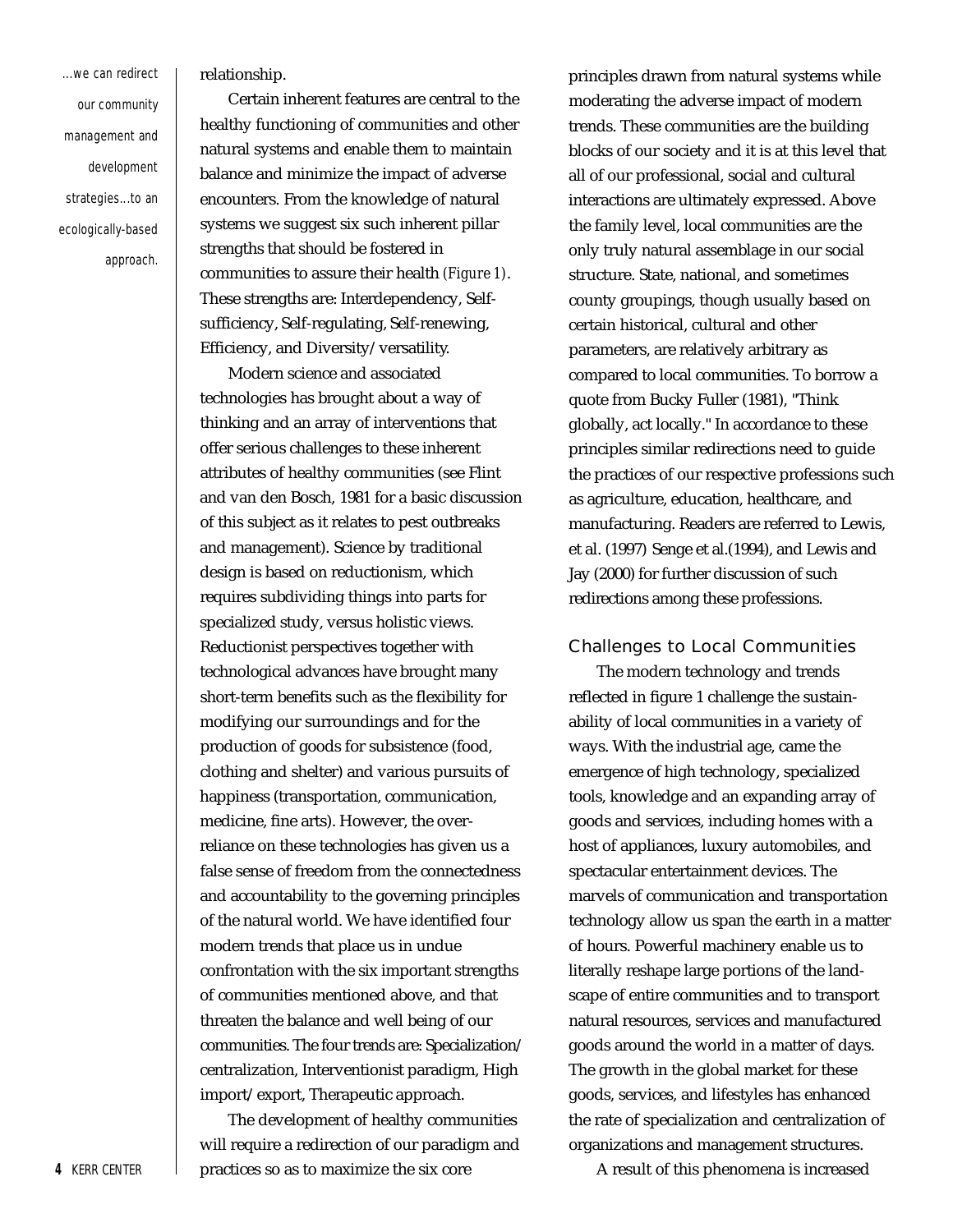

We must redirect our technology and operating paradigm so as to base our economic development and management on principles that promote inherent strengths and moderate the load of growth on communities. Such a redirection will emphasize practices shown in the right-hand boxes that are based on the "built-in" renewable strengths of community.

insulation of organizations from accountability at the point of delivery which is the local communities. High-volume-based organizations tend to "crowd out" the local businesses and providers. Because of minimal interdependence of the large organization on an individual local community and in the absence of reduced competition, the community's influence regarding the organization's service becomes limited.

These developments and trends have led to numerous unwise and unsustainable practices that must be redirected in order for our local communities to deal with the realities of our modern world in a sustainable fashion. We class these unsustainable practices, as seen in figure 2, into four major categories: Poor land use and design patterns, insulated human resource service system, core utility and infrastructure services not locally-based, economic system not adequately diverse and locally-vested.

By shifting our operating paradigm and use of modern technology, we can redirect our community management and development strategies as depicted in figure 2 to an ecologically-based approach. The redirection should be guided by principles that promote rather than erode the inherent pillar strengths

of community systems, and moderate rather than promote the load of growth. Basically, by design, these growth and maintenance processes should be based on promoting and using the "built in" renewable strengths of the community as depicted by the ecologicallybased model of figure 2. On the right are four ecologically-based counterparts to the four unsustainable practices mentioned above and shown in the conventional model on the left. They are: "Smart growth" strategies, inherent human resource renewal, utilities/ infrastructure locally-based, economic systems diverse and locally-vested.

We must redirect our technology and operating paradigm so as to base our economic development and management on principles that promote inherent strengths and moderate the load of growth on communities. Such a redirection will emphasize practices shown in the right-hand boxes that are based on the "built-in" renewable strengths of community.

#### Ecologically-based Guidelines:

The management of communities in accordance to ecological principles is in essence applied ecology. We recognize that such a process is complex and cumbersome. In fact, in accordance with the same ecological

The management of communities in accordance to ecological principles is in essence applied ecology.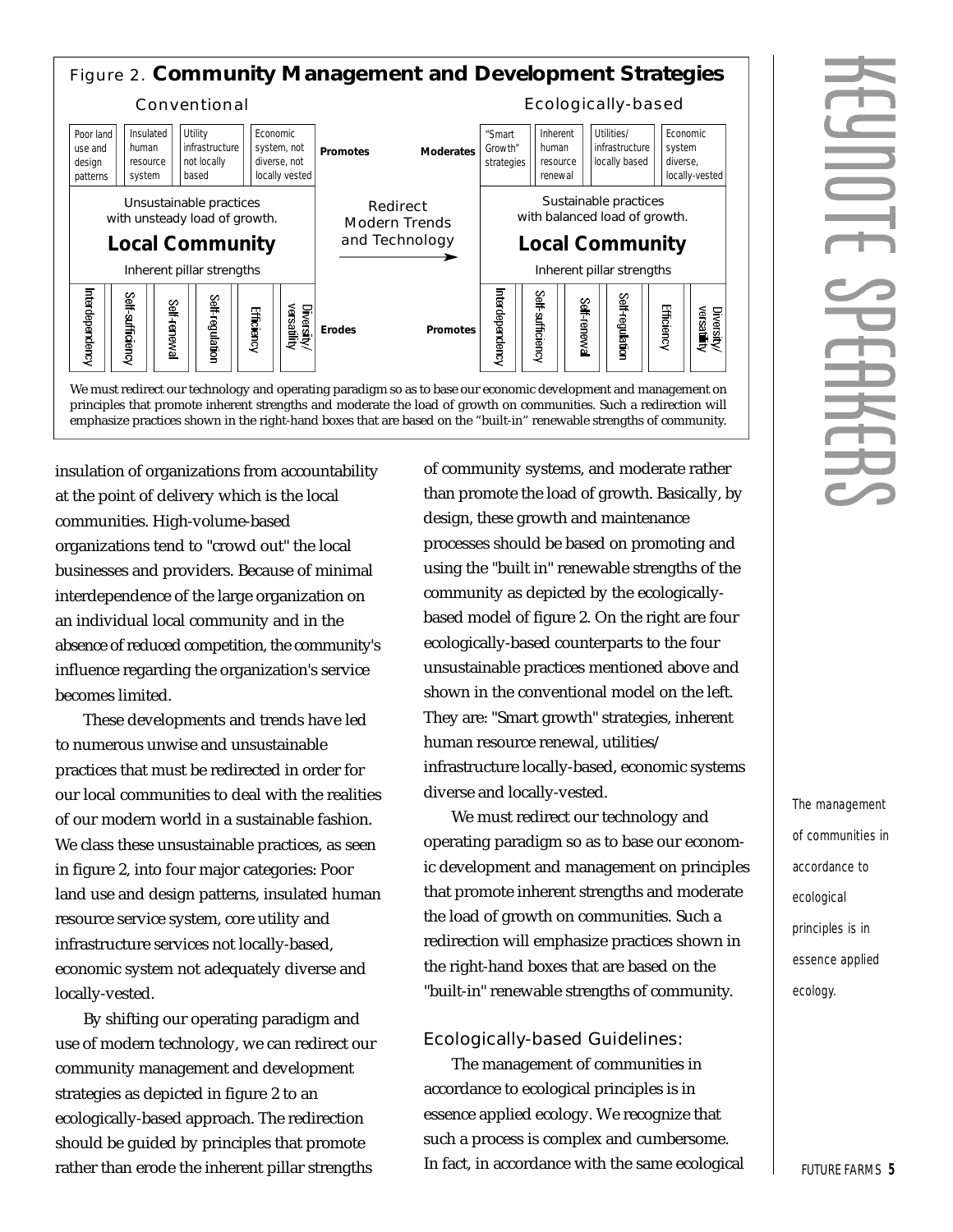<span id="page-11-0"></span>principles, the process has to be customized to each local community. Thus, no "cookie cutter" prescription can be given. However, we do feel that these general ecological guidelines are appropriate and can be effectively used as a baseline tool for individual community decision-making. Refer to the more detailed publication of Lewis and Jay (2000) for more detailed suggested guidelines in this regard.

#### References Cited

Community Food Security News. 1999. *Supermarket mergers sweep the country* . Special Issue on Food Access. Winter/Spring, 1999. CFS Coalition, Venice, CA.

Flint, M. L. and R. van den Bosch. 1981. *Introduction to integrated pest management*. New York: Plenum. 240 pp.

Fuller, R. Buckminister. 1981 *Critical Path*.

St. Martin's Press. New York, N.Y. pp.471.

Krebs, Charles. 1972. *Ecology*. Harper and Row, New York, N.Y. pp. 674.

Lewis, W.J., J. C. van Lenteren, Shard C. Phatak, and J. H. Tumlinson. 1997. *A total system approach to sustainable pest management*. Proc. Natl. Acad. Sci. 94: 12243-12248.

Lewis, W. J. and Marion Jay. 2000. *Ecologicallybased communities: putting it all together at the local level.* Bulletin, Kerr Center. (In Press).

Odum, Eugene P. 1971 *Fundamentals of ecology, 3rd edition*, W.B. Saunders Co., Philadelphia. pp. 547.

President's Council on Sustainable Development. *1996 Sustainable America: A new consensus for prosperity, opportunity, and a healthy environment for the future.* 730 Jackson Place, NW, Washington, D.C.

Senge, Peter, Art Kleiner, Charlotte Roberts, Richard B. Ross, and Bryan J. Smith. 1994. *The fifth discipline: The art and practice of learning organization*. Doubleday, N. Y. pp 572.

### Sustaining America's Rural Communities

*John E. Ikerd Extension Professor, University of Missouri, Columbia*

The trend toward fewer and larger farms in the U.S. is but a phase of a cycle that may well be nearing an end.

The historic purpose for settling most rura<br>communities in the U.S. was to realize the<br>value that was inherent in the land. Som<br>early towns were mining and timber towns, he historic purpose for settling most rural communities in the U.S. was to realize the value that was inherent in the land. Some but most were farming towns. The density of farm population across the land was determined in large part by the number of farmers or ranchers needed to realize the benefits from the land. The range lands of the West were sparsely populated because one rancher could manage a herd of cattle roaming over hundreds, or even thousands, of acres. Areas suited for truck farming and dairy operations were more densely populated because of higher labor and management requirements. The Midwest was covered with diversified family farms with a corresponding rural population density.

The numbers and types of farms in the surrounding community determined the nature of activities carried on in town. More farm families translated into more health care, more education, and other social services. Business activities in rural communities reflected not only the number of farm families, but also the need for markets and farm inputs, such as credit, machinery, feed, and fuel. Rural service communities evolved into trade centers as early farmers moved beyond self-sufficiency and began to specialize and trade among themselves. These communities became agribusiness centers as more consumers left nearby farms for distant urban areas and farmers became more reliant on mechanization and purchased inputs.

However, during the last two-thirds of the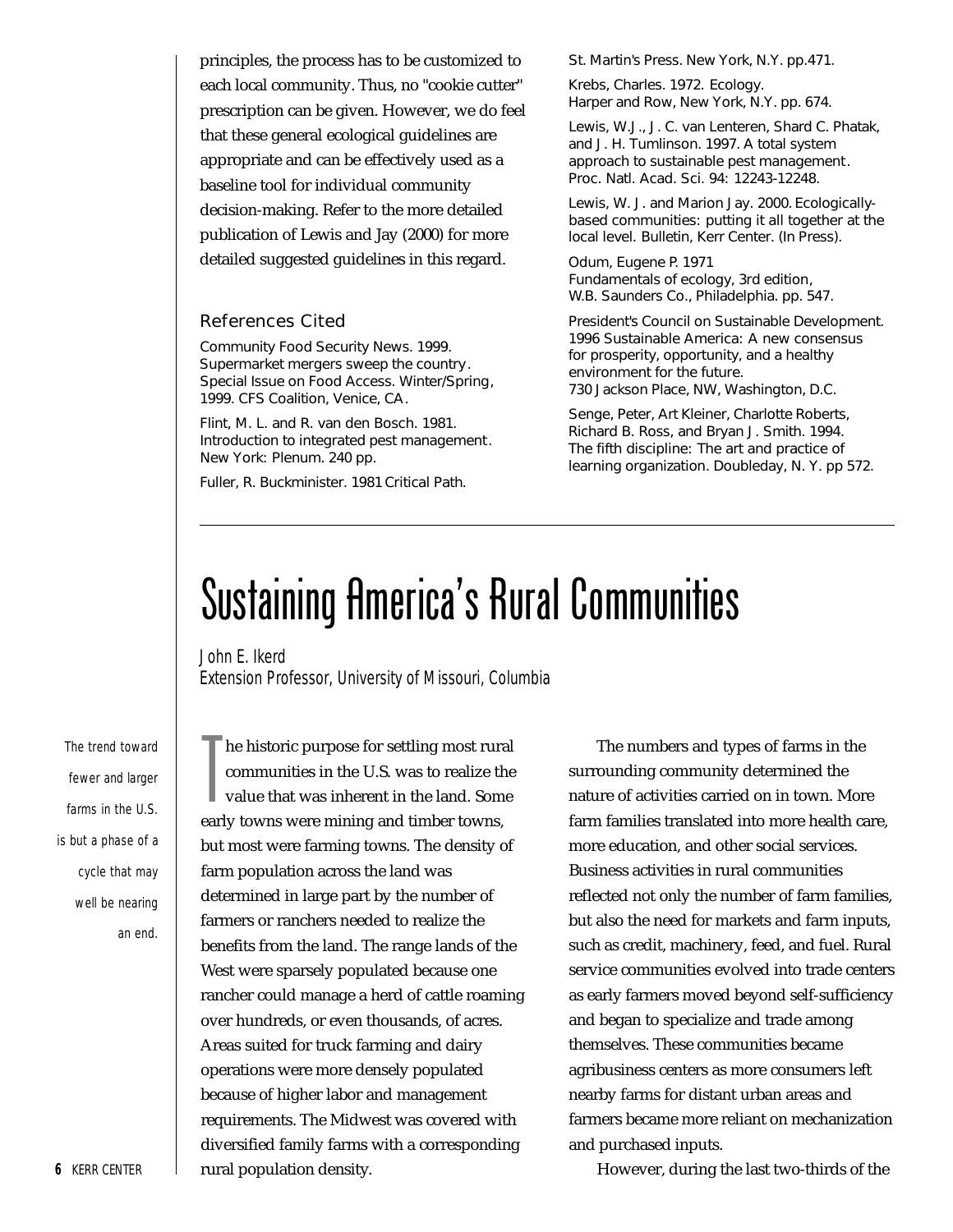twentieth century, the industrialization of agriculture has resulted in fewer, larger, and more specialized farms. Fewer farm families meant fewer people to support local retail stores, fewer people to attend local churches and schools, and fewer people to pull their weight in civic activities. Larger farms also tend to bypass the local community when buying production inputs and marketing their products. The industrialization of agriculture has caused many rural communities to wither and die. Some communities have diversified to reduce their dependence on agriculture. But many rural communities continue to be dependent on agriculture and suffer with farmers through every agricultural crisis.

If past trends affecting food and farming were to continue into the future, there will be little hope for rural agricultural communities. But trends never continue, at least not indefinitely. A few years back, a couple of scientists proposed a list of the top twenty "great ideas in science" in *Science* magazine, one of the two most respected scientific journals in the world. Their top twenty included the proposition that "everything on the earth operates in cycles." Some scientists responding to the *Science* survey disagreed with the proposed theory of universal cycles, but most left it on their list of the top twenty great ideas in science (Culotta).

In essence, the theory of universal cycles claims that trends never continue forever. Trends are nothing more than phases of longer-term cycles. In reality, it's just common sense – everything that goes up eventually comes down, everything that goes around eventually comes around. The theory of cycles implies that farms will neither get larger nor smaller forever, but instead will cycle between larger and smaller over time.

The trend toward large-scale, industrial agriculture might seem destined to go on forever. But in fact, there are growing signs that it is nearing an end. Any future benefits from the further industrialization of agriculture are questionable, and it is coming under increasing environmental and social challenges all around the globe. Much of the rest of the economy of the developed world is moving beyond industrialization to something fundamentally different – a post-industrial era of development. Agriculture became fully industrialized last, because it was least wellsuited for the specialization, standardization, and centralization processes that characterize industrialization. The benefits have been fewer and the problems greater than for any other sector of the economy. Thus, for agriculture the period of industrialization quite likely will be shorter. The trend toward fewer and larger farms in the U.S. is but a phase of a cycle that may well be nearing an end.

The theory of cycles also implies that people will not continue to migrate from the country to cities forever, but instead, will cycle between rural to urban and urban to rural migration over time. In fact, human history is marked by such cycles in spatial dispersion and concentration of people in general. Anthropological evidence indicates that people have concentrated in large cities in centuries past, but later, for a variety of reasons, have abandoned those cities and dispersed themselves across the countryside. Thus, there is reason to believe that migration from rural areas to U.S. cities during the twentiethcentury was simply a phase of a cycle.

Most large center-cities are already losing population as people move to the suburbs in increasing numbers. A further migration back to rural areas might be a logical continuation of the dispersion phase of this cycle. The phenomena we call urban sprawl today eventually may lose its ties to the city and evolve into patterns of dispersed rural resettlement.

As we enter the new century, futurists are talking and writing of a shift in worldview from the mechanistic, industrial era where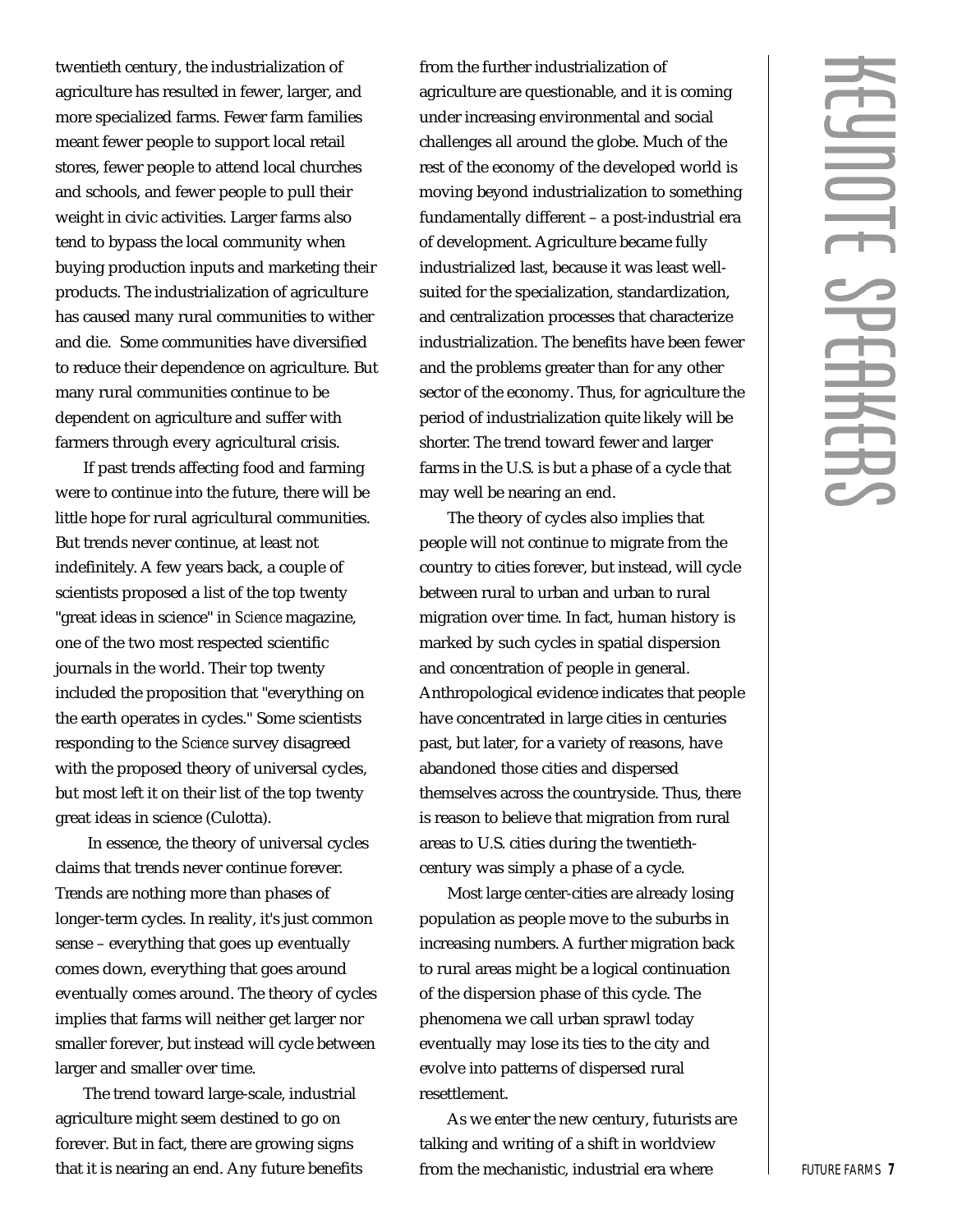Sustainable agriculture, with attention to equity, stewardship, and high levels of management skills is consistent with post-industrial trends in the broader economy.

people derive power from control of capital and the technical means of production, to a post-industrial era where the source of human progress becomes knowledge. People will enhance their quality of life by learning to live better with what they have rather than by acquiring more "stuff." Knowledge is biological rather than mechanical in its fundamental nature – it changes, grows, and multiplies over time. The transitions in agriculture and rural communities are but small parts of the great transition that is taking place all across society. The questioning that is driving changes in agriculture, however, exemplifies the broader questioning of society that is fueling the great transition. The question invariability is one of sustainability.

Using almost anyone's definition, concerns for sustainability imply concerns for the long run, for intergenerational equity – meeting the needs of our current generation while leaving equal or better opportunities for those of generations to follow. The three cornerstones of sustainable agriculture – ecological soundness, economic viability, and social responsibility – rest upon a foundation of intergenerational equity. Sustainability applies the Golden Rule across generations.

Sustainable agriculture, with attention to equity, stewardship, and high levels of management skills is consistent with postindustrial trends in the broader economy. The increased knowledge needed to manage resources sustainably suggests a trend toward smaller family farms that allow farm families to remain personally connected to the land. Sustainable agriculture strategies provide more opportunities for local ownership, hands-on management, and long-term commitment to the local community. A high level of farming skill increases returns to management and leads to greater profitability for small farms. Farming becomes profitable for farmers and for rural communities as more dollars remain **8** KERR CENTER **in the community.** 

Wendell Berry, a Kentucky farmer, has clearly articulated the connections among people, quality of life, and a sustainable agriculture. *"...if agriculture is to remain productive, it must preserve the land and the fertility and ecological health of the land; the land, that is, must be used well. A further requirement, therefore, is that if the land is to be used well, the people who use it must know it well, must be highly motivated to use it well, must know how to use it well, must have time to use it well, and must be able to afford to use it well." (p. 147).*

Sustainable rural communities, like sustainable farms, must maintain the productivity of their local resources while protecting their physical and social environments. Sustainable communities must also provide an acceptable level of economic returns and otherwise enhance the quality of life of those who live and work in the community. Strategies that rely solely, or even primarily, on local natural resources are unlikely to fulfill these latter requirements. However, rural people can overcome the obstacle of limited local resources through a clear vision of the new realities of postindustrial development and a firm commitment to the concept of community. As the local economy continues to grow, its natural resource "equity" will become a smaller proportion of its total economy, but no less important than is equity capital to a business in ensuring its survivability and sustainability.

Thus, sustainable community development must be linked to something that cannot easily be moved. For some communities, the foundation for development may be scenic landscapes, recreational opportunities, or proximity to urban areas, but for development to be sustainable for most communities it must be linked to the land. In addition, sustainable development strategies must give local workers and investors a logical reason for investing, working, and spending in the communities where they live. Communities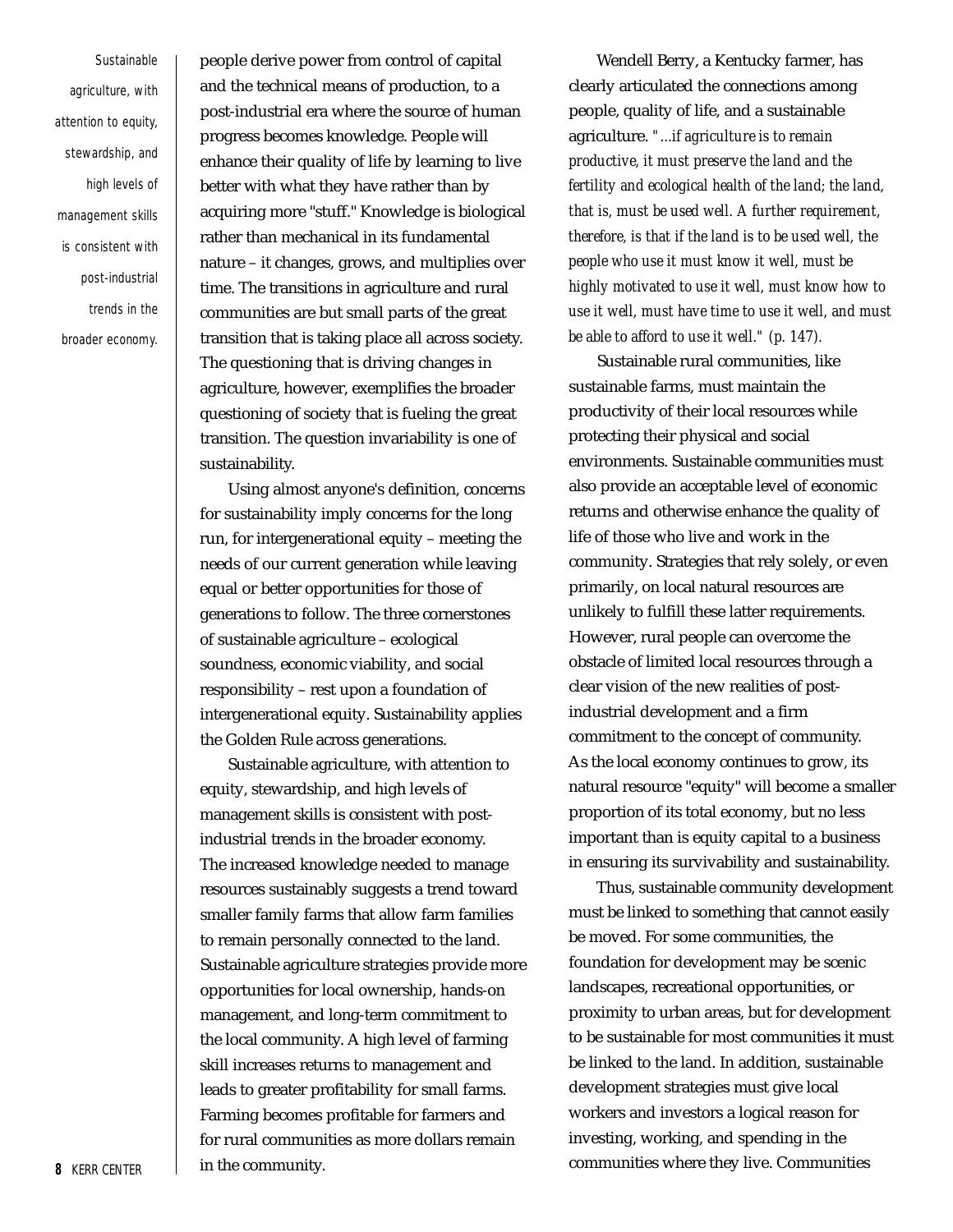cannot be sustained without strong economic interdependencies among those within communities. But, people must have strong logical reasons for developing interdependent relationships.

Many people have strong ties to rural areas; however, rural communities cannot depend on an allegiance of rural residents to their communities to keep productive people from moving to town. People can and do move freely among communities within the U.S. Thus, it will be critically important for sustainable communities to be able to attract new knowledge workers, if there are to be places where "home-grown" mind workers will want to stay. The primary attraction of rural communities for current and future knowledge workers will be the promise of a desirable quality of life.

Quality of life is a product of human relationships -- relationships among people and between people and their environment. Obviously, other things such as employment, income, personal safety, economic security, and access to health care are important aspects of quality of life. However, quality of life also includes peoples' subjective judgments regarding self-determination, freedom to participate, individual equity, freedom from discrimination, economic opportunity, ability to cope with change, social acceptance, and treatment according to accepted social principles of one's culture.

Rural communities that survive and prosper in the future will be culturally diverse. Successful rural communities will be made up of long-time rural residents, bright young people who choose to stay, returning rural residents, those born in urban areas of the U.S., and those born in other countries. They may also be Anglo-American, Afro-American, Asian, Mexican, and Canadian. Male and female, young and old, rich and poor, educated and less well-educated may be viewed as different, but they must be respected for their differences in the workplaces and in the town halls of rural renaissance communities. This diversity will be an important source of creativity, innovation, and synergistic productivity, and will be an important aspect of quality of life in rural areas. In such rural communities, people will have an opportunity to know each other individually rather than simply accept the stereotypes of their cultural groups.

The most important single step toward success may be for those in the community to develop a shared vision of hope for their future -- for a better way of life and a brighter future for their community. The vision of each person in the community will be different from the vision of others in many respects and not all will be hopeful. However, the people of a community must search for and find some common positive elements among their different visions to provide the nucleus for a shared vision of hope. Otherwise, the group is not really a community but rather a collection of people who happen to live in the same general area. A community that has found its shared vision has made its first critical step toward self-revitalization and community sustainability. Hope then can begin to transform reality. To paraphrase Jesse Jackson, the articulate civil rights leader, "if they can conceive it, and believe it, they can achieve it." The future of rural America belongs to those who have a vision of hope and courage to seize it.

#### **Notes**

1. Culotta, Elizabeth. 1991. *"*Science's 20 greatest hits take their lumps,*" Science*, American Academy of Science, March 15, 251:4999, p. 1308. 2. Berry, Wendell. 1990. *What are People For*. San Francisco: North Point Press, p. 147.

The most important single step toward success may be for those in the community to develop a shared vision of hope for their future....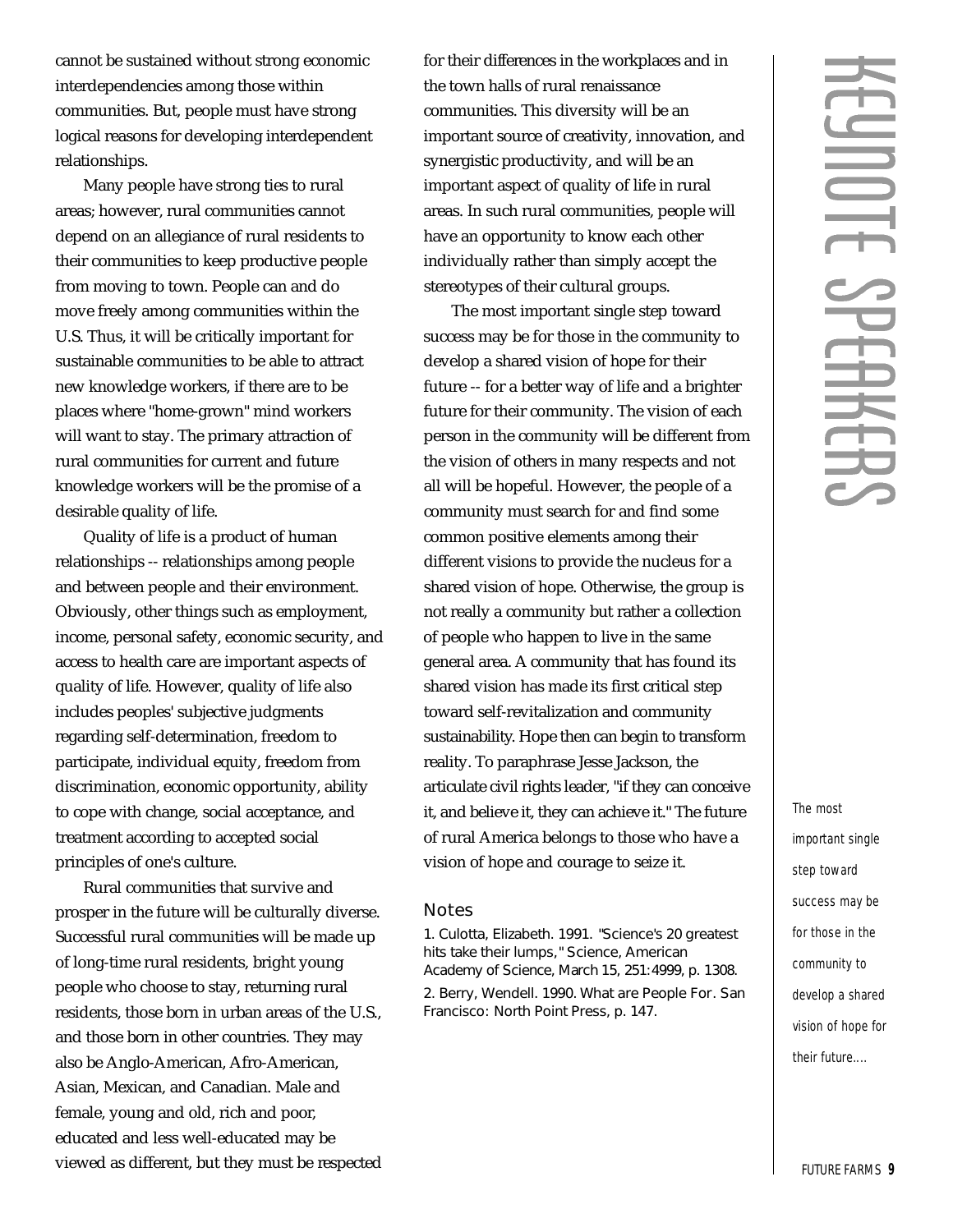### A Profitable, Sustainable Ranch

*Walt Davis, Davis Ranch, Bennington, Oklahoma*

<span id="page-15-0"></span>We now expect to be profitable every year, and the condition of our land has steadily improved.

avis Ranch is a commercial ranching<br>operation located in southeastern<br>Oklahoma. Founded in 1950, it was<br>operated until the mid-1970's as a high-tech avis Ranch is a commercial ranching operation located in southeastern Oklahoma. Founded in 1950, it was cattle and pecan production unit. Management decisions were made based upon the recommendations of the land grant college system and were aimed at maximum production. A system of production evolved using the "best" practices of soil fertilization, pasture production, animal breeding, animal health, supplemental feeding and pecan production. Pecan production was a constant fight with some new pest exploding as soon as we finished spraying for the last pest. Beef production was very high with large numbers of cattle carried with high individual performance. The inputs required to achieve this level of production were also extremely high and the operation was profitable only when beef prices were at the high point of the cattle cycle. The cattle market crash of 1974 served as a wake-up call to emphasize just how out-of-balance cost of production was, relative to realistic potential returns.

We realized that if we were to remain in business, cost of production had to come down. The obvious place to start was where expenses were highest. The farming operation, intended to provide year-round quality grazing for the cattle, was phased out, greatly reducing machinery, fuel, and labor costs. Nitrogen fertilizer was replaced with forage legumes, which also had the effect of reducing weed pressure. Supplemental-feed costs were reduced by adjusting calving season and thus nutritional demand to more closely fit the season of best forage production. Animal health and nutrition were improved by closer attention to providing forage at the proper stage of growth and "on a clean plate" through good grazing management. The need for toxic pest control materials dropped and general

animal health improved dramatically after a program of planned high-stock-density grazing was established. Part of this was due to better hygiene and to leaving the pest organisms behind as the stock moved.

The major benefits came when life in all of its diverse forms returned as the effects of years of poisoning and tillage began to be healed. Pests such as horn flies and internal parasites, which spend part of their life cycle in dung, were greatly reduced when exploding populations of dung beetles quickly buried the dung. All of the predator species from spiders to sand wasps to carnivorous nematodes returned to control their prey species and the populations of pest species from horse flies to heel flies to pecan case bearers dropped and stabilized.

What began as a cost-cutting program became a fascinating learning process that continues to this day. The program has been successful by all standards. Profitability has increased dramatically, labor requirements are reduced, and most important, the health of our soils, our animals, and ourselves continues to improve.

#### Changes Made in Program

I. Get our production schedules in harmony with the natural cycles; to work with nature instead of against her. This led us to make such changes as:

1. Moving our calving season from fall and winter to late spring-- to calve when pasture conditions are best and reduce the need for supplemental feed. Since late calving meant light calves, we started to carry our calves through the winter and market them as heavy feeders the next summer.

2. Changing our wheat pasture-based stocker program to one based on maintenance-only gains through the winter and cheap gains during spring and summer.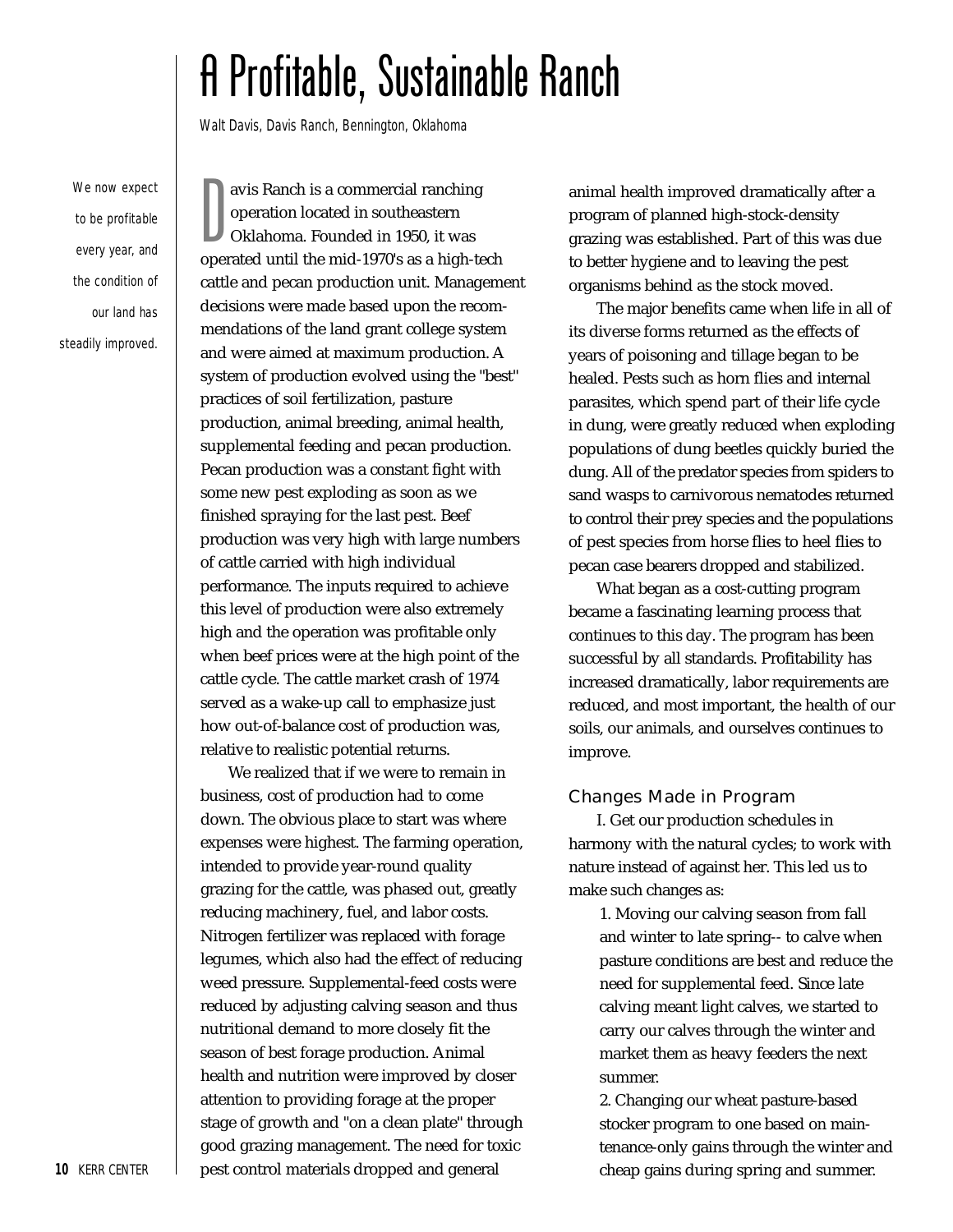II. Lengthen the quality grazing season by replacing monoculture pastures with mixtures of grasses and legumes both warm and cool season. At one time we had over 1000 acres of hybrid Bermuda that we fertilized annually with 100-150 pounds of actual N per acre. This gave us a tremendous amount of pasture from about May 15 to July 15 and 10 months of junk. We needed to flatten and lengthen our pasture production curve. Cows eat every day and the cheapest way to provide that daily feed is with pasture.

III. Replace nitrogen fertilizer with forage legumes and a functioning nutrient cycle.

This gave us a pasture sward that is cheaper, higher quality, and longer lasting. When high levels of extraneous nitrogen are stopped, soil life increases and the natural processes that supply nitrogen to a healthy soil-plant complex again become active. High biological activity in the soil is the foundation of soil productivity. We know that an area is coming around when we see earthworms in quantity. These are the elephants of soil life and good indicators of a healthy soil. At times some of our pastures will have a layer of earthworm castings three-quarters of an inch thick on the surface.

IV. Improve the production of our pastures and our cattle through good grazing management.

To do this we must understand the relationships between forage plants and grazing animals and manage our grazing so that both plants and animals benefit. The stage of growth when grazing least damages forage plants is also the stage when these plants are most valuable to the animals. We need to be able to tightly control the physiological age of the forage that is presented to our animals at all times and to do this in a manner that is not stressful to the animals. In humid areas like Bryan County we would like to have 24-30 paddocks available for each cow herd and 30- 40 paddocks for each stocker herd. We started out thinking that 12-16 paddocks per herd were enough but find that results are much better with more subdivisions.

V. Use as little toxic material as possible and instead manage around the need for these materials.

Herbicides, insecticides, wormers, fungicides, and antibiotics all have effects beyond the ones we expect from them. These materials are the tools of crisis management and seldom needed if we manage to avoid the crises. Good grazing management can greatly reduce both internal and external parasites. Moving stock regularly to clean pasture, keeping pasture height above the level of most infection by stomach worms and providing clean water are practices that reduce parasite problems. Beneficial insects can be a tremendous help if they are allowed to flourish. Dung beetles bury or desiccate the majority of the manure from our cattle within 48 hours from June through October. Sand wasps reduce horse fly and face fly populations to low levels by early June. We still have horn flies but not as many as when we were spraying every 21- 28 days and we don't have a "horn fly problem" very often. We no longer routinely worm our grown cattle after years of worming everything twice a year. We check for worm load with fecal samples and have not found a need to worm for several years.

VI. Improve our stockmanship in order to reduce stress on our animals.

This may be the most overlooked of our management tools. Stress causes poor animal performance, sickness, and even death and most of the time can be reduced or prevented with changes in management. We now wean our calves with only a hot wire between them and their mothers. The trauma of weaning is mostly because both cow and calf are terrified and unable to locate each other in the bawling turmoil that usually takes place around a weaning lot. If both cow and calf can see and more important smell each other just across the fence, the weaning process is much easier for both. We usually wean now with no sickness and no weight loss on the calves. We look on our job as being able to make our stock as comfortable as possible at all times.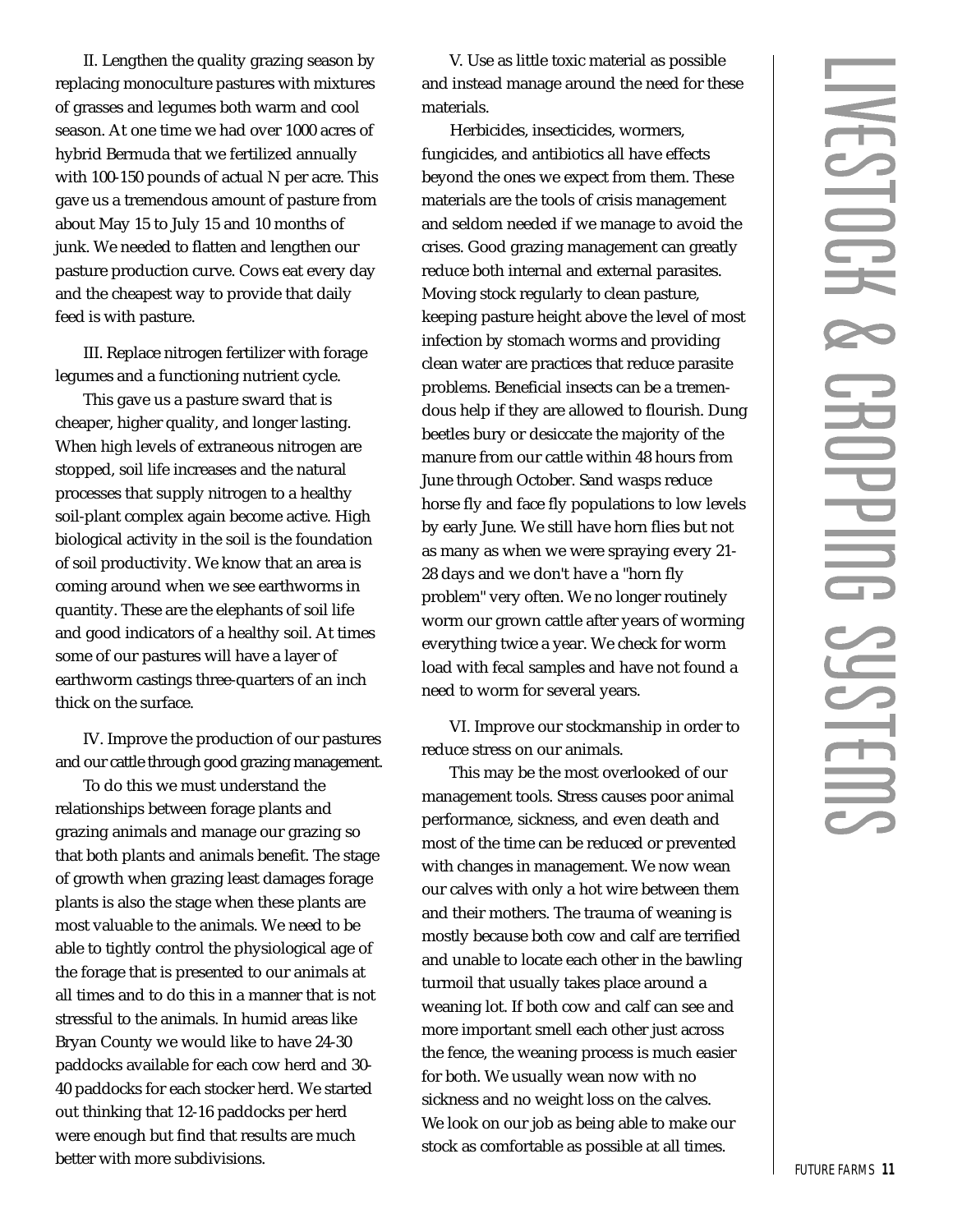<span id="page-17-0"></span>What began as a cost-cutting program became a fascinating learning process that continues to this day.

#### Results of Changes in Program

- 1. Production per acre of pasture, measured as animal unit days per year, has increased 50 to 150 percent while the cost to produce this pasture has been greatly reduced.
- 2. Production per mother cow has gone down due to weaning at younger ages, but the cost to maintain a mother cow has gone down so that profit has increased.
- 3. The season of quality grazing has lengthened on both ends so that the need for supplemental feed has decreased. We no longer plan to feed

additional protein to the cow herds. The stability of our pastures is much higher, and we are less affected by bad weather. Production holds up longer into dry spells and recovers quicker when conditions improve.

- 4. Production both per head and per acre has gone up for our stocker cattle while costs have gone down dramatically.
- 5. We now expect to be profitable every year and the condition of our land has steadily improved.
- 6. Maybe most important, ranching is a whole lot more fun than when we were "doing it right."

### Permanent Cover: A New Generation Cropping System

*Steve Groff*

*Cedar Meadow Farm, Holtwood, Pennsylvania,www.cedarmeadowfarm.com*

SOIL IS MEANT TO BE COVERED!

|<br>|<br>in started no-tilling in the early '80's on about fifteen corn acres because we had some erosion problems. I didn't like having to fill in gullies before harvesting corn; I felt that wasn't right. In 1991 I began using a rye cover crop as another soil conservation measure. In 1994 we started no-tilling tomatoes and in 3 years, all of our 175 acres of fifteen different crops were no-tilled. This "Permanent Cover Cropping System" is done successfully by using cover crops, intensive crop rotation, and maintaining a permanent mulch cover. No-till is not the "magic bullet." It is an equal partner with cover crops and rotation. It is a "system" and has to be managed as a system. I use this system for 3 reasons:

- **Increase profits**
- **Enhance soil quality**
- **Reduce pesticides.**

#### Increase profits

The economics of this system are positive. Total savings when no-till transplanting tomatoes amounts to \$675 per acre. Nearly \$500 of the cost reduction is from material, labor, and time savings when eliminating the use of plastic mulch. Bear in mind that plastic mulch would still be needed for early-season tomatoes, but I'm experimenting with the use of row covers to get the earlier plantings off to a good start. A saving in tillage is \$50/Aand \$125/A for pesticides (average of the last 4 years). Increased costs are \$50/A for establishment and seed of a cover crop, and \$10/A for controlling the cover crop.

It's hard to put a dollar value on the other benefits cover crops give, such as erosion control, better soil quality, and increased organic matter, but it has to be factored in at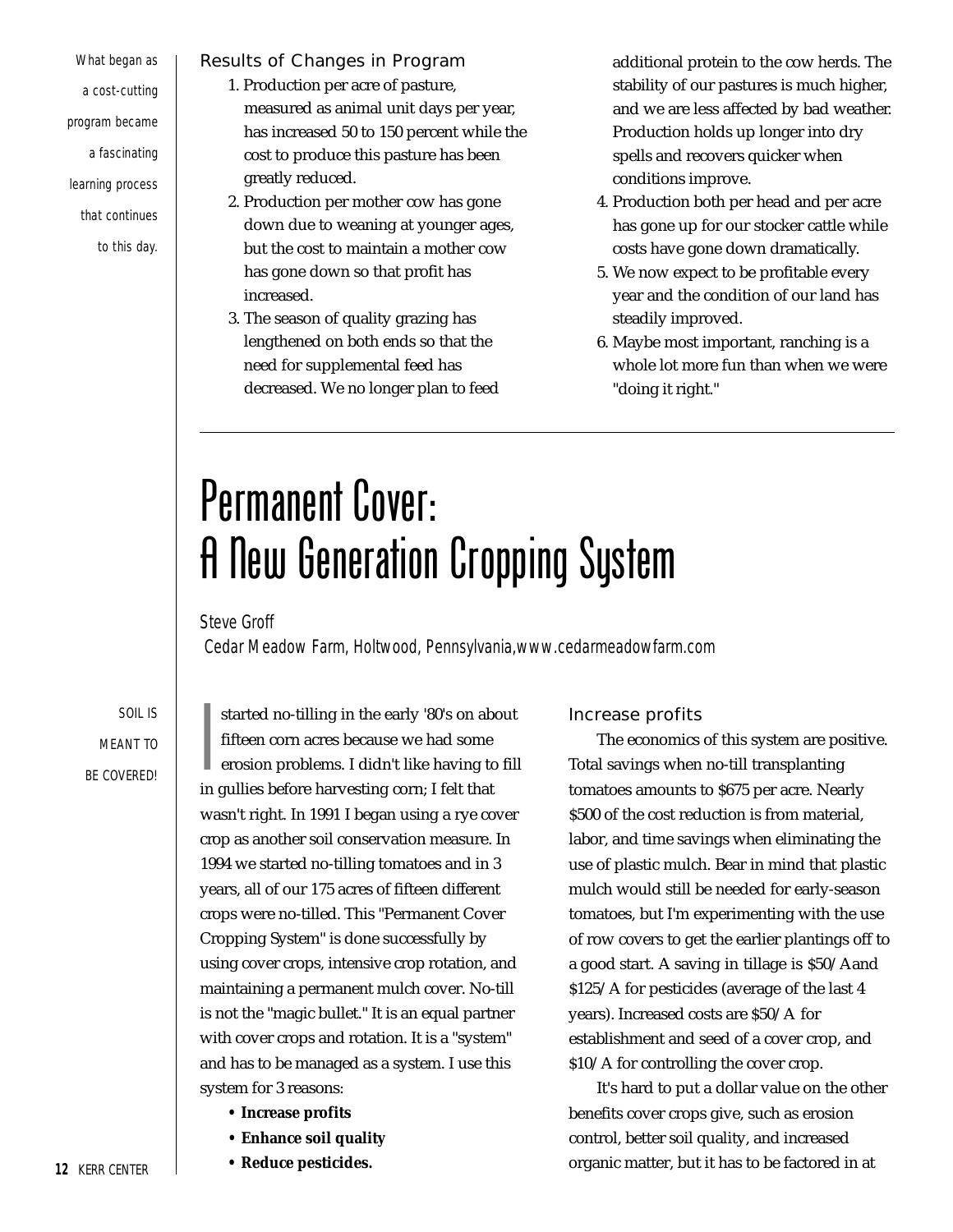least indirectly. On my farm I've been able grow my own cover crop seed and use a rolling stalk chopper to control the covers. This allows me to further reduce expenses. Our yields have increased the last several years and this adds to the profit.

#### Enhance Soil Quality

Soil erosion is the most detrimental aspect of agriculture. We can't turn our backs on soil erosion and call ourselves sustainable! No-till has some very attractive attributes especially when combined with cover crops. SOIL IS MEANT TO BE COVERED! Soil erosion on Cedar Meadow farm has been cut from 14 tons per acre per year to almost nothing. With the ground covered by plant residues and not loosened by vigorous tillage, the soil stays rather than getting washed away during heavy rainfall. We are growing vegetables in a way that is comparable to a well-managed pasture system!

The combination of cover crops and notilling does more than cut erosion -- it improves soil tilth, increases organic matter levels, enhances water infiltration and lessens pest problems. Organic matter has gone from 2.7% to 4.3% in the last 11 years. Soil aggregate stability in fields tilled recently (less than 10 years) is 16% and fields that have not been tilled for over 10 years is 67%. Soil microbial biomass has tripled. These results are proof to me that this system is working. Yields have increased 10% over the last several years.

#### **Reduced Pesticides**

Total pesticide use on tomatoes has dropped from \$200/A to \$75/A. This is mainly due to fewer fungicides for early blight and insecticides for Colorado Potato Beetle. Consistent with what Dr. Aref Abdul- Baki (USDAResearcher) and Dr. Ron Morse have found, as well as others who have tried no-till tomatoes, the onset of early blight has been delayed. Penn State has a weather station

(FAST system) near Cedar Meadow Farm that forecasts favorable early blight susceptibility. The last three years I was able to wait 3-7 weeks to spray after the FAST system recommended a protective fungicide. We've experienced 4 years of extremely different weather conditions -- wet, dry, and near normal. In every year, early blight has been delayed with this system. I've also noticed healthier plants even to the end of the season. I've planted a cumulative total of 100 acres of no-till tomatoes the past 5 years and have yet to spray for Colorado Potato Beetles. Rarely do I use any insecticides on tomatoes. A good thick mulch helps control weeds as well and has really cut down on my herbicide bill. It's very important to have a consistent cover crop to make this work. Herbicide use for corn and beans has dropped from \$25/Ato \$18/A. Total pesticide usage on the whole farm has decreased 50%. Beneficial insects have increased.

#### How the System Works

The foundation of this system is the establishment of a cover crop in the fall. I've gone mainly to a rye/vetch mix (25 lbs. vetch and 30 lbs. rye). After the average first fall frost date, I can no longer plant vetch because it might not overwinter. Two bushels of rye are used. I also plant spring oats in the fall that will winter-kill and provide a nice dead mulch to plant early crops into in the spring. I have successfully no-tilled vegetables into corn and soybean residue with excellent results, however more herbicides, fungicides and fertilizers are needed to control weeds and diseases. I credit rye/vetch giving #50 lbs. of N and straight vetch #75 lbs. of N. Vetch seed is expensive so I grow my own with rye. I now have seed to sell.

I wanted to control covers mechanically and in a way that flattens them near the soil to help their decomposition. I ended up buying a 10-foot Buffalo Rolling Stalk Chopper in 1996. It's designed to flatten and chop cornstalks, on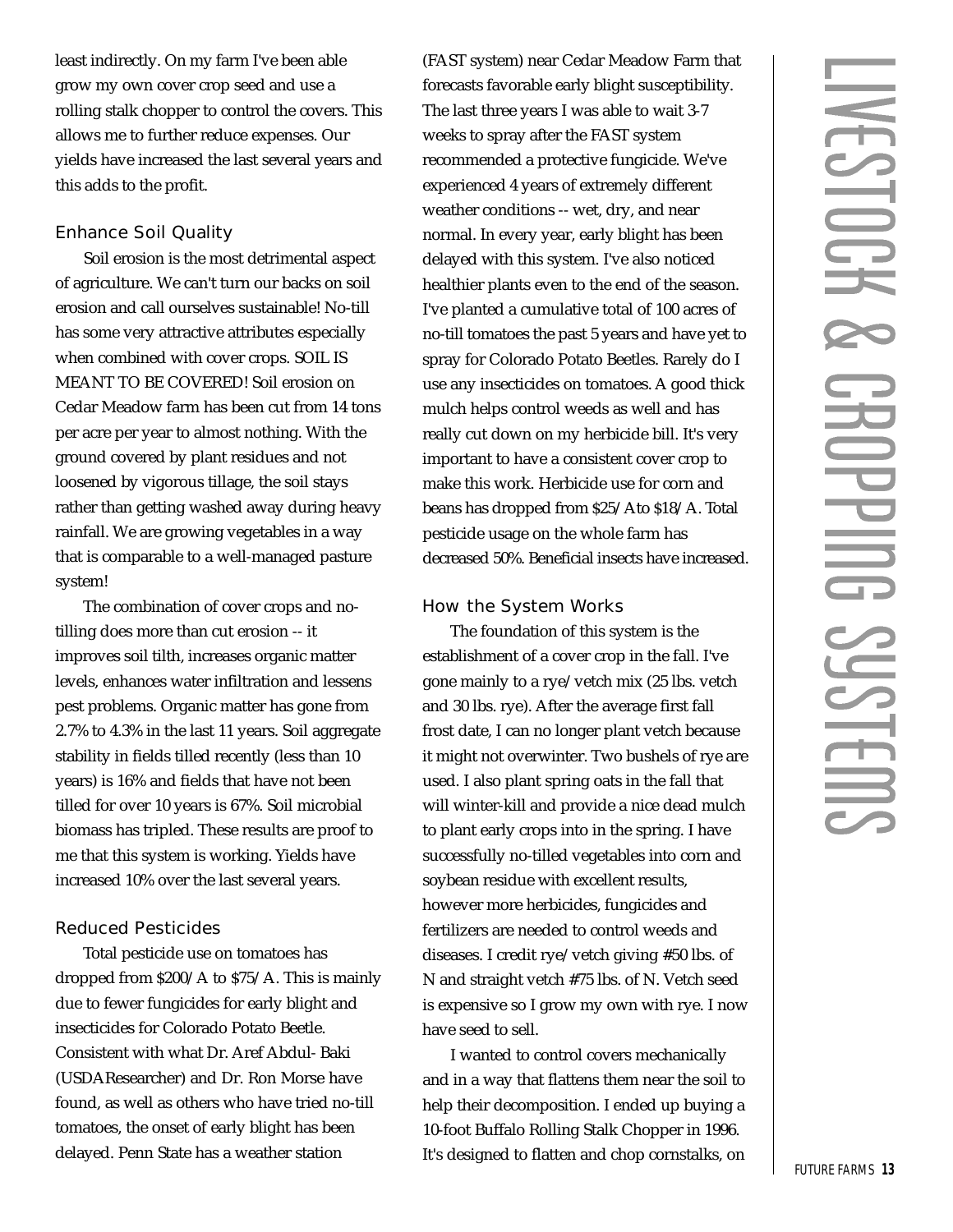Think of one idea you can implement on your farm to make it more en vir on mentall v friendly, yet still maintain profitability.

a scale between a flail mower and a disk. The machine has two rows of rollers, four in front and four in back, with eight 23-inch blades per roller. The turning rollers crimp up the cover and push it right down. It can be run at eight to ten miles per hour, so it's fast and economical. I added parallel linkage so each roller floats independently.

The versatile machine has been used on 500 acres in four years. I roll the covers with it, and get good control of hairy vetch and rye if it has flowered. Vetch that hasn't bloomed yet will give some regrowth and needs a low rate of post-emergent spray. Then after the pumpkin harvest, I use the machine to chop and disperse the remaining pumpkins.

A customized Holland transplanter is used for no-till transplanting of vegetables into killed cover crops. Dr. Ron Morse, Virginia Tech., developed the No-Till Sub-Surface Tiller Transplanter. The transplanter has a springloaded 20-inch, straight-bladed coulter, followed by a subsurface tiller that gently opens a slot to place the transplant in. The package leaves virtually no soil showing after the crop is planted, giving good full coverage mulch for the whole season. Work is being done on making a new planter to further improve the performance.

Fertilizer management evolves, as you become more committed to the use of no-till, cover crops and the overall concept of sustainable ag. Any synthetic N I use is mainly ammonium sulfate. I need the sulfur it supplies, as well as its low volatility. I side dress and have gone back to broadcasting dry rather than dribbling liquid N. I tend to credit my higher organic matter soils for giving me 25 lbs. of N or so from release of additional N. Manure is all surface applied and is spread as fine as possible. I have the manure tested and use that as a guide to determine additional fertilizer needs. I do some foliar feeding as well.

Soil compaction is to be avoided at all costs! However, once you've no-tilled for

several years the soil becomes noticeably less susceptible to compaction. Cover crops are key to this in building soil structure. I'm real fussy about when lime and manure trucks can get on my fields. If you ever need to alleviate compaction, do so with as little surface disturbance as possible. I like the DMI no-till shanks with the berm tuckers to go through my field driveways after harvest.

Controlling perennial weeds can be a challenge in no-till, but I have found that with intensive crop rotation and occasional spot spraying, weeds can be managed effectively. Perennial weeds are not a problem on our farm.

In wet years, you might notice more slugs, but they haven't chewed our fresh-market tomatoes unless the crop is in contact with the soil. Aphid pressure has remained the same.

I have had success no-tilling pumpkins, sweet corn and peppers, as well as fall broccoli. Pumpkins, in particular, are a lot cleaner, because the soil doesn't splash up on them when it rains. The University of Maryland is doing all its pumpkin research using the no-till method. Eggplant, melons, and even snap beans can be no-tilled.

Some organic farmers are no-tilling tomatoes and pumpkins. In 1997 I left one acre of pumpkins unsprayed with herbicides and had excellent results. The cover crop of hairy vetch kept weeds from growing. Then in 1998 I did the same test and got unsatisfactory weed control. The problem was that the cover crop was not thick enough. This past year was another good showing for using no herbicides in pumpkins. I think no-tilling can be done organically on a small scale with a good cover crop and for later planted vegetables.

#### F Day

We have held an annual field day at Cedar Meadow Farm since 1994. In 1999, 350 people attended to view the "Permanent Cover Cropping System" as well as see various agribusinesses and equipment dealers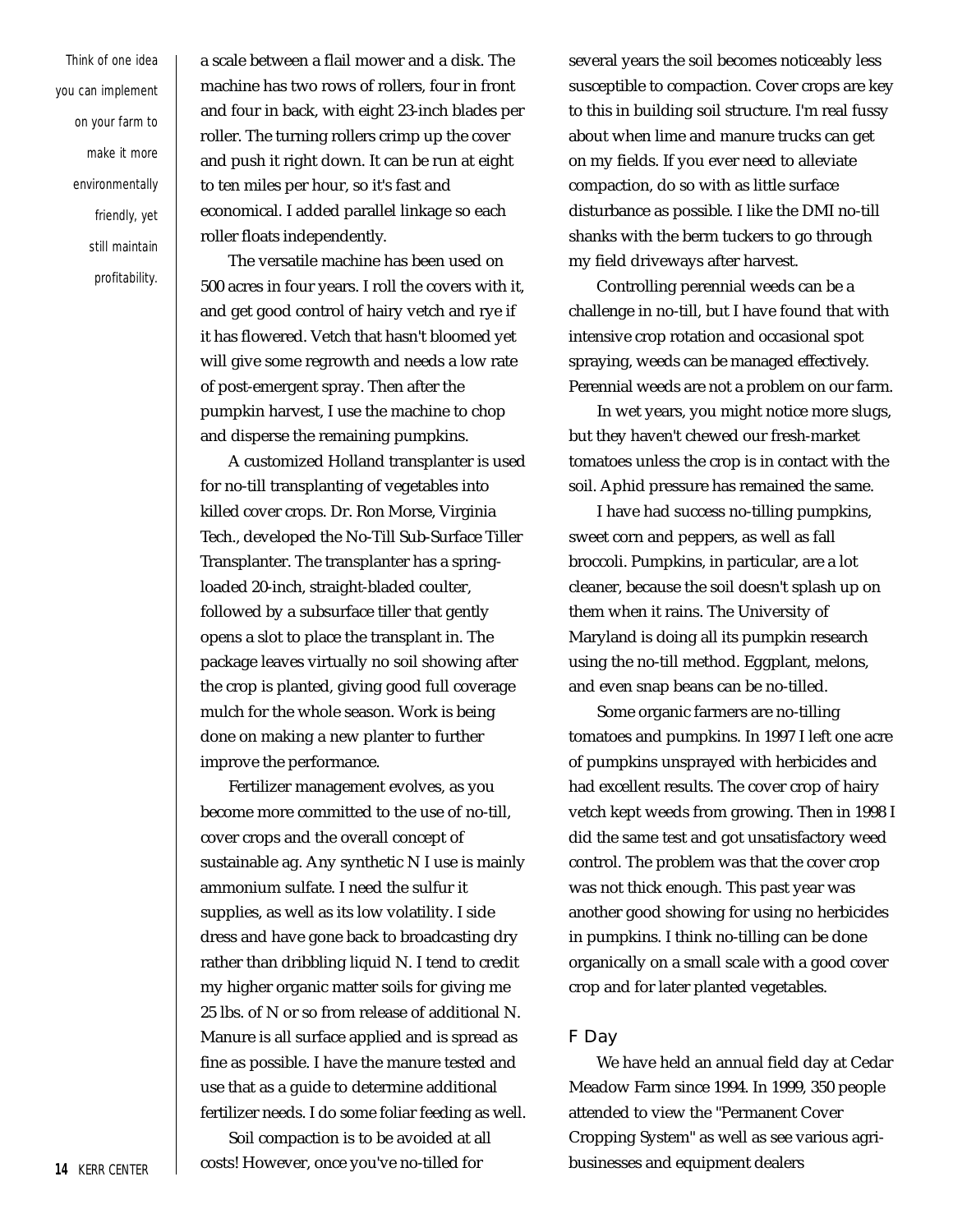<span id="page-20-0"></span>demonstrate their machinery. This year promises to be even better as a soil pit, wagon tours, and soil health research results from Cedar Meadow Farm will be discussed on July 26th, 2000. Penn State University, NRCS, and University of Maryland are testing the soils and observing the changes that are taking place with this system.

#### Video and Web Site

We have produced a video titled, *No-Till Vegetables: A Sustainable Way to Increase Profits, Save Soil, and Reduce Pesticides*. It covers the basics of sustainable no-till vegetable production. Cost is \$21.95 plus \$3.00 S/H. To order call: (717) 284-5152, e-mail:

### Less Tillage is Best

*Max Carter, Douglas, Georgia*

I started farming on my own in the 1950's on the 400-acre home place in Coffee County, near Douglas, Georgia. Coffee County is in the Southern Coastal Plain area of southeast Georgia. Timber was grown on the steepest 200 acres and row crops were produced with conventional tillage on the remaining acreage. At first I thought the main problems on the farm were dead batteries, bank overdraft, flat tires, etc. I then realized that my farm had a serious soil erosion problem. None of my farm is classified as being highly erodible (HEL) and there were no gullies on my farm, but I knew there was a big problem when I was able to step over 48-inch woven wire fences while bird hunting. One-half of the fence was covered with sediment, my valuable topsoil.

After growing tired of seeing my valuable topsoil wash and blow away, I decided to try no-till in 1974. Although we did not have the planting and weed control technology of

sgroff@epix.net, or web site: www.cedarmeadowfarm.com. Credit cards accepted.

These examples of the use of cover crops, crop rotation, and long-term no-till are what sustainable agriculture is all about. Don't try and adopt exactly what I have done. You need to adapt these principles to your operation in accordance with the resources, equipment, and experience you've attained. Start small. Learn as you go. Network with researchers, extension agents, and other growers who have been successful. Go to field days or research tours. At the very least, think of one idea you can implement on your farm to make it more environmentally friendly, yet still maintain profitability.

today, we were persistent in trying many different planting and herbicide methods. We purchased used equipment and gradually developed the right choices of coulters, subsoiler shanks, press wheels, etc., that will work well with large amounts of crop residue.

All of my crops are now grown with notill. I now produce corn, cotton, peanuts, soybeans, and other crops all no-tilled and double-cropped with small grain cover crops, which are planted with a no-till drill. Soil erosion has been eliminated on my farm. My crop yields either meet or exceed those I was making with conventional tillage. Also, many unexpected advantages have occurred on the farm. Due to 25 years of no-till, residue management, cover crops, and double cropping, my soil has changed. We have increased the amount of soil organic matter, something that many say cannot happen in our sandy-textured soils. The increased soil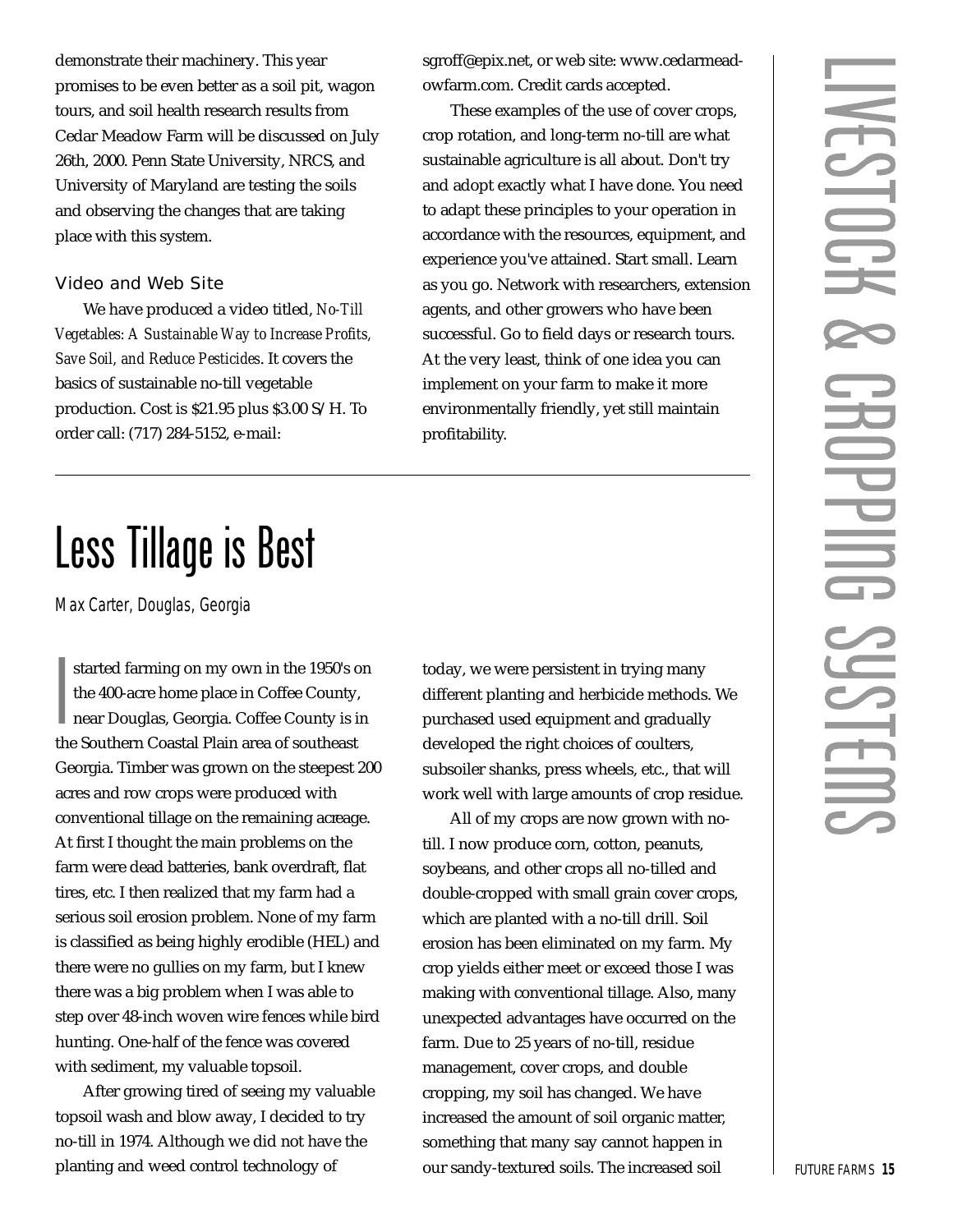"If I can reduce costs, maintain or increase crop yields, and protect the soil, water, air, and wildlife, I will be better off. " organic matter has increased the amount of water infiltration and has basically eliminated runoff. The increased amount of soil water greatly benefits our crops. Also, the presence of crop residue throughout the year reduced the evaporation of the soil moisture. I sold my irrigation equipment many years ago.

We now have high populations of beneficial insects on the farm. The crop residue provides habitat for many beneficial organisms, including ladybugs, pirate bugs, big-eyed bugs, and fire ants. The beneficial insect populations reduces the need for insecticide applications.

Many of my neighbors complain that they don't have wildlife on their farms anymore. In fact, the state of Georgia is losing about three percent of its quail population each year. The reason for this loss is the lack of habitat. Many wildlife species are abundant on my farm, especially bobwhite quail. We have found that crop residue provides excellent nesting and growth habitat for bobwhite quail.

Time savings is also a great benefit of notill farming. While my neighbors are busy plowing their fields in the winter and early spring, I am watching my cover crops grow, fishing, and playing golf. This also gives me adequate time to get my planting and spraying equipment ready for spring.

The key to no-till on my farm is crop residue management. You must start preparing for the next crop during the harvest of the current crop. If the crop residue is spread properly, the following crop can be planted without difficulty with a no-till row planter or a no-till drill.

All of this adds up to economics, the bottom line. If I can reduce costs, maintain or increase crop yields, and protect the soil, water, air, and wildlife, I will be better off.

Good topsoil is your best asset. Crop residue and cover crops mean improved topsoil, more organic matter, clean water, and less soil erosion from rain and wind. Keep your land covered with crop residue and cover crops.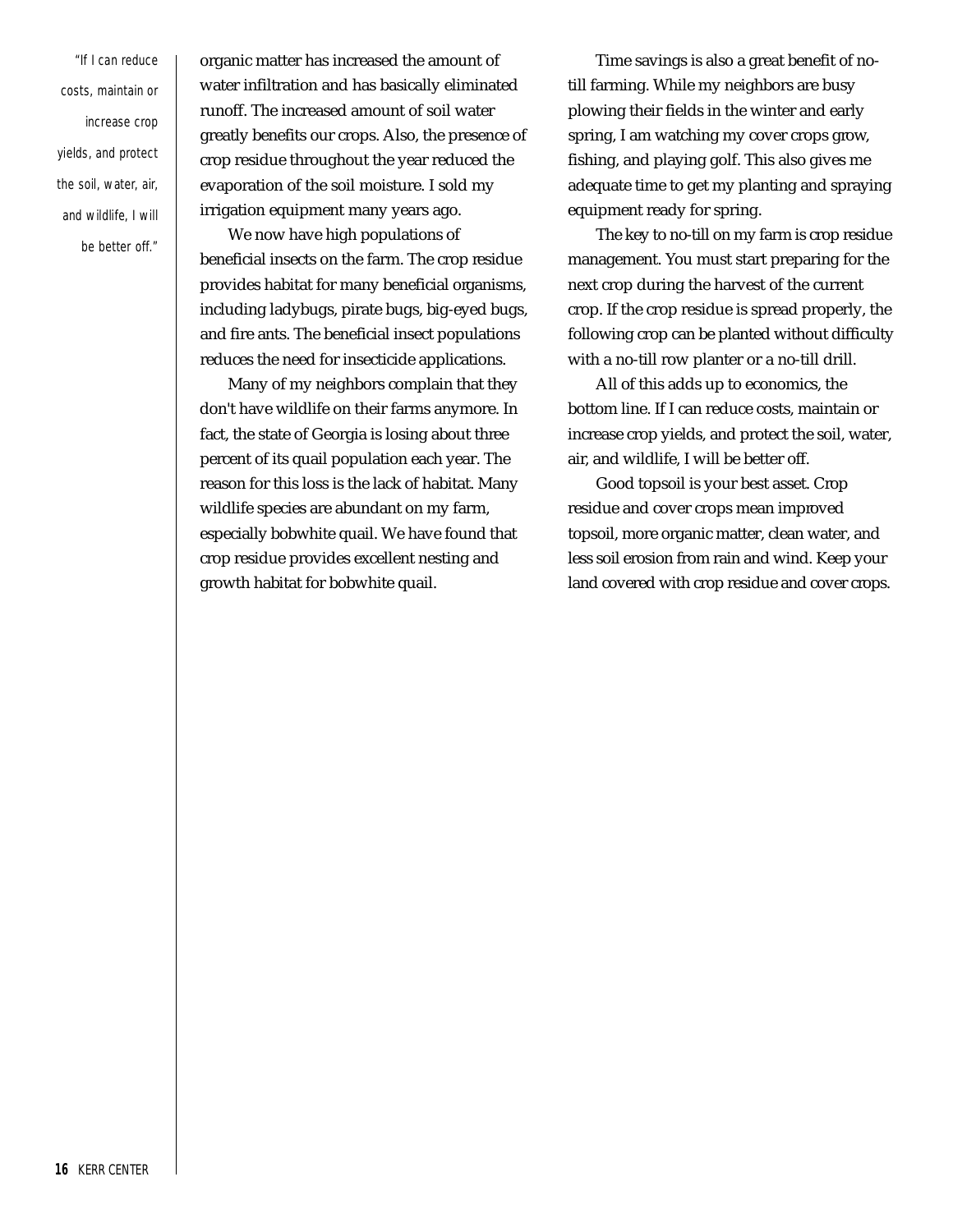### <span id="page-22-0"></span>Incorporating Wildlife into Your Operation

*Russell L. Stevens*

*Wildlife and Range Specialist, Samuel Roberts Noble Foundation, Ardmore, Oklahoma*

w many enterprises do you have<br>working for you on your ranch or f<br>One way to be successful in ranchin<br>farming is to operate as many profitable ow many enterprises do you have working for you on your ranch or farm? One way to be successful in ranching or enterprises as possible. Most ranchers and farmers focus on cattle and crop enterprises. Additionally, most farmers and ranchers have not considered wildlife or outdoor recreation as a viable economic enterprise. There are many people in our cities and towns who will pay for the opportunity to recreate on private, rural lands.

In some situations, opening your gates to the public for recreational privileges can be profitable. It may pay handsome dividends to determine if your ranch or farm falls into the right situation. Things to consider include: family approval, willingness to deal with the public, size of property, location of property, liability, habitat quantity and quality, game species available, and type of lease, i.e., daily, seasonal (by species or time of year) or yearround. The possibility of non-consumptive recreational uses such as camping, hiking, trail rides, cattle drives, photography, etc. should also be considered.

The only limitation to the activities available on your ranch or farm is your own imagination. Marketing and demand limit income from recreational leases. When advertising, it is essential to target a specific audience that has interests in your farm or ranch's specific resources. Knowing where to advertise your recreational activity is often difficult, especially for the rancher or farmer who has not had much time for recreation and is "out of touch with the recreational lifestyle." However, for a fee, there are several outdoor publications and web sites that will advertise

recreational activities. Demand often varies from location to location. Typically, demand is best if your ranch or farm is near a major metropolitan area. Demand may also vary depending on the type and duration of activity offered. As with most enterprises, marketing and demand may be difficult obstacles to overcome.

Incorporating a recreational enterprise on your farm or ranch may require change in your operation's management practice. This change may mean altering brush and weed (forb) control methods. It may also mean developing and maintaining campsites or selling part of the good cows and replacing them with old, gentle ones that the "city dudes" can herd. Whatever activity you offer, some sort of change in management should be expected.

The following is a description of a yearround recreational lease that I have been involved with since 1993. The lease was set up to demonstrate management techniques and income potential to area ranchers and farmers.

#### Noble Foundation Coffey Ranch Wildlife Management and Hunting Lease

The Coffey Ranch, located five miles west of Marietta, Oklahoma, is managed by the Noble Foundation for wildlife habitat and livestock production by attempting to influence ecology toward desired goals. This management is conducted throughout the entire ranch. Specifically, wildlife habitat management is coupled with grazing management. Unlike many ranch managers, we feel that efficient management requires consideration of both wildlife and livestock in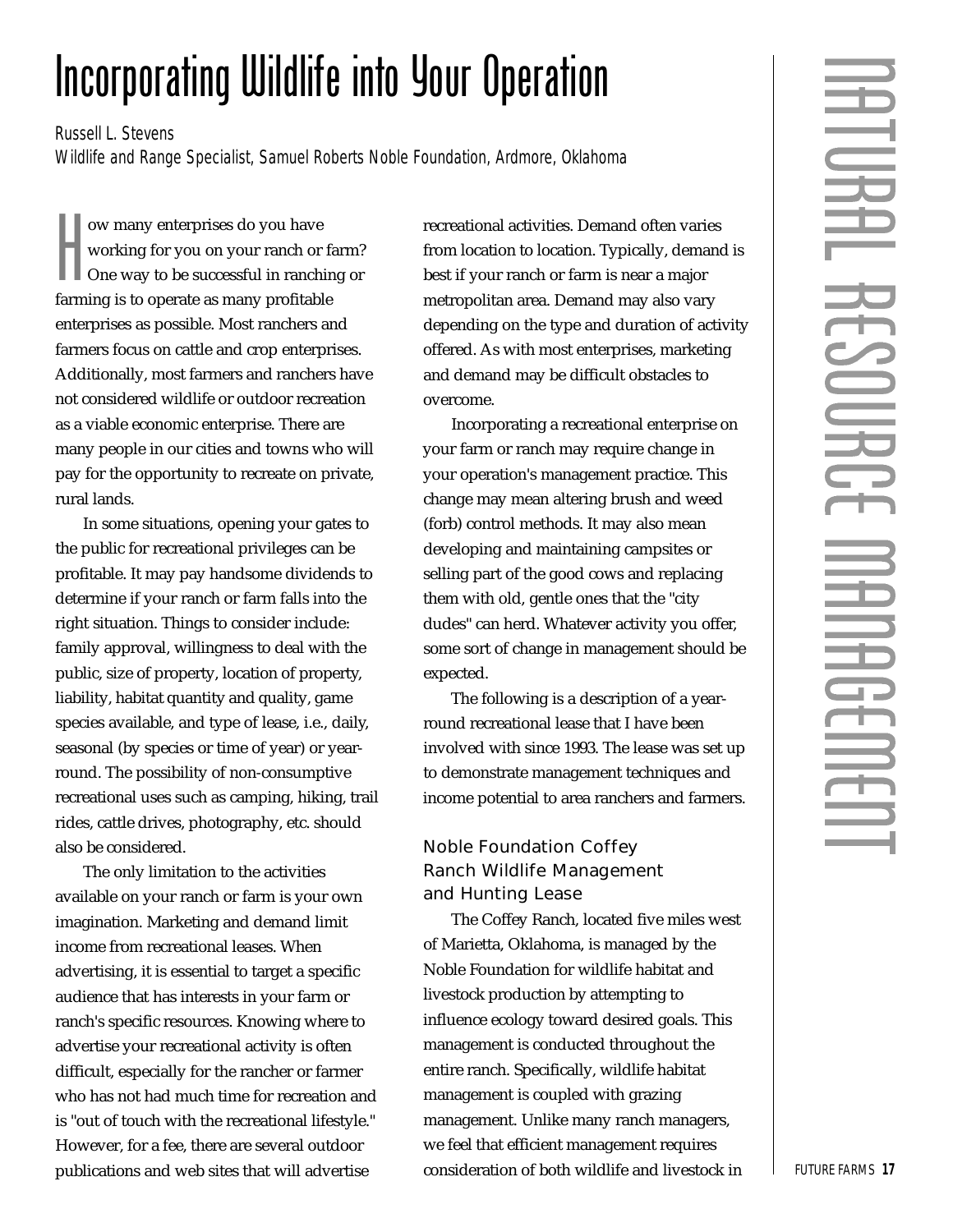There are many people in our cities and towns who will pay for the opportunity to recreate on private, rural lands. The only limitation to the activities available on your ranch or farm is your own imagination. each decision.

Diversity, forbs, timber, brush, and good water quality are important to wildlife, livestock, and the ecology of the ranch as a whole. Land management practices that would sacrifice these values over large portions of the ranch are avoided. Many landowners are interested in wildlife and like to have wildlife on their ranch, but make land management decisions without considering wildlife. Since wildlife goals are considered in each land management decision, the Coffey Ranch supports adequate populations of both game and non-game wildlife species without the expense of intensive habitat management practices such as food plots, feeders, and woody plantings.

Wildlife habitat is managed primarily through livestock impacts, rest periods, and prescribed burning. Livestock impacts are identified as stock density and rotational stocking. We have found the combination of stock density and rotational stocking to be an excellent tool for habitat manipulation. For example, high stock density can be used to severely graze (<3 inch forage stubble height) a paddock during late fall to improve quail habitat by creating an abundance of forbs the following year. If an increase in diversity in the herbaceous component of a certain paddock is desired, high stock density can be used to create a significant disturbance to the soil surface that, in turn, may increase the diversity of that paddock. High stock density may also be used to discourage brush encroachment and to create openings within thick stands of brush. This enables a variety of plants to express themselves.

Rest from grazing is also used to enhance wildlife habitat. The definition of rest is to leave an area of grazing land unharvested, or ungrazed, for a specific time, such as a year, a growing season, or a specified period required within a particular management scheme. Rest **18** KERR CENTER **enables wildlife to utilize portions of the ranch**  at different times of the year without livestock confrontation. Prolonged rest can be used to encourage woody plant growth where it may be needed for food and/or cover for wildlife.

Prescribed burning can also change plant composition toward our management objectives by creating and maintaining openings in timbered areas. Fire is also used in combination with livestock impacts, and to a certain extent rest, to help us reach our habitat goals. Livestock impacts, rest, and fire are the primary tools used on the Coffey Ranch. Each is used in accordance with our understanding of ecology to modify the landscape toward our wildlife and livestock goals.

In addition to general land management for wildlife habitat, we also manage game harvests to maintain or develop desirable game population parameters. State and federal game laws adequately conserve populations of most species. However, prevailing harvest practices may negatively affect white-tailed deer, turkey, and largemouth bass populations. Deer and turkey populations are also influenced by hunting and harvest pressure on surrounding properties. Thus, annual harvest quotas more restrictive than state law for white-tailed deer, turkey, and largemouth bass have been established.

Wildlife populations fluctuate each year due to a variety of positive or negative influences. Through monitoring activities on the ranch, we are able to recognize some of these influences and assess their effects on wildlife. However, some influences remain unknown and make wildlife management a real challenge. We establish harvest quotas annually by monitoring populations of deer, turkey and fish with several techniques.

It is our goal to maintain deer numbers at, or slightly below, carrying capacity. Spotlight surveys, daylight cruise surveys, and detailed harvest records are used to monitor progress toward these goals. Spotlight surveys and daylight cruise surveys are conducted in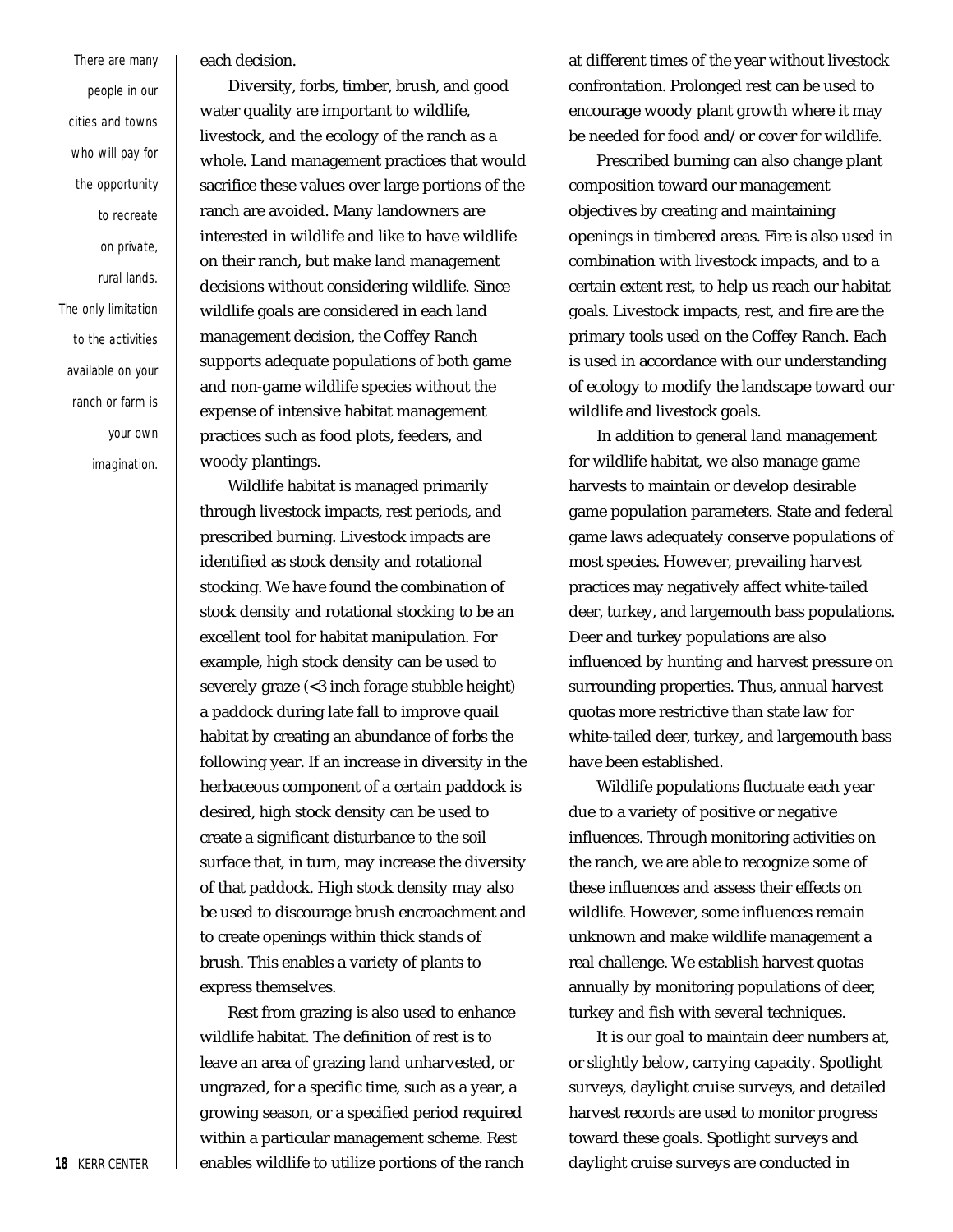September and early October. Data collected on the spotlight surveys include number of mature and immature bucks, number of does and fawns, and number of unidentified deer. Visibility estimates are also recorded to obtain an estimate of the number of acres observed along the route. Deer sightings are recorded by location in order to indicate areas of deer concentration. Daylight cruise surveys are useful in providing data during a different activity period. Daylight data provide better estimates of age and sex than spotlight surveys. These data are then combined with spotlight survey data to determine harvest quotas for the upcoming season. Data on harvest records are compiled during the hunting season. This information is used in conjunction with spotlight and daylight cruise data to estimate white-tailed deer population parameters. Harvest data include age, sex, weight, and antler measurements.

Fall and winter flock counts and detailed harvest records have been used to monitor wild turkey populations. Data collected include total numbers, location, number of mature and juvenile toms and number of hens. Spring and summer surveys record the number of mature and juvenile hens, location of sightings, and harvest records. However, spring and summer data are incidental and are not always used to establish harvest quotas.

Seine samples and catch and harvest records are used to monitor fish populations in eighteen ponds at the Coffey Ranch. Ponds vary in size; therefore, use and production potential differ. Seine sampling is done in the summer and provides data on fish species, sizes, and numbers. Catch and harvest records accurately estimate how many of each species are removed from a given pond. All of this information is vital for future management of the ponds.

During the initial management phase of the Coffey Ranch, methods were established to pursue economic returns from the wildlife and fish. For a short time during 1987, a recreational lease was advertised in two local newspapers, *The Daily Ardmoreite* and *Marietta Monitor,* and one statewide sportsman's newspaper, *Outdoor News*. Seventeen groups inquired about the lease. Several groups toured the property and five offered bids. The high bid was \$1.25/acre/year (about \$3,200), from a local group of 11 sportsmen. Essentially the same group leases the property today, but there have been some changes in lease members and price.

The value of the lease has appreciated since 1987. Therefore, in 1996 we proposed increasing the lease price from \$1.25 to \$2.50 per acre. Many comparable leases go for \$3.00 per acre or more, with many leases charging more depending on the extra frills offered.

Additionally, in 1992 the Coffey Ranch was enrolled in the Deer Management Assistance Program (DMAP) with the Oklahoma Department of Wildlife Conservation. This program allows landowners or managers with more than 1,000 acres to harvest additional antlerless deer. As our deer herd grew, the ability to harvest antlerless deer was becoming more important to keep the deer population within our targeted size. Allowing the deer herd to grow beyond carrying capacity is in direct conflict with our goals. There is a \$100 fee for enrollment in the DMAP program.

In the spring of 1996, we met with our lease hunters and presented the following plan: **Step 1:** Increase the lease price from \$1.25 to

> \$1.75 per acre in 1996 and to \$2.50 per acre in 1997.

**Step 2:** Establish three accessible food plots consisting of wheat and oats to be established annually. This will provide hunters and their guests "hot spots" in which to hunt and should result in increased antlerless harvest.

**Step 3:** The ranch will purchase and maintain two tripod deer stands on two of the food plots. A third may be purchased, depending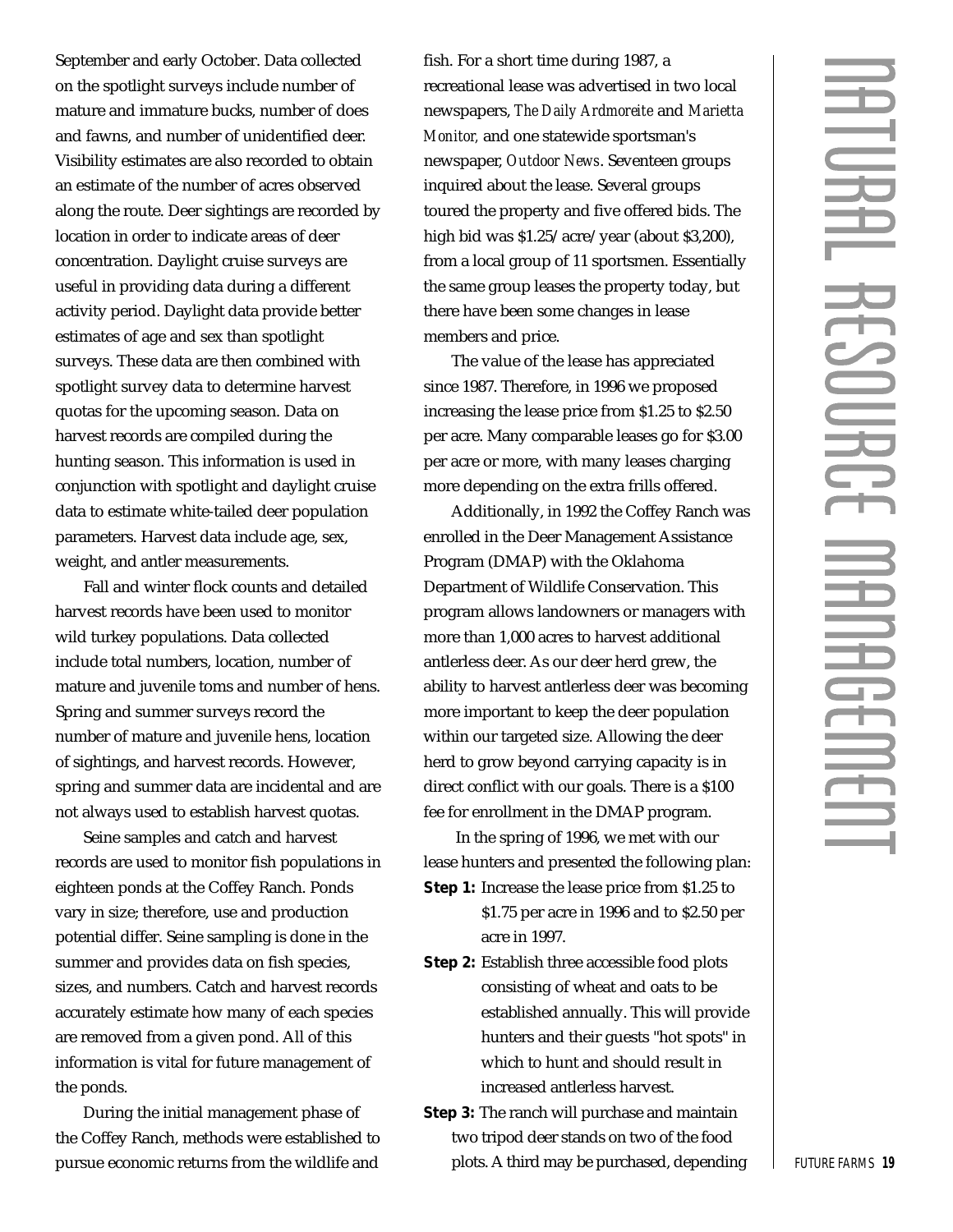<span id="page-25-0"></span>Many landowners are interested in wildlife and like to have wildlife on their ranch, but make land management decisions without considering wildlife.

on antlerless harvest success.

These steps accomplished several things. The graduated lease price increase was easier for the hunters to accept. The hunters, during previous meetings, had expressed their concern with having a guest foul up their favorite stand location by harvesting an antlerless deer. Food plots, with factory-made tripod deer stands, allow the hunters more freedom to bring guests to harvest antlerless deer. Hopefully, this will increase antlerless harvest effort in coming years.

The leasees are required to complete a form each time they use the property. They are very cooperative in doing this because they realize the importance of this data in helping meet their needs. We have also conducted meetings with the leasees to explain the value of harvest and activity records as well as to give them an opportunity to express their needs and expectations. So far, the leasees seem to be satisfied.

Data on white-tailed deer such as age and weight by sex, lactation, and antler measurements are collected on the Coffey ranch. These data are used to estimate population trends, habitat quality, and to help assist in establishing yearly harvest quotas. These data also tell us about the quality and quantity of our deer herd and enable us to make more informed management decisions.

Yearling male data provide indications of habitat quality from year to year. For instance, the basal diameter of yearling buck antlers is a good indicator of deer physical condition and diet quality. Basal diameter measurements of less than twenty indicate low habitat quality, especially when coupled with other measurements such as low dressed weights.

As you can see, a recreational enterprise should be treated just like any other enterprise, a business. To be successful, it requires proper planning and management.

### Stewardship and Profitability

*John R. Dunkin, Dunkin Families L.L.L., Tulsa, Oklahoma*

Ultimately, the benefits of stewardship far exceed the cost.

ohn H. Dunkin and his wife, Jane, start<br>the 2,300 acre Dunkin Farms at Wagone<br>Oklahoma, in 1938. They bought what<br>became Rafter D Ranch in 1941. The Ranch, ohn H. Dunkin and his wife, Jane, started the 2,300 acre Dunkin Farms at Wagoner, Oklahoma, in 1938. They bought what encompassing approximately 13,000 contiguous acres is located right outside of Hominy, Oklahoma. John R. Dunkin, the son of John H., became the manager of these operations in 1968 at the age of 30, ten years after the death of his father. Jane R. Dunkin died in 1998.

John's belief since assuming management has been, "The better steward you are for yourself and the habitat that enjoy your place– human beings, wildlife and livestock– the better off everything else becomes. Each

generation is nothing but the steward for that period. Ultimately, the benefits of stewardship far exceed the cost."

At the Rafter D Ranch, carrying capacity increased 150 percent from 700 cow-calf pairs to 1750 cow-calf pairs on the same amount of land. Acres required per unit decreased from 17 acres to 6.85. The major components in this carrying capacity increase were:

- *Reclaiming over 1000 acres of abandoned farm fields left after the Dust Bowl and Depression era with Bermuda pasture*
- *A strategic herbicide application program*
- *A controlled-burning program*
- *A cross-fencing program*
- *A prioritized pond building and*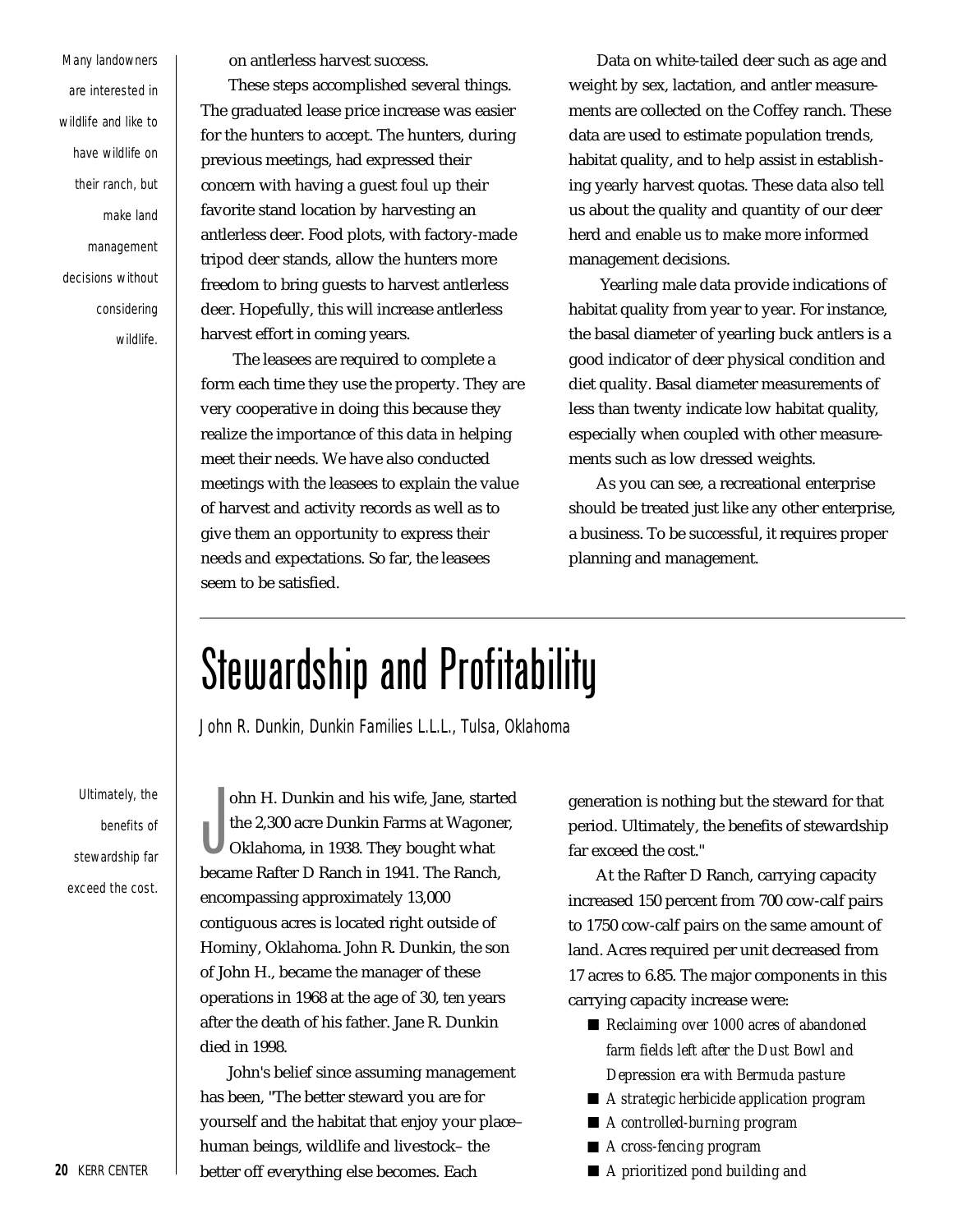#### *maintenance program*

Calf weaning weights increased over 33 percent from an average of 450 pounds to more than 600 pounds. Hay protein increased 15 to 20 percent. At the same time, the Dunkin Farms operation was able to reclaim 33 percent more for tillable production, while reducing soil erosion 87 percent from fifteen tons per acre to less than two tons per acre.

The bottom line success of these operations is spawned by the resourcecentered philosophies which define them. Opportunity goes hand-in-hand with responsibility when it comes to land ownership and stewardship.

The single most meaningful environmental practice at both operations has been water management– whether catching it where it falls by building ponds to diversify grazing management at the Rafter D or changing tillage practices that allow the soil to absorb more water at the Wagoner Farm, besides handling the excess water there with terraces, drainage systems, and waterways.

At the Rafter D Ranch there are 68 manmade ponds and lakes which drive efficient forage utilization across the ranch. Using the available resources, attention to improving and maintaining water quality and riparian areas is continuous.

At the Wagoner Farm, there are over 52,000 linear feet of terraces and 50,000 linear feet of drainage systems. Over 20 miles of terraces and waterways moving water off the ground, even in normal years, becomes a priority since over a third of the property is adjacent to the Kerr-McClellan Arkansas River Navigation System. Left unchecked, the erosion in such a river-bottom environment not only takes land out of production, it takes environment away from wildlife. Due mainly to no-till farming practices, more efficient water management, and fuel savings, the amount of tillable land increased by over 33 percent while decreasing farming costs 20 to

#### 40 percent.

With all due respect to the environment and the genetics, the men in these operations have been the secret to success. Since the Rafter D started in 1941, there have been three ranch foremen, and the Farm partnership has had 2 managers since 1961. Technical assistance provided by the Wagoner County and Osage County Conservation Districts has been outstanding. Dunkin Farms was awarded the State's Outstanding District Cooperator in 1992 and The National Cattlemen's Beef Association bestowed an Environmental Stewardship Award in 1998.

It all boils down to making the most of the natural resources you have, not just for today, but for tomorrow as well. There is no question these stewardship efforts are rewarded in the bottom line, courtesy of reduced input costs and increased production. That's after considering the obligation to manage our resources for future generations.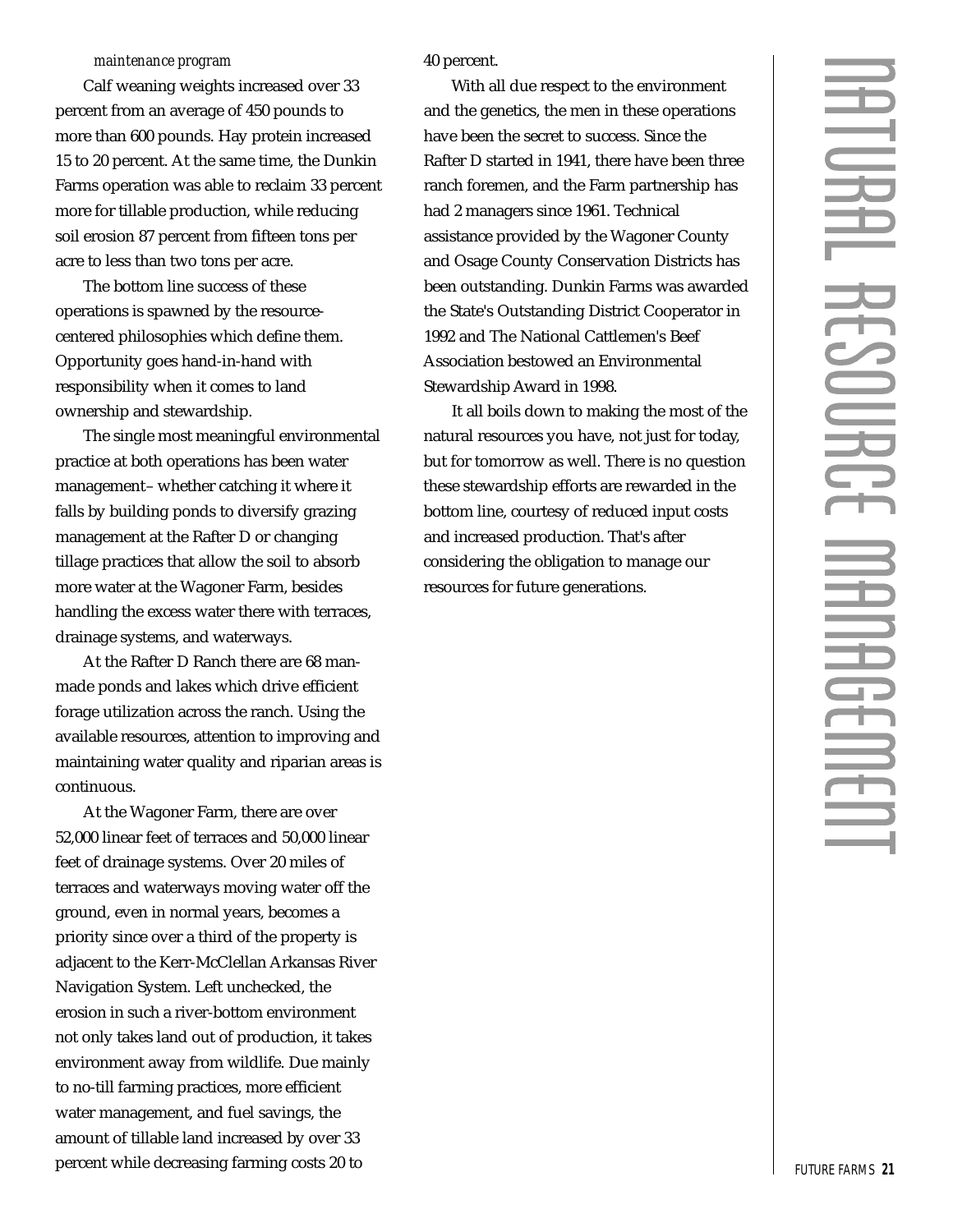### <span id="page-27-0"></span>Managing Riparian Areas for Water Quality and Wildlife

*by Jim Robinson, Agroforester, National Agroforestry Center, Ft. Worth, Texas*

Great Plains riparian woodlands have been reported to contain bird communities that are as much as seven times as rich as those in the surrounding Plains.

**Example 12 Separat** in the strips of vegetal adjacent to streams or other bodie water established principally to primprove water quality and improve or iparian buffers are strips of vegetation adjacent to streams or other bodies of water established principally to protect or enhance wildlife habitat. The principal vegetation is generally trees, grasses, and forbs or a mixture of vegetative types to accomplish the intended purposes.

In the Natural Resources Conservation Service, we have two practices that address these purposes. They are a grass filter strip and a riparian forest buffer. For these practices to achieve their intended purpose they must be properly located and sized (width, length, and area) in relation to the stream or water body and adapted to the existing site conditions. This presentation will discuss the Natural Resources Conservation Service considerations in designing riparian forest buffers for water quality and wildlife habitat.

The health of the stream system often is indicative of the sustainability of the watershed or its contributing area. Riparian buffers considered as an integral part of a total conservation system including nutrient management, pest management, tillage and other erosion control, habitat and management practices, provide a contribution to the resilience and sustainability of the landscape.

When assessing the needs for water quality the questions asked are:

- *how wide does the buffer need to be, and*
- *• what vegetative components are needed to achieve the desired results?*

Research has shown that approximately 35 feet of width (flow length) significantly reduces the pollutants entering the buffer. This is what NRCS has set as the minimum riparian forest buffer for the protection of water quality. Research has not answered how long the buffer can perform these functions before it fails to provide the desired protection. To do this risk assessment NRCS looks at the condition of the contributing area and the hydrology or how water gets to the stream.

In high risk areas for water contamination the width of the buffer should be increased to provide added assurance of the sustainability of water quality protection.

High risk areas might be considered as contributing areas where:

- intensive cropping is practiced;
- animal confinement areas are in the contributing area;
- high-valued streams exist where greater protection is desired;
- other high-sediment producing areas exist;
- anticipated land-use changes may adversely impact the stream.

Buffers are very effective in processing nitrogen. Some generalized averages for average annual nitrogen uptake by trees include: 1) about 60 pounds per acre for deciduous species, and 2) about 35 pounds per acre for conifer species. Estimates for denitrification in natural riparian forests in the U.S. are in the range of 25 to 35 pounds of N per acre per year.

Riparian forest buffers can provide habitat for a tremendous number of wild animals from big game, to owls and songbirds, turtles, frogs, and insects. All of these creatures and many more may find a place to feed, nest, or breed in the riparian forest ecosystem. The forest buffer's benefits may also extend to the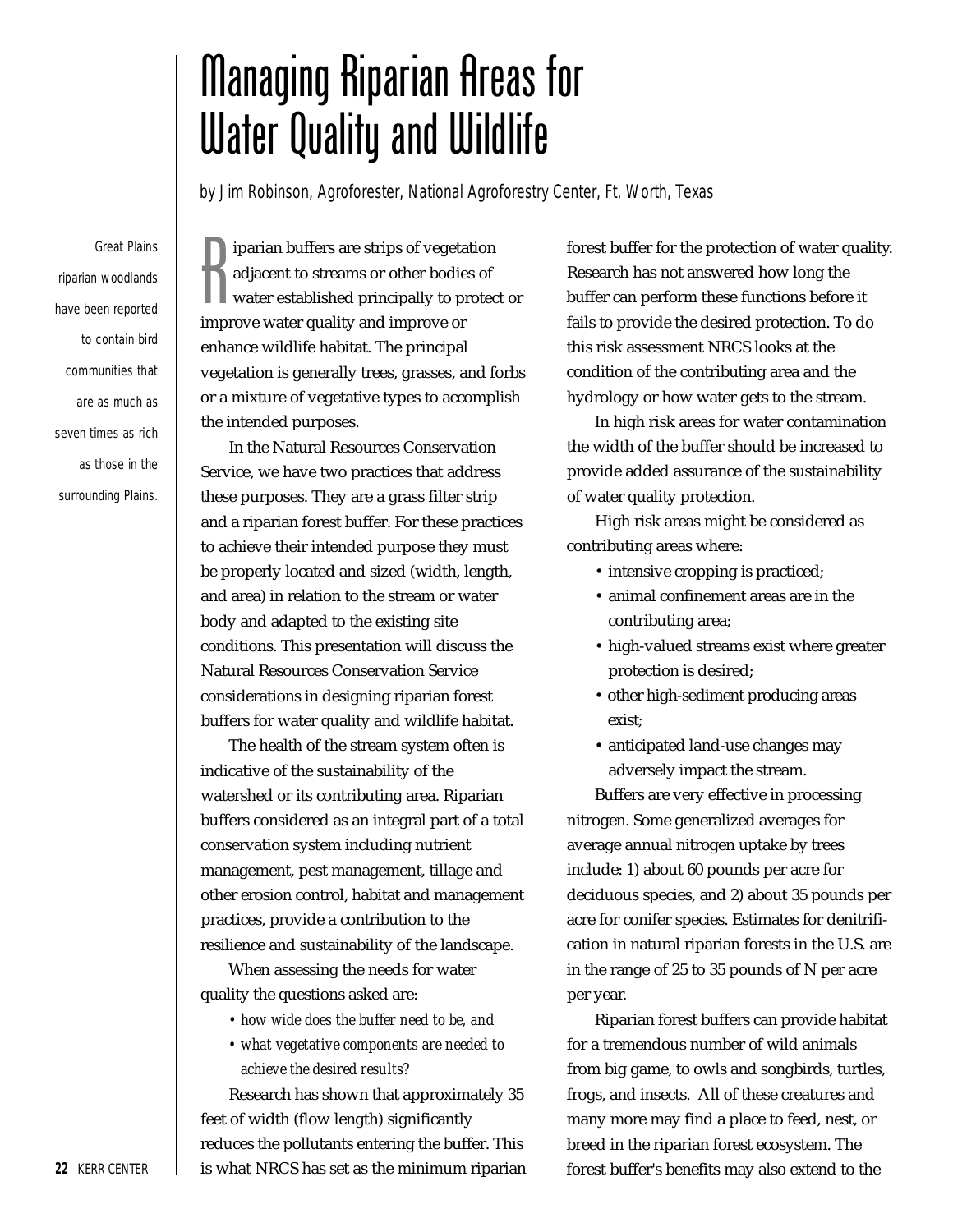fin fish, shellfish, and invertebrates that inhabit the adjoining water.

Just as in designing for water quality, the species composition, width, and length of the buffer are critical in determining the effectiveness of the buffer in meeting the habitat objectives. The buffer provides shade to lower water temperature, provides organic material and large woody debris for aquatic habitat, and provides food, shelter and nesting cover for many species of birds and other wildlife.

Great Plains riparian woodlands have been reported to contain bird communities that are as much as seven times as rich as those in the surrounding Plains. How well they provide habitat depends to a large degree on how they are designed.

Small streams flowing through exposed reaches can experience increases in temperature of up to 1.5 degrees Fahrenheit for every 100 feet of sun exposure. Maximum daily temperatures can be as much as twelve to fifteen degrees higher in exposed streams, rendering them unfit for many species of fish.

As much as 75 percent of the large woody debris (LWD) in streams comes from trees within the first 50 feet of the stream bank. One study showed that LWD created an additional 43 percent pool volume in one stream and 71 percent in another stream which was very important to fish survival particularly during low flows in summer.

Some general guidelines for widths (which include the total of two-side plantings along streams) for some representative species are:

| Species (common name)             | Desired width (feet)* |  |
|-----------------------------------|-----------------------|--|
| Bald eagle, cavity nesting ducks, |                       |  |
| herons, sandhill crane            | 600                   |  |
| Common loon, pileated woodpecker  | 450                   |  |
| Beaver, dabbling ducks, mink      | 300                   |  |
| Deer                              | 200                   |  |
| Lesser scaup, harlequin duck      | 165                   |  |
| Frog, salamander                  | 100                   |  |

*\*refer to published state guidelines for more localized information.*

While not all objectives can always be achieved without some conflicts, the benefits we derive from riparian buffers to a large degree depends upon how we plan, establish, manage and maintain our riparian buffers.

#### **References**

DeGraaf, Richard M., Virgil E. Scott, R.H. Hamre, Liz Ernst, and Stanley H. Anderson. 1991. Forest and Rangeland Birds of the United States Natural History and Habitat Use. U.S. Department of Agriculture, Forest Service, Agriculture Handbook 688. Northern prairie Wildlife Research Center Home Page.

Castelle, A.J. 1994. Wetland and stream buffer size requirements – a review. Journal of Environmental Quality, 23-5. Madison, WI.

Cole, D.W., and M. Rapp. 1980 Elemental cycling in forest ecosystems. In Dynamic properties of forest ecosystems, Cambridge Univ. Press. New York.

Hendrikson Jr., O.Q. 1981. Flux of nitrogen and carbon gases in bottomland soils of an agricultural watershed. Ph.D. dissertation 82-01544. University of Georgia, Athens, Ga.

Maryland Department of Natural Resources. Stream Releaf. Undated.

Montana State University. 1997. Riparian forest wildlife. Extension Service EB146.

Sweeney, B.W. 1992. Streamside forests and the physical, chemical, and trophic characteristics of Piedmont streams in Eastern North America. Water Science Technology 26:2653-2673.

United States Department of Agriculture, Natural Resources Conservation Service. Conservation Practice Standards: Filter Strips-393A, Riparian Forest Buffer-391A. Section IV Field Office Technical Guide.

Wenger, Seth. 1999. A review of the scientific literature on riparian buffer width, extent, and vegetation. Office of Public Service and Outreach, Institute of Ecology. University of Georgia, Athens Ga

Peterjohn, William, T., and David L. Correll. 1984. Nutrient dynamics in an agricultural watershed: observations on the role of a riparian forest. Ecology.65 (5), pp 1466-1475

Chaubey, I., D. R. Edwards, T.C. Daniel, and P.A. Moore, Jr., Modeling Nutrient Transport in Vegetative Filter Strips. Presented at the 1994 International Summer Meeting, Paper No. 942149 ASAE, 2950 Niles Rd., St. Joseph, MI 49085-9659 USA.

Water quality functions of riparian forest buffer systems in the Chesapeake Bay watershed. 1995. Prepared by the Nutrient Subcommittee of the Chesapeake Bay Program. EPA 903-R-95-004. CBP/TRS 134/95 pp.1-67.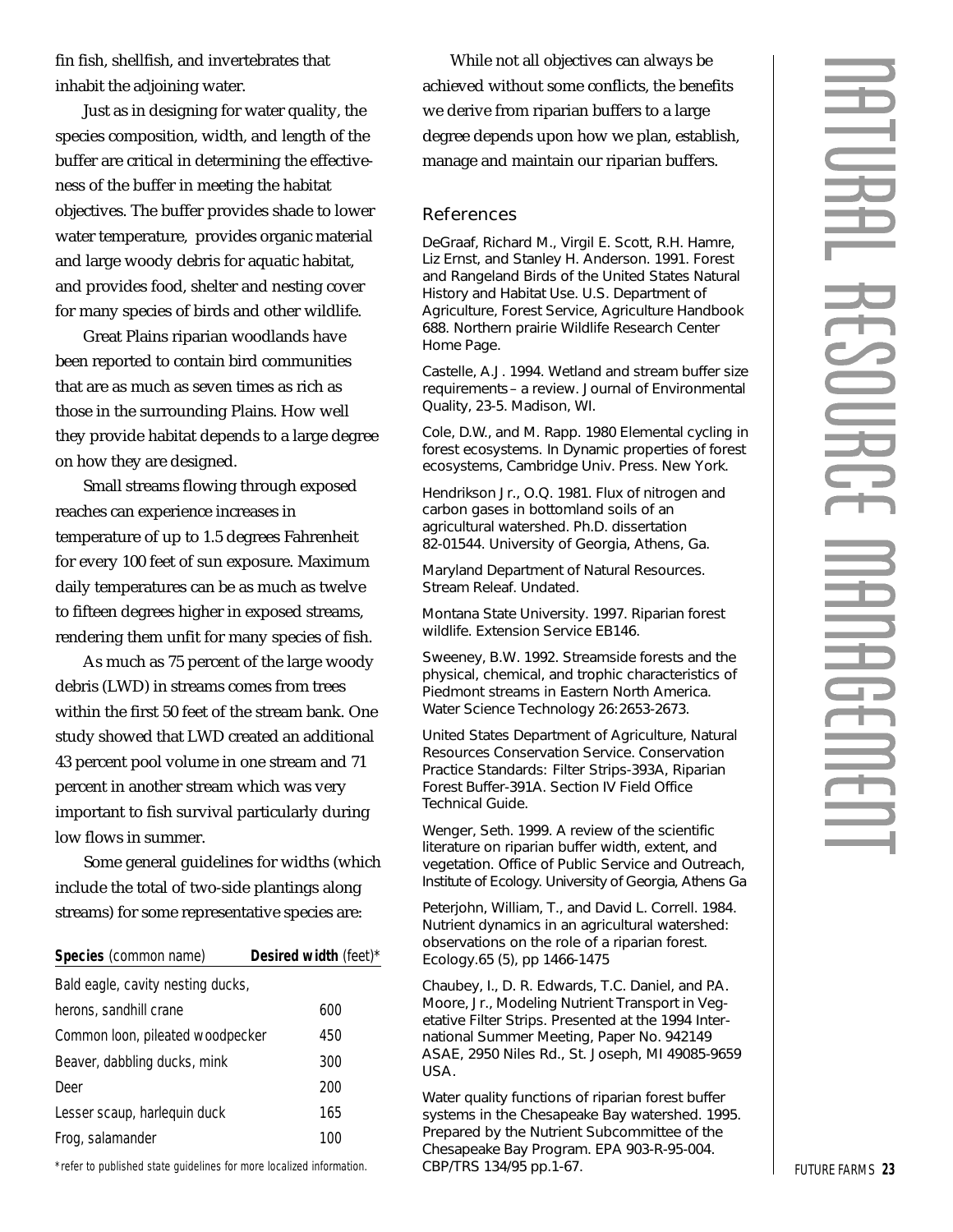### Cooperative Marketing Ideas

*Dan Nagengast, Director, Kansas Rural Center, Whiting, Kansas*

<span id="page-29-0"></span>Some people are great at gladhanding customers or are interested in working with chefs. Others are better off out in the field or writing new sletters. Those talents may be better used in a cooperative situation.

 $\begin{tabular}{l} One one once said that "farmers' co-\\ operator is an oxygen. These days\n\end{tabular} \end{tabular} \begin{tabular}{l} \hline \textbf{se days} \\ \hline \textbf{independent farmer} " is almost the same\n\end{tabular} \end{tabular}$ omeone once said that "farmers' cooperative" is an oxymoron. These days "independent farmer" is almost the same. with others, make sure it is profitable and on terms that you can live and prosper with.

#### Reasons to market cooperatively: **Insufficient individual production**. Often

a beginner's problem. You can't grow enough yet to justify the transportation. Or you are interested in Community Supported Agriculture, but you don't have enough consistency or variety.

**Shared resources & efficiency**. Share that truck. Pay a common stall fee. Often this type of cooperation includes sharing production resources too: a manure spreader; sometimes two tractors are better than one; a large cooler is cheaper than two small ones.

**Best use of diverse talents**. Some people are great at glad-handing customers or are interested in working with chefs. Others are better off out in the field or writing newsletters. Those talents may be better used in a cooperative situation.

**Market insurance: assured production**. You have 350 CSA customers or five good restaurants. You get hailed out. If you are marketing in a group, your customers, at any rate, may avoid disappointment because a group is providing the production.

**New, larger markets**. More production means a wider range of markets are open to you. If you are very small, a farmers' market, or one restaurant, or neighbors may be your only outlet. Combined production can get you into other situations and markets that may be equally profitable.

than one. It means more information and more thoughtful solutions.

#### Some Models:

**Rolling Prairie Farmers Alliance**. An eight-farm cooperative CSAwith 350 subscribers, and three drop-off sites in whole foods stores.

Land to Hand Alliance. A group of sixteen farmers and ranchers from several counties in North Central Kansas formed to direct market beef, pork, lamb, poultry, goat meat, dairy, soap, eggs, animal feed, vegetables, grain, puppies, herbs, honey, and fiber.

**University of Northern Iowa Local Food Project**. Works with institutions, including UNI, the local hospital, and a restaurant to increase the amount of local food in their meals programs and on the menu.

**County Fair Tomato Co-op**. A processing, value-added cooperative attempting to return the product to farmers so that they can make the retail sales and reap the rewards.

**Tallgrass Prairie Producers**. A group of ranchers in the Kansas Flint Hills that spent 5 years developing a grass-fed beef cooperative. They have taken a break from marketing and are working with another group of ranchers to reorganize on a larger level for mass markets.

Kansas Organic Producers. A 60-member marketing cooperative, with 40+ members actually selling all or part of their production through the co-op. Organized in 1992, major marketing efforts focus on soybeans, wheat, corn, specialty crops, and livestock. Individual members do some beef and poultry marketing. Last year, sales were over \$500,000. The co-op has had part-time professional management for the last several years.

**Peabody Farmers Market**. Seventeen

**Support group**. Two heads are better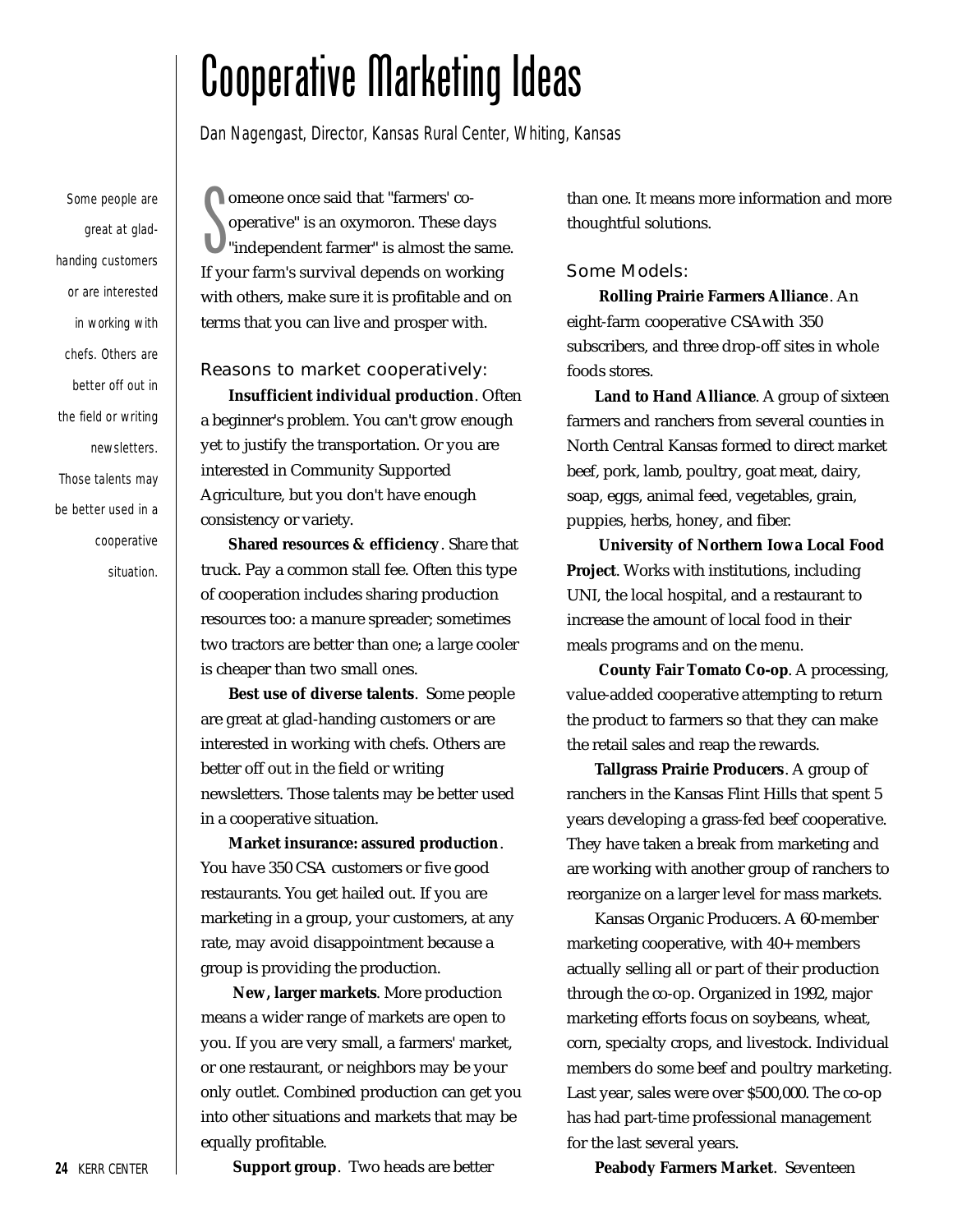<span id="page-30-0"></span>growers in a small town decided to develop a farmers' market in the park on Main Street. They held monthly meetings through the winter. Charged \$20 per stall and hired a market manager. Advertised in the paper and through press release. They are meeting now, and looking toward their second season.

**Karen Pendleton; Friendship Gardens**. Four women growers who craft dried flower arrangements, one each north, south, east and west of Lawrence, Kansas, so that they are

within 20 minutes of each other, but not directly competing. They do a lot of flower trials and arranging together. In addition to moral support, they do craft shows together. This means husbands don' t have to come and it's safer, but also, while one talks, another eats, one takes money, and one can go to the bathroom.

**Blue Earth**. A group of seven farmers who jointly market through one stand at the Manhattan, Kansas farmers' market and to restaurants.

### Adding Value Can Improve Your Bottom Line

*Rodney B. Holcomb*

*Agribusiness Economist, OSU Food and Agricultural Products Center, Stillwater, Oklahoma*

#### Value-Added Agriculture

The past fifteen years have seen some<br>dramatic changes for agriculture, many c<br>which adversely affected small-to mediu<br>sized farms. Agricultural prices, and thereby he past fifteen years have seen some dramatic changes for agriculture, many of which adversely affected small-to mediumproducer incomes, saw greater volatility due to farm policy changes, developments in international trade, and of course, the weather. As a result of instability in the farm sector, several producers left agriculture and countless others began to explore ways for enhancing their income. Because the American lifestyle during this time period became dependent upon "quick and easy" meal solutions, many producers (individuals and groups) turned to value-added processing ventures to provide this extra income. Through these ventures producers developed income streams from new businesses that were, in some manner, tied to their on-farm production.

Adding value to agricultural products is a popular concept because it can provide substantial benefits, including an increased ability to capture a percentage of the farm-toretail price spread. For example, wheat

represents less than nine percent of the retail value of the typical loaf of bread while the milling, baking, and related activities represent almost 65 percent of the final value (Kohls and Uhl). The opportunities for food manufacturing have also been more profitable in recent years; the return on equity of production agriculture averaged 3.38% while the return on investment for food companies averaged 16.6% during the 1991-95 period (U.S. Dept. of Commerce).

Since 1990, a noticeable phenomenon in U.S. agriculture has been the development of value-added marketing cooperatives (Cook). During the late 1980's and early 1990's, more than \$1.2 billion dollars were invested in various value-added marketing cooperatives (Egerstrom). This value-added philosophy has been particularly evident in the Northern Plains states (North and South Dakota, Minnesota), as shown by the development of farmer-owned efforts such as Dakota Growers Pasta Co., Drayton Grain Processors, North Dakota Bison Cooperative, American Crystal

During the late 1980's and early 1990's, more than \$1.2 billion dollars were invested in various valueadded marketing cooperatives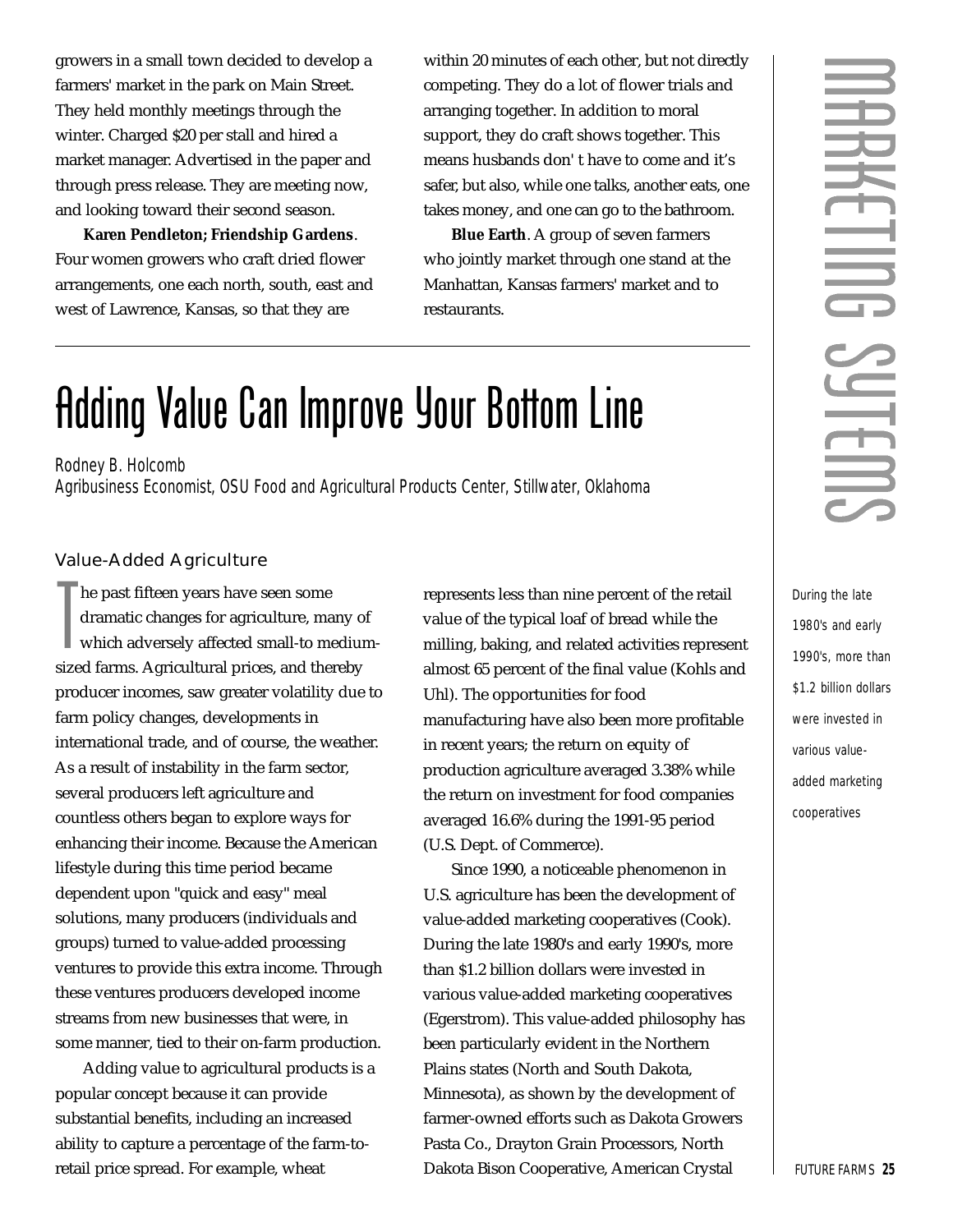Oklahoma, with its vast agricultural output, has the potential to greatly expand its valueadded processing activities. Adding value to agricultural products is a popular concept because it can provide substantial benefits, including an increased ability to capture a percentage of the farm-to-retail price spread.

Sugar Co., and AgGrow Oils. The success of these Northern Plains ventures have increased the interest of Oklahoma producers and cooperatives in value-added processing ventures, resulting in the Saginaw, Texas flour mill partially owned by thirteen Oklahoma cooperatives, and the newly formed Value-Added Products Cooperative in Alva, Oklahoma.

Value-added processing activities offer the state of Oklahoma several possibilities for deriving additional employment, gross state product (GSP) and tax revenues from agricultural commodities currently produced in the state. Typically, most of Oklahoma's agricultural commodities are shipped out of the state as raw commodities, before even primary processing has added value to the state's agricultural outputs. Recent decentralization in the U.S. manufacturing industries, shifts in the U.S. population towards "Sun Belt" states (Gulf Coast states, Arizona, Nevada), and resource allocations towards food processing research made by the state of Oklahoma have created a more friendly environment for the growth of Oklahoma's value-added food and agricultural products processing industries.

Oklahoma, with its vast agricultural output, has the potential to greatly expand its value-added processing activities. In the early 1990's, all livestock and crops (raw agricultural products) produced in Oklahoma directly impacted the state's GSP by slightly over \$1.1 billion and accounted for 5.1% of all Oklahoma jobs. However, the indirect and induced effects of this production, from the state's inputs sector through insurance and affiliated governmental outlays, added an additional \$2.8 billion to Oklahoma's GSP and generated 6.8% of the state's jobs for a total economic impact of nearly \$4.0 billion and 11.9% of the state's total employment (Anderson et al., 1994). On the other hand, Oklahoma's agricultural processing industries and their

related economic activities during this time period accounted for roughly \$1.6 billion in GSP and roughly 10% of the state's employment. Given that the average return to production agriculture from each consumer's food dollar is now roughly 22%, there should be room to develop more processing activities for Oklahoma's raw agricultural products.

Several factors indicate opportunities for future growth of producer-owned value-added processing entities in Oklahoma. First, the state's agricultural output is tremendous and varied, suggesting processing opportunities for several different crops. Second, the state has provided several incentives for producers considering processing opportunities, including research and planning assistance and tax breaks. Third, the state's highway system and central location offer proximity to market centers while also suggesting prime storage and distribution points for coast-tocoast and Canada-to-Mexico marketing.

#### Planning a Value-Added Processing **Venture**

Success in developing value-added processing ventures depends upon careful business planning and marketing. In most cases, producing a value-added product is the easiest part of a value-added enterprise. Manufacturing a product that consumers are willing to buy and having a market outlet for that product, however, are the main difficulties for a food business. These problems can be diminished, if not eliminated, through early planning efforts.

Initial planning can be divided into four basic steps. The first step is to compile all available information concerning the quality characteristics of the commodity being produced in the producer's (or producers') trade territory over a period of time. Based on historical quality information, an initial list of potential processed products can be identified.

The second step is to obtain basic industry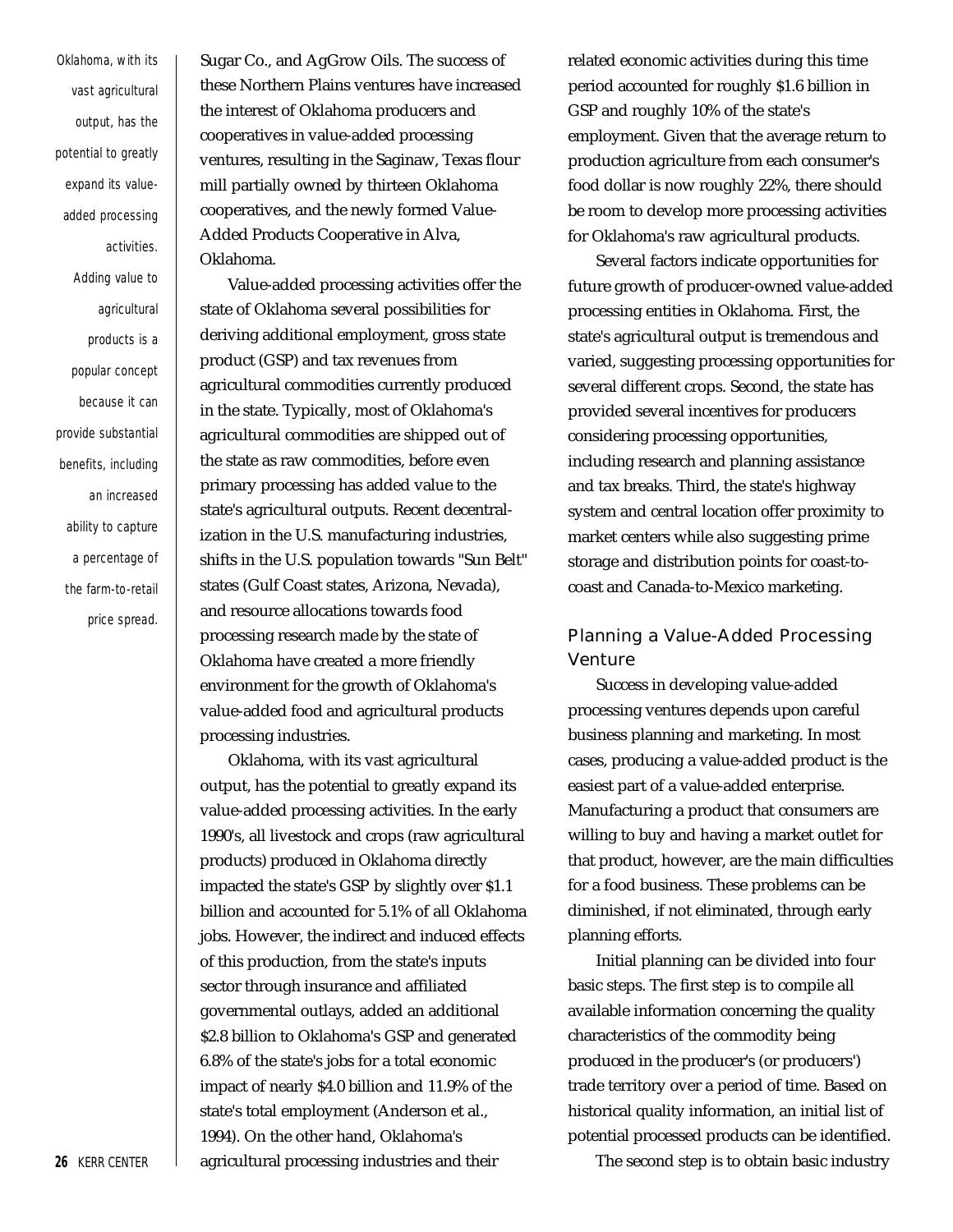and production information for each potential product or product group. This includes market size, market growth, industry concentration, location of competitors within the region, complexity of processing technology, minimum efficient scale of operation, and location of major market outlets and/or distribution points. Obviously, gathering this information is not a simple task, but the combined industry knowledge and compiled market data from the OSU Food & Agricultural Products Center, the Oklahoma Department of Agriculture, and other information sources can provide an appropriate depiction of each product's market trends and competition.

The next, and possibly the most interesting, step in the process is the analysis of the information. This analysis, which needs to incorporate a rating or ranking system, can be a valuable tool for addressing the advantages and disadvantages associated with the list of potential processing opportunities. In essence, this planning tool provides a means for quantifying/ranking each processing possibility, thereby allowing the individual/group to pinpoint one or two ventures that show the greatest promise for the farm/organization.

The final step in the process is the development of a specific action plan for pursuing the "best" processing alternative. Components of this action plan include determining the business structure to be used for the processing venture; the necessary facilities, equipment, and management for the venture; a plan for raising capital (if necessary); and a marketing scheme for contracting production. Parts of this action plan may require the services of industry or marketing experts, especially if the enterprise is considerably large in scope. Very few producers have the time, industry experience, and management/marketing skills needed to oversee the daily operations of a processing

enterprise.

The end result of these planning techniques will hopefully be an enterprise that is both profitable and consistent, providing a steady source of additional income for the producer or producers. Additionally, such ventures are opportunities to capture a significant share of the consumer's food dollar unseen by today's agricultural producers. The resources made available by the state of Oklahoma, several of its state agencies, and Oklahoma State University can serve to meet the needs of those interested in developing these processing entities.

#### **References**

Anderson, K., M.R. Dicks, R. Sahs, W. Caid, and J. Brackett. "Economic Impact of Agriculture on Oklahoma's Economy." Stillwater, OK: OSU project report, 1994.

Cook, M. L. "The Future of U.S. Agricultural Cooperatives: A Neo-Institutional Approach." *American Journal of Agricultural Economics* 77 (December 1995):1153-1159.

Egerstrom, L. *Make No Small Plans: A Cooperative Revival for Rural America*. Rochester MN: Lone Oak Press, 1994.

Kohls, L.R., and W.D. Downey. *Marketing of Agricultural Products*, 5th Edition, Macmillan Publishing Co., Inc., NY, 1981

U.S. Department of Commerce, Bureau of the Census. *Annual Survey of Manufactures*, 1990- 1996 issues. Washington, D.C.: U.S. Government Printing Office, 1992-98.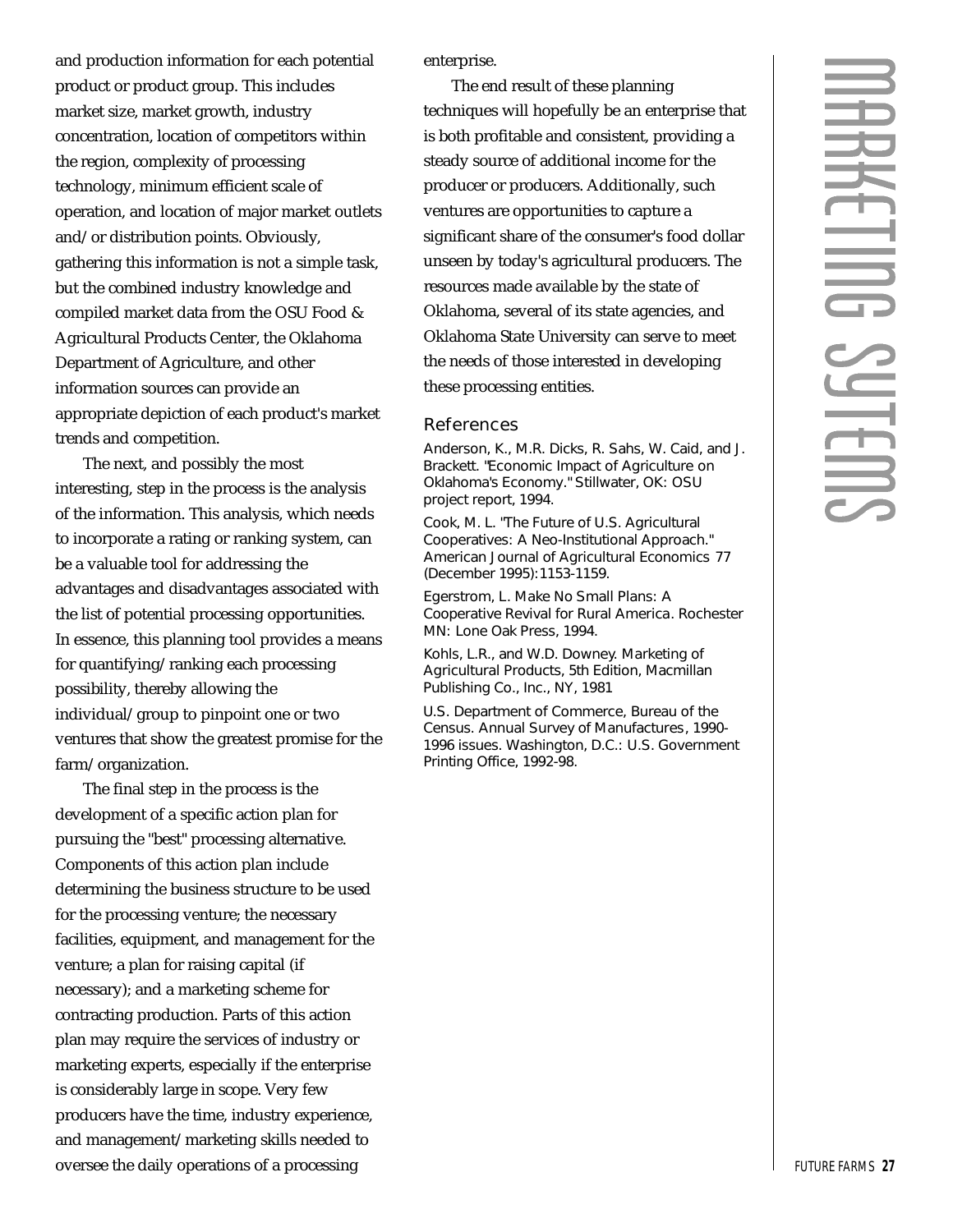### <span id="page-33-0"></span>More Than Just Wheat: Adding Value To Your Crop

*Rodney B. Holcomb*

*Agribusiness Economist, OSU Food and Agricultural Products Center,, Stillwater, Oklahoma*

The frozen dough market grew 27 percent in the period 1992-95 and is classified as one of the fastest growing segments among all bakery products.

ard red winter (HRW) wheat, which<br>comprises approximately 99% of the<br>wheat grown in Oklahoma (Oklahoma<br>Dept. of Agriculture, USDA-NASS, 1990-1996), ard red winter (HRW) wheat, which comprises approximately 99% of the wheat grown in Oklahoma (Oklahoma is typically used in the manufacture of white pan breads, hamburger and hotdog buns, tortillas, pizza crusts (often blended with spring wheat flour), and sweet rolls. The protein levels and dough elasticity of HRW flour are slightly less than those of hard red spring (HRS) flour, which may be a disadvantage in the production of some types of baked items and frozen dough products. However, in many years the wheat belt of Oklahoma produces HRW wheat in the 11.5- 13.5 percent protein range, and much of this wheat can provide the desired qualities for frozen dough products.

For the purpose of comparison, consider the following three value-added options for Oklahoma's HRW wheat: commodity flour, tortillas/flatbreads, and refrigerated/frozen dough. It is possible to make all of these alternatives using only HRW wheat. Each alternative may also be a processing alternative for Oklahoma's agricultural producer if market and competitive advantages exist.

#### Commodity Flour

Growth in the commodity flour market has been small, especially in Oklahoma. Oklahoma has four operating flour mills, of which three are located in north central Oklahoma. These four mills have a combined capacity of about 31,400 hundred weight (cwt.) of flour per day (Oklahoma Dept. of Commerce, 1996), almost exclusively using HRW wheat. The state's baking industry has expanded some in the past few years, but most of these commercial bakers are utilizing soft wheat flours imported from other states, not the HRW wheat flour generated by existing Oklahoma mills.

Kansas provides the nation with almost ten percent of all domestically-milled flour, most of which is made from HRW wheat (USDOC, Bureau of the Census, 1998). This competitive pressure from a bordering state has further continued to limit the market opportunities for Oklahoma flour milling. Anew mill being built near Ft. Worth, Texas, will also attract much of the HRW wheat from southwestern Oklahoma and provide additional competitive pressure for any proposed Oklahoma mill.

#### **Tortillas/Flatbreads**

The tortilla/flatbreads industry, which may be the fastest growing segment in the U.S. bakery industry, has realized considerable market growth from consumer desires for flavored and fat-free tortilla varieties. The Tortilla Industry Association states that the overall market for tortillas in 1996 was \$2.87 billion, representing an annual increase of approximately twelve percent more than 1994 figures. In 1996, the western U. S. continued to generate the largest proportion of sales revenue, approximately thirty percent. The Southeast accounted for 26 percent of the 1996 tortilla sales, and the north central region 25 percent (Tortilla Industry Association, 1998).

Tortillas have extended far beyond the Latin American market that used to dictate tortilla sales. It is estimated that non-Latinos consume 60% of the tortilla products manufactured in the United States. Flour tortillas have dominated the market over corn tortillas in the last two years by a proportion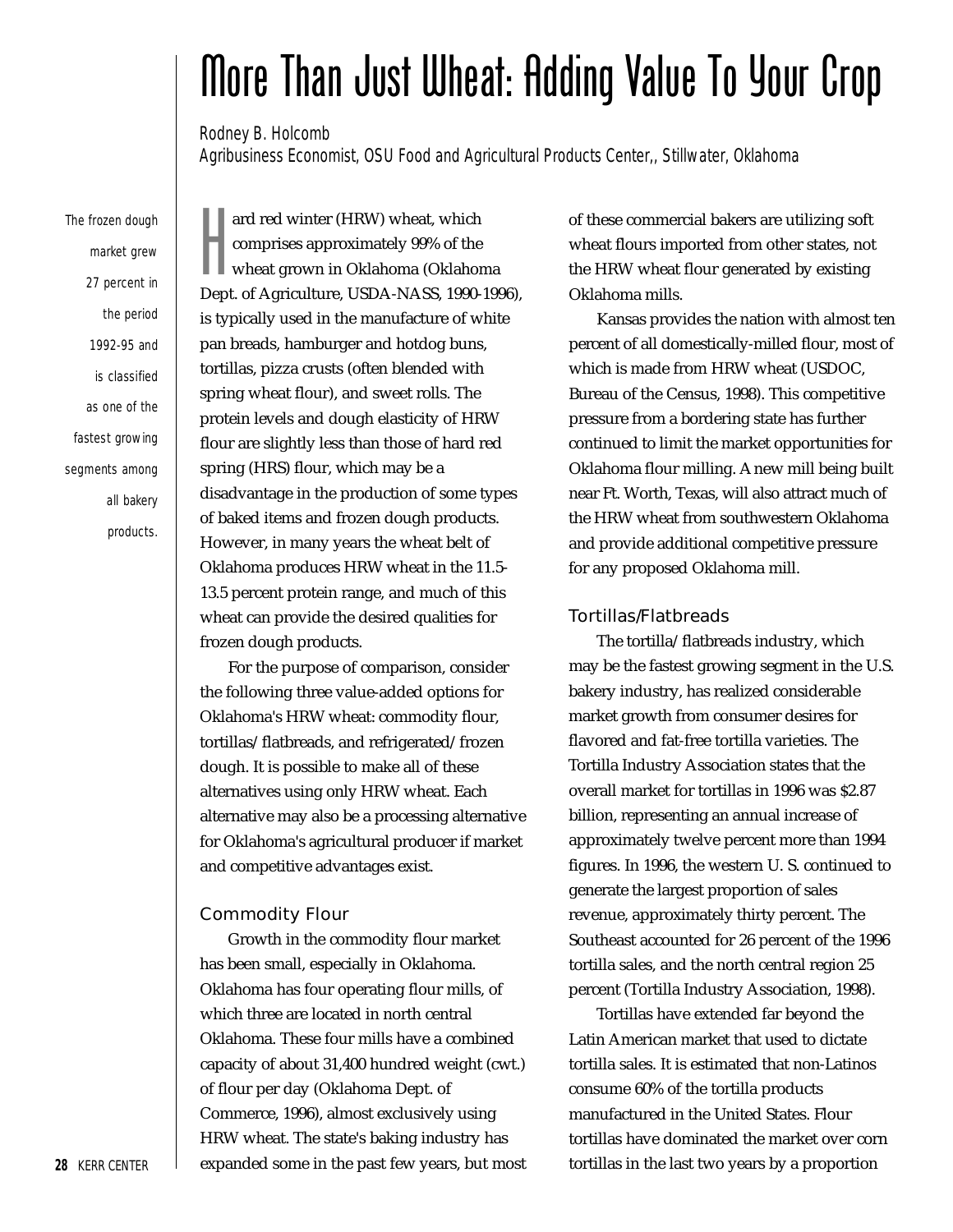of 2:1. The Tortilla Industry Association estimates that Americans consumed approximately 75 billion tortillas in 1998, not including tortilla chips. A consumption increase of 54 percent is expected during the next five years (Tortilla Industry Association, 1998).

#### Frozen Dough/Bakery Product

Possibly the largest growth area for valueadded wheat-based products is in non-bread frozen bakery products (SIC 2053 "Frozen Bakery Products, Except Bread"). This category includes such items as pizza dough and bulk dough for use by retail food outlets and instore delis. According to the U.S. Department of Commerce (1992-1998), the value of shipments from domestic SIC 2053 manufacturers increased by 51.7 percent from 1992 (approx. \$1.67 billion) to 1996 (approx. \$2.54 billion). The "value-added" component of those shipments (i.e., the portion of the product's value associated with the manufacturing process) increased by 47.3 percent, from \$919.2 million in 1992 to \$1.35 billion in 1996. As shown by the value-added cooperatives from the Upper Midwest, this is a high-growth industry with rapidly expanding markets in the southeastern and southwestern United States.

In a 1997 report, FIND/SVP (1997a), a market research company for consumer products, indicates that biscuit dough accounts for 41 percent of refrigerated/frozen dough product sales. Biscuit dough sales are expected to have an increase of 6.5 percent annually, with forecasted sales of \$2.2 billion by the year 2000. Rolls and sweet goods, additional alternatives for refrigerated/frozen dough processing, are predicted to show market growth of 9.6% and 16.8% (respectively) between 1993 and 2000 (Faridi and Faubion, 1995). One draw of rolls and sweet goods may be the various forms in which they can be purchased by final consumers (refrigerated dough, frozen dough, par-baked frozen dough, brown-and-serve) and easily baked at home.

Fewer than 15 marketers compete in frozen and refrigerated dough products on a national level, and most dough market segments are dominated by fewer than five players. The frozen dough market grew 27 percent in the period 1992-95 and is classified as one of the fastest-growing segments among all bakery p roducts. The top four firms in this industry are Rich Products Corp., Country Home Bakery, Inc., Hazewood Farms Bakeries, and Pillsbury Co. These firms only control 24% of the overall market, indicating less entry resistance than most segments of the bakery industry (Lou and Wilson, 1998). However, the technological advances made in refrigerated/frozen dough processing, along with the generally higher costs of handling refrigerated/frozen products, result in high market-entry costs.

#### The VAP Example

In February 1998, Food and Agricultural Products Center (FAPC) representatives met with a group of roughly 25 Woods County wheat farmers, local businessmen, and local bankers in Alva. This meeting, initiated by the Woods Co. Economic Development Committee, was set to discuss opportunities for building a flour mill to process the region's hard red winter (HRW) wheat. A FAPC research project had recently examined opportunities for additional Oklahoma flour milling, but the findings suggested that high regional competition and proximity to large bakeries would limit the opportunities for a successful venture in Woods County. The Alva group and FAPC agreed to examine other opportunities for other wheat-based processing opportunities.

In March 1998, FAPC representatives, representatives of the Oklahoma Department of Agriculture (ODA), and FAPC-recommended food industry experts met once again with the Alva group. The industry experts provided suggestions for processing opportunities and a possible format for organizing a producer-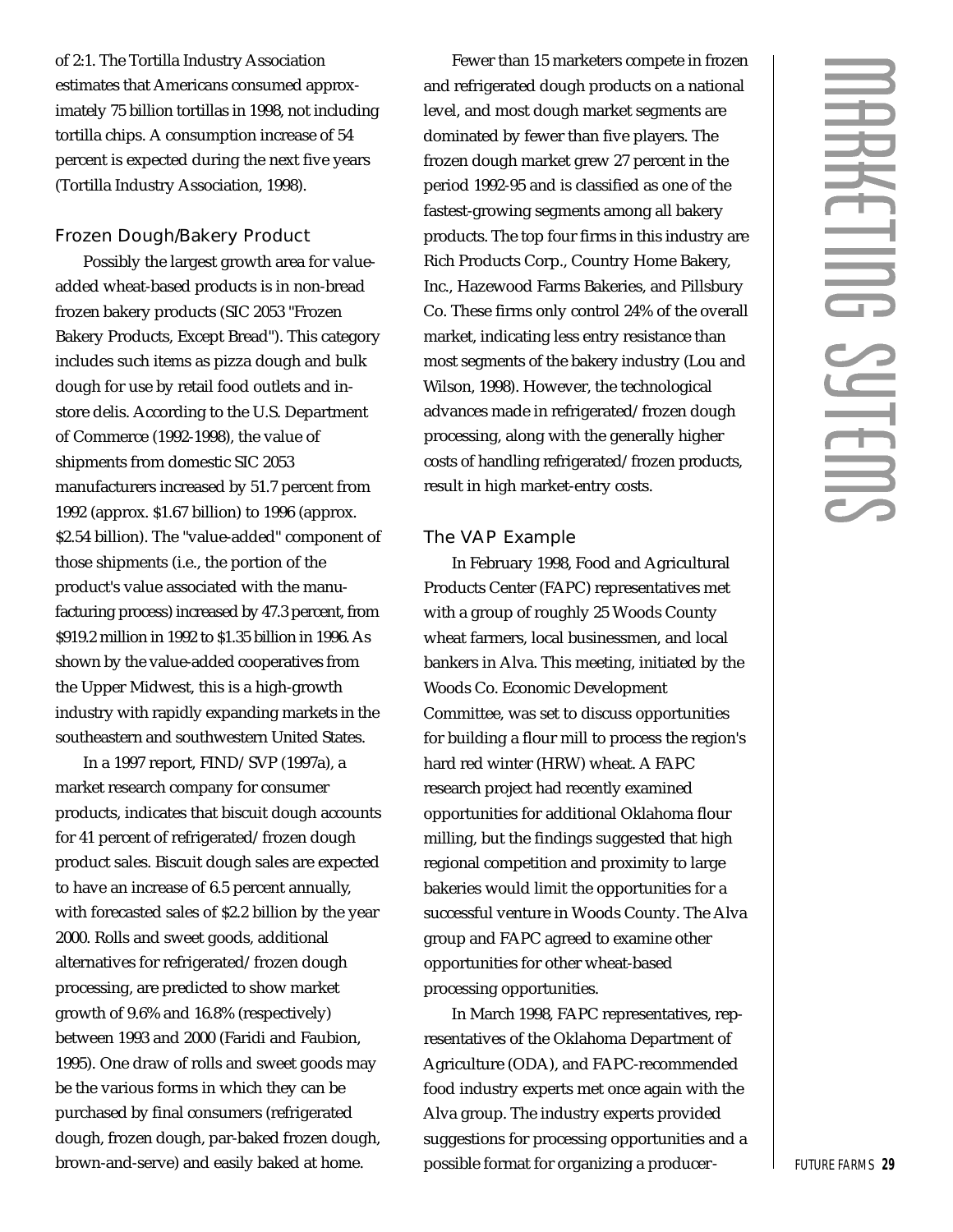In all, over two years were required to adequately plan and establish this project, which will cost nearly \$17 million by the time full-scale production begins in September 2000.

owned business entity. The Alva group decided to investigate information provided by these experts, FAPC, and ODAover the next 2 months, at which time a strategic planning session would be held. This information included FAPC-provided historical wheat quality information, product market information, and industry growth estimates to be used in examining processing possibilities.

At the two-day strategic planning retreat in May 1998, all parties met once again in Alva to discuss the various factors that would be pros and cons of any processing venture in northwest Oklahoma. The regional infrastructure (roads, utilities, etc.), employment, support industries (trucking, inputs, services, etc.), and local leadership assets were inventoried. Industry competition and market growth for various products were discussed. In the end, the group decided to further examine three product possibilities that seemed to be a good fit, given the wheat quality and business environment of the region. A request for proposals (RFP) was developed, and FAPC and ODA agreed to submit these proposals to industry members that might be interested in partnering with regional producers to build a processing enterprise in Woods County. FAPC further agreed to review any proposals received and provide objective commentary.

During the next few months, the Alva group formed a limited liability company entitled Value Added Partners, LLC, (VAP) to serve as the business entity overseeing the development of any food processing activity in Woods County. Based upon the proposals submitted and the comments from FAPC, this LLC decided to contract with N.C. Doty & Associates out of Fargo, North Dakota, to help establish a food-processing venture. With FAPC providing a significant portion of the market and industry research at no charge, Value Added Partners agreed to contract with N.C. Doty & Associates for the feasibility **30** KERR CENTER **Study and business planning of a frozen dough**  processing operation in late 1998.

Based upon the wheat-quality information provided by FAPC, Value Added Partners and N.C. Doty & Associates set out to research the technology and equipment providers that could generate a wide variety of pre-proofed frozen dough from Oklahoma HRW wheat. Fritsch USA, the American arm of the German-based Fritsch Company, was determined to be the best possible equipment provider after an assessment of their equipment at a distribution point in Olathe, Kansas, and attending an equipment show in Germany. While Fritsch and Doty lined up potential clients for pre-proofed frozen dough products, FAPC researched all aspects of the frozen pizza and pizza crust industries (the fastest growing markets for pre-proofed frozen dough). This information was used by the LLC to determine their comparative advantages in dough processing. The information, along with financial assessments developed jointly by FAPC and Doty, constituted the feasibility study and business plan for the venture.

From the feasibility study and business plan, VAPwas developed and over \$7.5 million was raised within a 3-month period. While money continued to come in from participating agricultural producers, VAP purchased an abandoned Wal-Mart facility in Alva to house the processing operations and placed a down payment on the equipment. Pilot-scale equipment was also purchased to meet the demands of contracted clients while the full-scale facility is being completed.

In all, over two years were required to adequately plan and establish this project, which will cost nearly \$17 million by the time full-scale production begins in September 2000. Unfortunately, it took a drastic drop in wheat prices for such an operation to be considered. With proper planning and resource commitments, other such entities could develop in Oklahoma.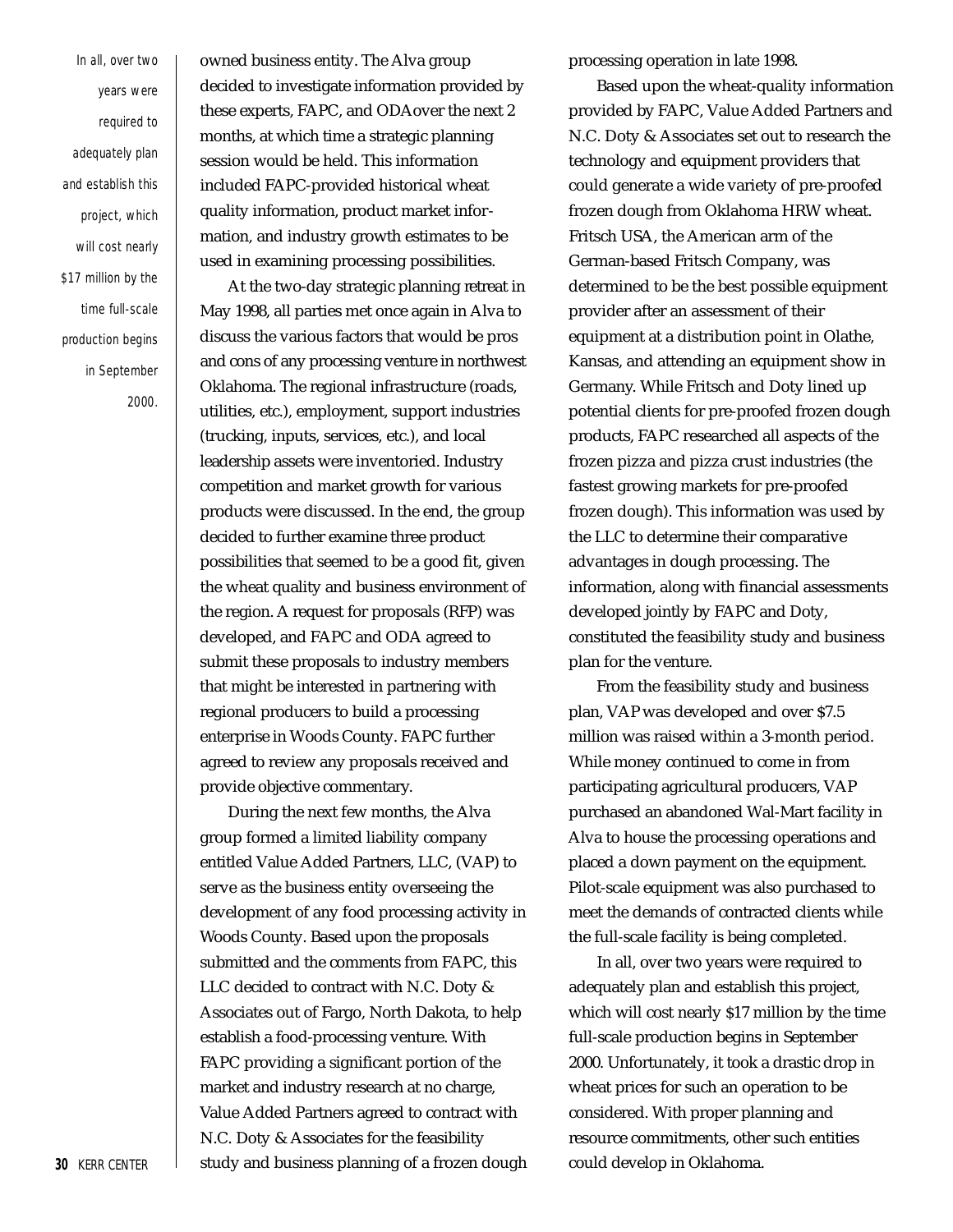#### <span id="page-36-0"></span>**References**

Faridi, H., and J.M. Faubion. "Wheat End Uses Around the World." Presentation to the American Association of Cereal Chemists, St. Paul, MN, 1995.

FIND/SVP. *MarketLooks: Frozen and Refrigerated Dough Products.* FIND/SVP MarketLooks Report ML0004, February 1997a.

FIND/SVP. *MarketLooks: Tortillas*. FIND/SVP MarketLooks Report ML0183, February 1997c.

Lou, J. and W.W. Wilson. "Value-Added Wheat Products: Analysis of Markets and Competition." Ag.ricultural Economics Report No. 386, Department of Agricultural Economics, North Dakota State University, April 1998.

Oklahoma Department of Agriculture and USDA National Agricultural Statistics Service, "Oklahoma Agricultural Statistics," USDA-NASS, various issues (1990-1996).

Oklahoma Department of Commerce, "Current Business Report," Oklahoma, 1996.

Tortilla Industry Association. *1996 Tortilla Market Research Study*. http://www.tortilla-info.com, 1998.

U.S. Department of Commerce, Bureau of the Census. *Annual Survey of Manufactures*, 1990- 1996 issues. Washington, D.C.: U.S. Government Printing Office, 1992-98.

U.S. Department of Commerce, Bureau of the Census. *Manufacturing Profiles: 1996*, MP/96, U.S. Government Printing Office, Washington, D.C., 1998.

### Marketing Experiences on a Small Vegetable Farm

*Alex Hitt Peregrine Farm, Graham, North Carolina*

Peregrine Farm began as a Pick-Your-Own<br>(PYO) blackberry and raspberry operation<br>with two acres of each. This was after<br>extensive market research on PYO operations eregrine Farm began as a Pick-Your-Own (PYO) blackberry and raspberry operation, with two acres of each. This was after and their requirements of population, distance from population, and other factors. The first problem was that while raspberries will grow in North Carolina, they are not really well adapted. The second problem was getting all of the berries picked. We were successful in our advertising, in getting numbers of cars, and people to the farm, but they were not picking the poundage of fruit needed. The first marketing lesson was that our population was increasingly two-income families, and they did not have time to pick or preserve large quantities of berries.

During this initial three-year period we also experienced a crop failure due to low temperatures. This combined with the above market shift led us to begin to diversify both in crops and markets. In 1986 we began picking berries and selling them to both small stores and at farmers' market. At the same time we began a small production of mixed

vegetables and cut flowers for farmers' market. Farmers' market was, and continues to be, a great market research vehicle, as well as the majority of our income. The immediate feedback on varieties, kinds of crops, quality, etc., are invaluable to the future direction of our operation.

The first discovery was that people were crazy for cut flowers, and that became the tail that wagged the dog for several years, as we tried to learn about production of cut flowers and to increase production to meet demand. In 1988 our major grocery store account opened and cut flowers, in mixed bouquets, really boomed in that market also. By 1992 we were delivering bouquets to four stores and growing for farmers' market. Since that time we have cut back bouquets to the stores for several reasons. This is primarily due to the labor-intensive nature of making bouquets and the increased sales at farmers' market of single stems.

Vegetables were a harder nut to crack, as to what people really wanted. Farmers' market helped but because of the volume of vegetables at market it was more difficult to

If they can't eat it in a salad or on their ice cream or cereal, we don't grow it!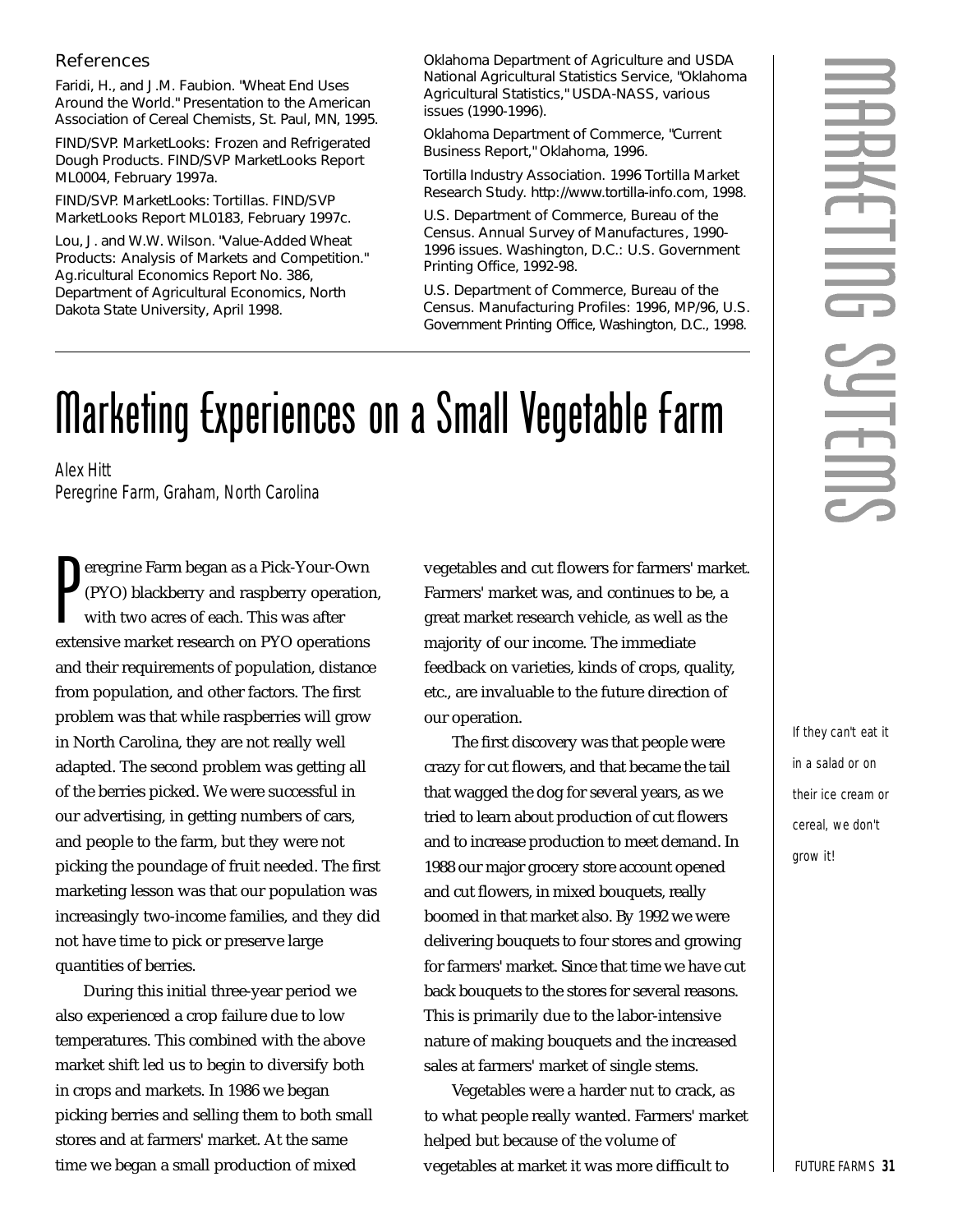We have learned that all markets are different and the most important thing to do is to learn what the market wants and then service it relentlessly. Listen to what your customers are telling you and what they want, then grow it for them.

tell what really sold well and why. Part of the answer came from selling to a few high-end restaurants who not only demanded high quality but also were on the cutting edge of new crops coming in either from California or Europe. Once we met their needs for quality and volume, they were great sources of ideas about new crops to try. By the time we learned all of the tricks in producing a new crop, it was now popular in the grocery store and we were ready to increase production to meet that market niche if we wanted to.

In 1990 Alex finally was able to become full time on the farm where Betsy had been all these early years. Two things happened. First we ended our PYO berry operation and sold just in town. At the same time we began to change over the thornless blackberries for earlier and sweeter thorny berries. Second, Alex began, the first of three winters, working part-time in the p roduce department of the largest store that we sold to. This store's customers were the very customers that we sold to at farmers' market. The insights into the local market and its peculiarities were indispensable. The volumes and sales patterns of different crops became very apparent when you handle hundreds of cases of produce a week.

Now eighteen growing seasons later our marketing consists of twice-a-week deliveries to one grocery store and one restaurant, as well as a twice a week farmers' market. Increasingly, we are moving more of our business to farmers' market for many reasons. The first is that the prices are retail. The second is that the volumes can vary and the pressure of having a certain volume on a certain day is not there, as they are in the wholesale market. Third, the quality of life and enjoyment for us are much higher selling at market when we get immediate response from our customers. We also sell at one of the premium markets in the country, with customers who have high levels of income and education. We are also only twenty minutes from our market. These are all

factors that enable us to make high-volume retail sales at market.

While we are reducing our sales to the grocery stores, we will still sell a certain amount to at least one store for years to come. Certain crops, such as lettuce, that we custom grow just for them, we will continue to do because of the profitability and the relative ease of volume production. Alex still does all of the deliveries himself because of the importance of the contact with the produce buyers. It is very difficult to get feedback from grocery store sales, impossible if you never see and talk to the people who buy and handle your product.

In conclusion, we have learned that all markets are different and the most important thing to do is to learn what the market wants and then service it relentlessly. Listen to what your customers are telling you and what they want, then grow it for them. They will reluctantly, at best, buy what you think they want! Try and sell as close to the end-user as you can. The prices will be higher and the feedback that guides your business will be greater. In our case we sell as much at farmers' market as we can and only grow foods that don't have to be cooked (two income families don't have time to cook). If they can't eat it in a salad or on their ice cream or cereal we don't grow it!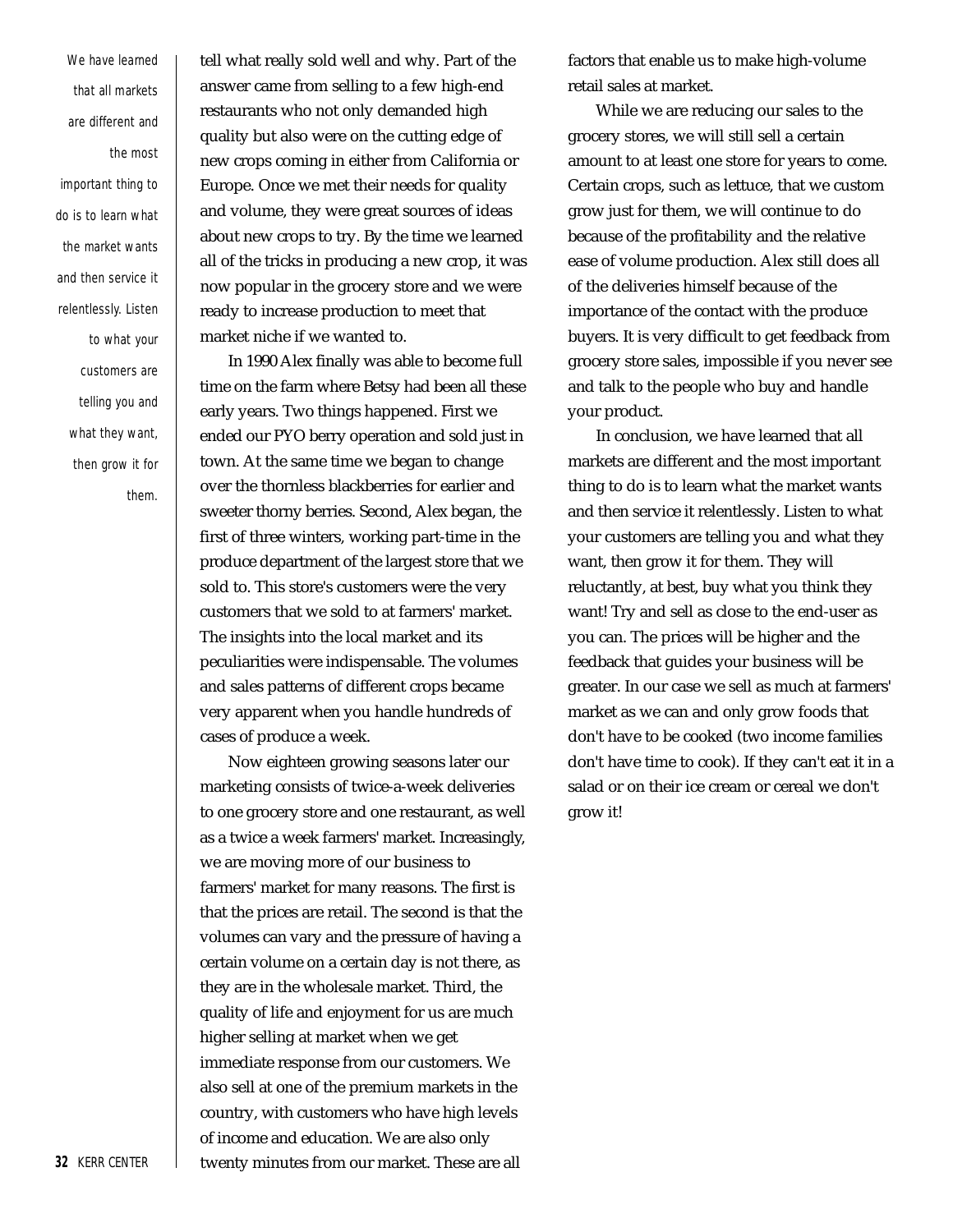### <span id="page-38-0"></span>The Ups and Downs of Direct-Marketing Beef

*Peggy and Richard Sechrist, Fredericksburg, Texas*

 $\begin{tabular}{|l|} \hline \textbf{irect} - marketing beef is both challenging and rewarding. For most producers, marketing is a new skill and requires and practice to master. Richard and I have the same performance of the system. The system is a new skill and requires a new task. The system is the same task for the system is the same task.} \end{tabular}$ irect-marketing beef is both challenging and rewarding. For most producers, marketing is a new skill and requires time been "practicing" for five years and feel that there are some basic guidelines we can share regarding direct marketing. But each and every situation will be different, and producers must develop a marketing plan that fits their situation.

Our presentation will discuss how we have applied the following guidelines.

#### **Direct-Marketing Guidelines**

- I. Make sure marketing is consistent with your goals, personally and professionally.
	- A) It is very time consuming (and rewarding)
	- B) Requires a long time to develop
- II. Select and define your market

A) Identify your market niche. You have to know who you are trying to get to buy your product, how to reach them, and figure out a compelling reason for them to change their buying habits.

B) Differentiate your product

C) Study your market. Research information and trends relating to your target audience such as buying habits, priority concerns, future trends, etc.

III. Get your product ready for market

A) Labeling, packaging, promotional material such as brochures, advertising

IV. Develop a marketing plan

A) How are you going to reach your target market? Options: retail wholesale

Distribution

- B) Marketing tools:
	- Resources such as marketing book
	- Brochures
	- Advertising
	- Farmer Markets
	- Special events booths
- IV. Flexibility & Adaptation Be prepared to change your marketing strategies or things like your product packaging to better fit the market need.

You have to know who you are trying to get to buy your product, how to reach them, and figure out a compelling reason for them to change their buying habits.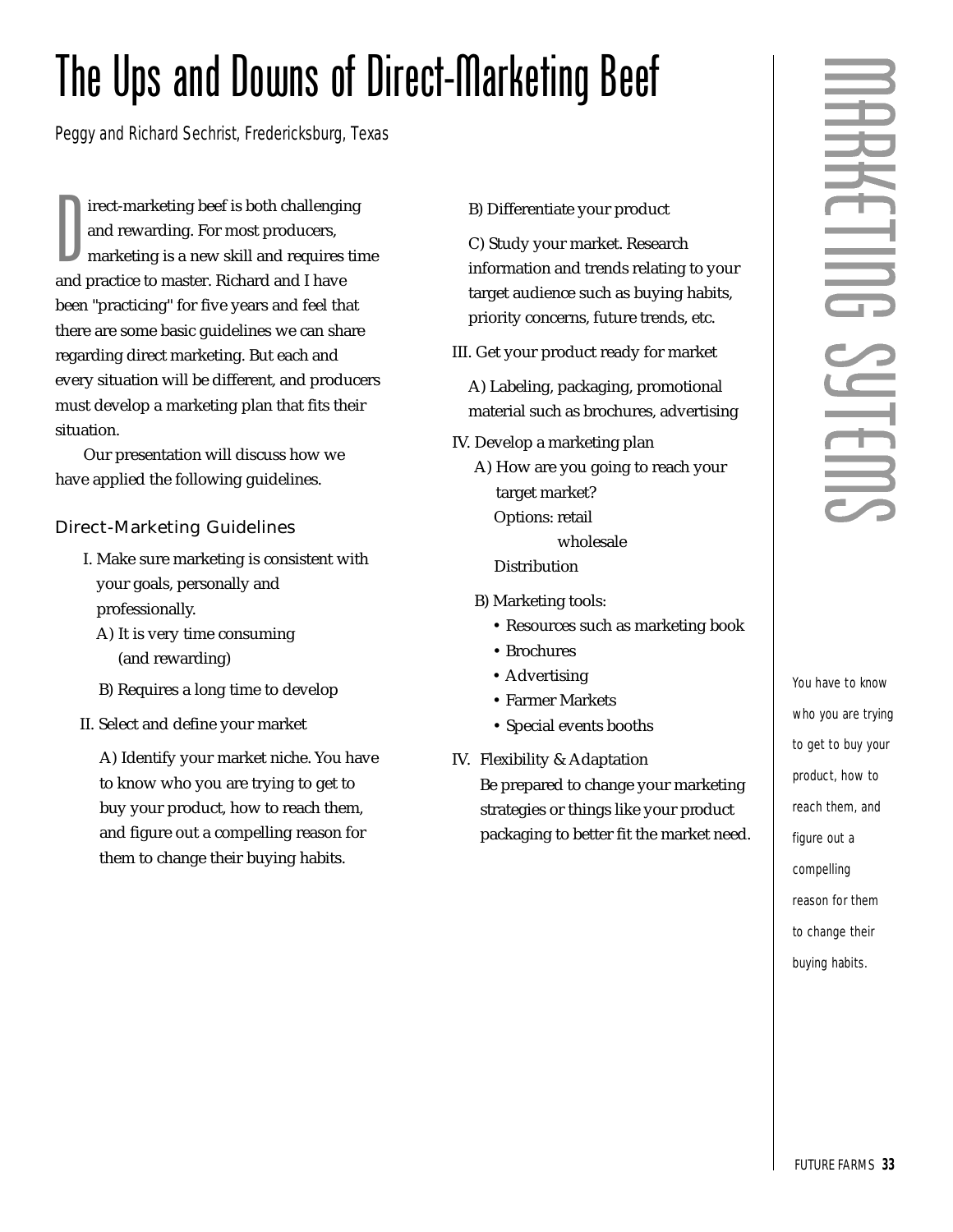### <span id="page-39-0"></span>Relationship Marketing

*Joel Salatin, Polyface Farm, Shenandoah Valley, Virginia*

1. Diversifying your Pitch.

- A. Education– Consumers need to be told how your product differs from the competition. As clean-food producers, we need to explain the difference between edible products and inedible, extruded, amalgamated, irradiated, genetically-modified, adulterated pseudo-food.
- B. Examples– Giving out samples of your product always works. This is usually the best advertisement investment you can make. People are always predisposed to like something given more than something bought, because the best things in life are free.
- C. Evangelism– Turn your patrons into evangelists by rewarding their efforts with free merchandise. A few gung-ho patrons (we call them cheerleaders) will bring you high quality customers faster than any scattergun approach.

2. Diversifying your Patrons-It's easier to find 100 people who will spend \$1,000 with you than 1,000 people who will spend \$100. The hard part is getting the patron. Once you have the patron, diversify your product line so that you can capture more of the patron's money per visit. This marketing bounce-back is far more efficient than trying to add new customers for a mono-product line.

A. Individuals– Our 400 families are the backbone of our business. We send out an annual newsletter (epistle) and order blank to keep us from being in the speculative farming business. This way everything is pre-ordered, taking the risk out of the production end.

#### 3. Diversifying your Product

- A. Farmers' Markets– Extending your efforts into multiple venues garners additional exposure and allows you to touch people who may not be ready to come out to the farm. In persuasion, you are always trying to move people in degrees, not lump sums. If you are a "one," and you're talking to a "ten" your goal is to move that person to a nine, not a three or two. Non-farm venues like food fairs, farmers' markets, buying clubs, and health food stores offer opportunities to touch people not ready yet to actually trek out to your farm.
- B. Restaurants– The taste and texture of clean food makes it highly marketable to discriminating chefs. Given the choice, patrons will often choose food produced in a humane or non-chemical way. We supply about 30 restaurants and use a subcontractor to make the weekly delivery. A variable delivery fee is added based on poundage, which serves as the subcontractor's commission. This keeps us from compromising on FOB Polyface prices, encourages the restaurant to buy more in order to get the delivery percentage down, and insures aggressive and highquality delivery because the whole shebang carries no wages.

We are in an age of niche marketing. Everyone is looking for something unique; designer duds are in. Most farmers break out in a rash at the thought of doing something different. And yet it is difference that drives **34** KERR CENTER **interpretted in the state of the production end. The marketing distinctiveness. Nothing is as hard** 

It's easier to find 100 people who will spend \$1,000 with you than \$1,000 people who will spend \$100.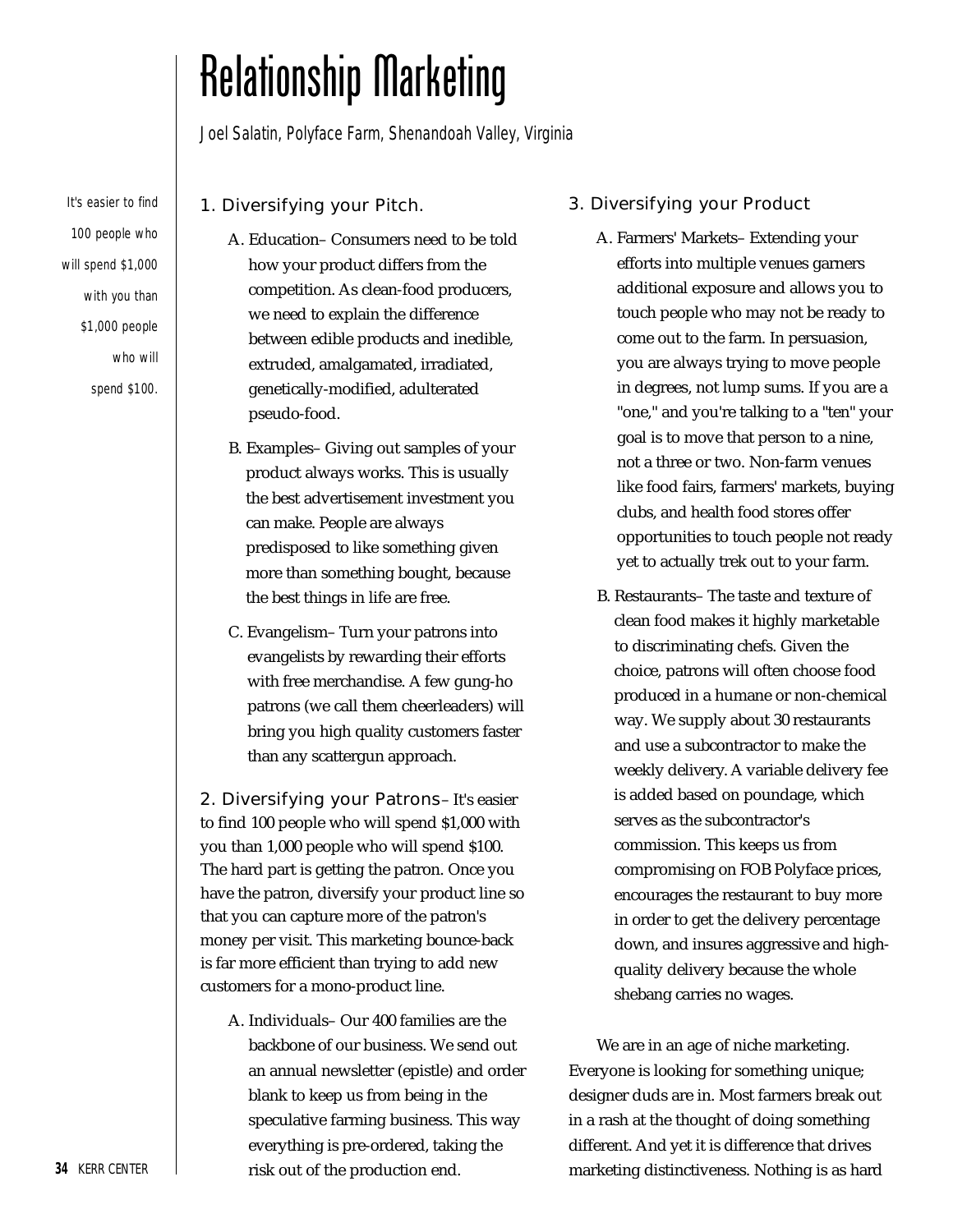<span id="page-40-0"></span>to sell as the same old same old. Product differentiation is key. And nothing is more uniquely recognizable than superior quality.

The wholesale-commodity-based agribusiness system spurns differentiation and applauds mediocrity. But if you will devote yourself to excellence, the market will always make room at the top. The problem is that

most of us will not passionately address the personal character qualities and abilities that will produce a significantly superior product. This requires a major paradigm shift- probably even getting rid of the TV.

The opportunities are there; the battleground is between the ears. Go for it.

### Exploring Value-Added Agriculture

*La Rhea Pepper, Texas Organic Cotton Marketing Cooperative, O'Donnell, Texas*

Founded in 1993, the Texas Organic Cotton<br>Marketing Cooperative (TOCMC) is<br>comprised of a group of producers whose<br>farmland is certified by the Texas Department ounded in 1993, the Texas Organic Cotton Marketing Cooperative (TOCMC) is comprised of a group of producers whose of Agriculture. In 1999, membership was also expanded to include cotton producers from other areas, certified by appropriate groups. The program has grown from 400 bales and a handful of farmers, to over 30 farm families and 5,000 bales from the 1999 harvest.

Our farmers consider themselves stewards of the land. As conscientious stewards they want to see the land able to support the next generations of farmers. Many farming practices used today reduce the potential for passing healthy, productive land to our children. Misuse of pesticides and herbicides has done great harm to our environment. That, coupled with the current, and on-going agricultural crisis that we are facing in rural areas, motivated the farmers involved in TOCMC to not only farm using alternative methods– sustainable methods– but to also market their product using alternative methods.

TOCMC is bringing the farm gate closer to the market gate by investing in value-added agricultural products. By adding value to farm products, the production chain is shortened, allowing the farmer to share in benefits of the

manufacturing process, create a sustainable market, and most importantly, bring a quality product into the marketplace giving many consumers the option to purchase chemicalfree products.

#### Cotton Plus– The First Step in Value-Added

When Terry and I first became "certified organic" (1992), a number of people began calling– wanting organic cotton. Unfortunately, they didn't want a 500 pound bale. They wanted fabric!! At that time, only the "big boys"– Esprit, O'Wear and Ecosport – could afford to meet the mill minimums to launch their own organic programs. There was a void in servicing the small and medium-size manufacturers. I still remember the way I felt when my husband and I took our cotton to the mill and ordered 4,000 yards of denim. SCARED!!! What were we going to do with that much denim, and where were we going to put it! Before the fabric arrived, it was all sold, as well as another batch, and we added chambray and canvas. Filling those first orders was a riot, using a ping-pong table to cut and measure fabric, and having a mountain of fabric that the boys used as their playground! Cotton Plus now offers 140 different fabrics,

Value-added is not for the faint of heart!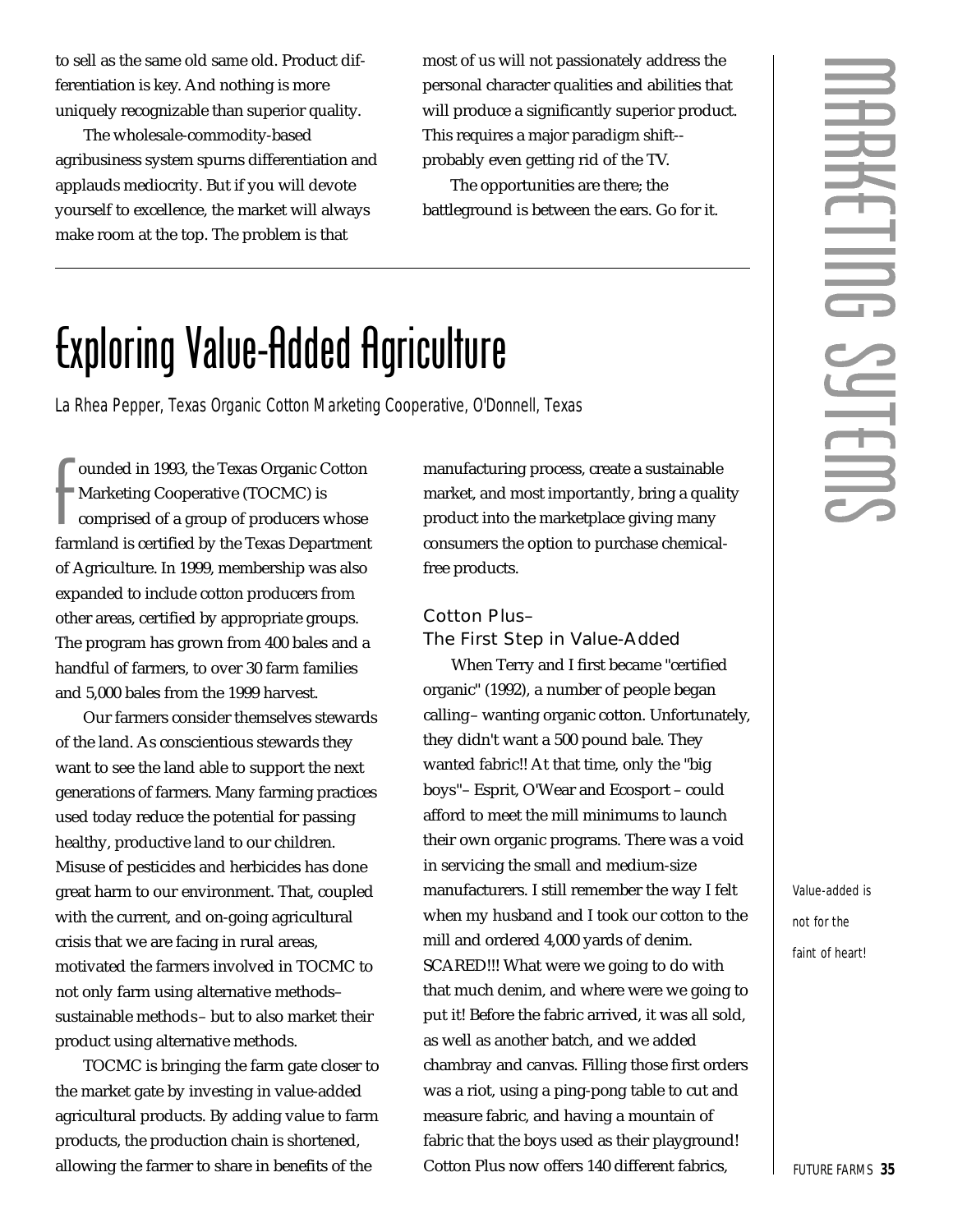TOCMC is bringing the farm gate closer to the market gate by investing in valueadded agricultural products.

used over 750 bales last year and employs 3 full-time people and services over 400 manufacturers.

#### Organic Essentials– A Giant Leap into Value-Added

Organic Essentials began conceptually in 1994 due to the feedback from consumers seeking alternatives to feminine and personal care products and the need to develop additional markets for the fiber. While we were not having any problem selling and marketing the higher-quality grades of fiber, we were experiencing over ten percent of the fiber falling outside of spinning specifications. In the conventional cotton market, you have a mature market that buys and sells every type of cotton for a variety of applications. The difference in a high leaf or a low micronaire or a short staple may only be a couple of points on the conventional market– in the organic market, it is the difference of being sold for application in an organic program, or being dumped on the conventional market. With all of the bales going into a pool and the equity of the value of the bales evenly divided per pound to each producer, receiving conventional prices for the low-quality bales lowered the progress payments across the entire membership. We began to research programs and areas where we could consistently place this cotton into an organic program. You should have been in the meeting when I told our board that we needed to start making feminine hygiene products!!!! Like I said, this wasn't a small step into valueadded agriculture, it was a giant leap!!!

Organic Essentials is owned not only by TOCMC and members of TOCMC, but because the minimums are so high and this program is capital-intensive, additional shares have been sold to other individuals interested in promoting rural economies and organic cotton products. This is already a success for the farmers involved, because this cotton has an "organic" home. With additional time and

greater volumes, it shows the potential to be a good investment for others as well.

#### Strategic Alliances

Our third venture into value-added agriculture began in February of 1999. We have found over the years that each market or product has its own specific needs- resources, knowledge, talent, and passion. This is the case with Sunshine Au Naturaul Mill. The primary market focus for the program is bed and bath products towels, sheets, robes, and other related items. From a farmer's perspective, a towel uses two pounds of medium-grade cotton. From a marketing standpoint, it has to be soft and absorbent. You have to tell the story, have the quality, and be able to give point-of-purchase support into the retail market. We have been fortunate in the development of a strategic alliance with Bryant Rayngay who has the expertise and knowledge for this market sector. TOCMC and Cotton Plus are both primary shareholders in Sunshine as well as suppliers of fiber and fabric.

#### Belly up to the Bar

Since the beginning of the organic cotton businesses (1992) in O'Donnell, Texas Cotton Plus, TOCMC and Organic Essentials– the economy has benefitted \$10.8 million over the price of conventional cotton, over \$6 million in fiber sales, \$2 million in fabric sales, \$1 million in non-woven goods and \$500,000 in payroll. This return has come with a price. TOCMC operates on retains, for every pound of cotton that is sold on the organic market, a predetermined cents per pound is paid to cover marketing expenses. In addition to that, additional capital has had to be invested in each of the value-added programs in order to develop and launch the program. In addition to the cash that has been invested, there has been ten times that amount invested in blood, sweat and tears. Value-added is not for the faint of heart!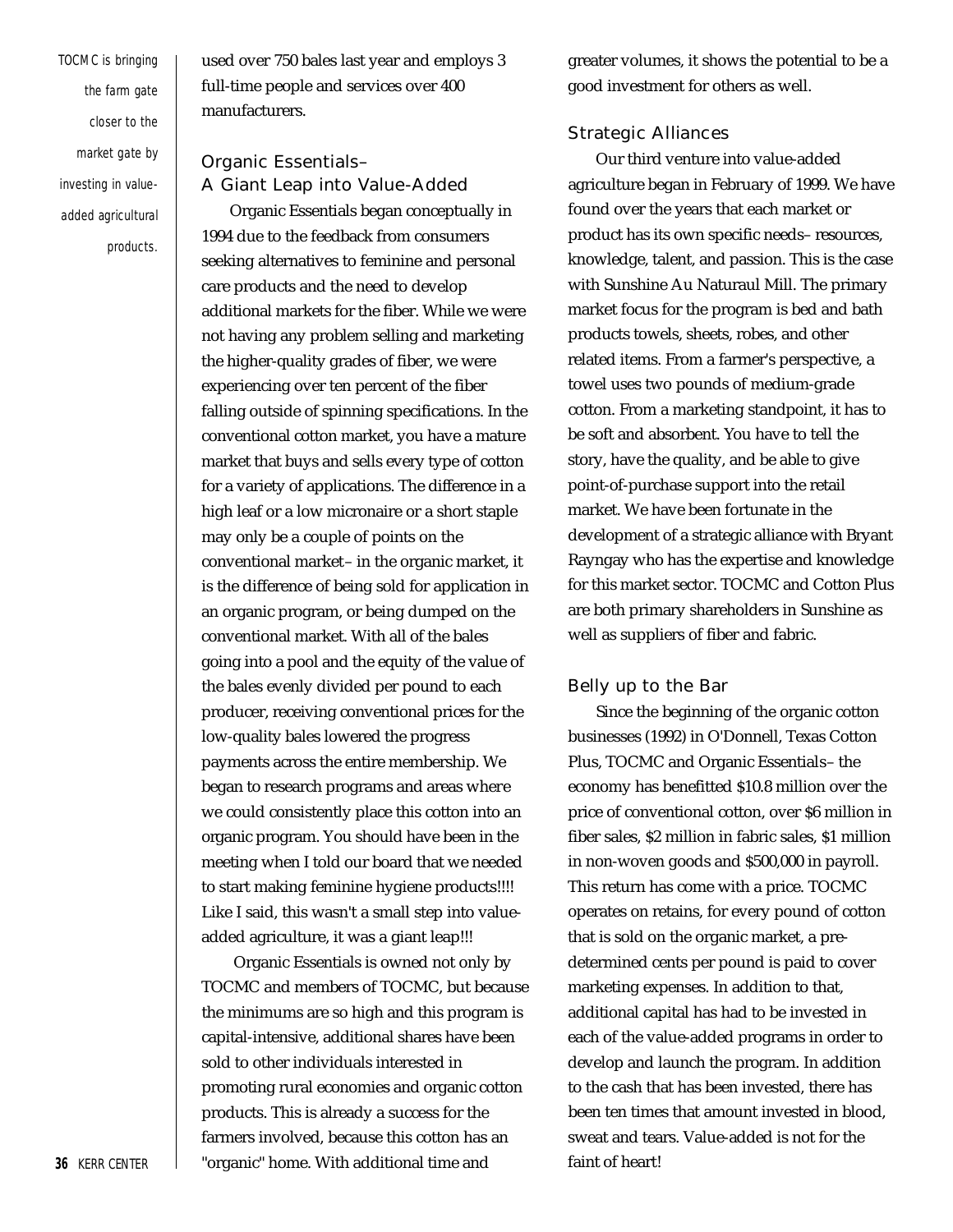#### <span id="page-42-0"></span>Value-Added  $=$  Cash

You may have the most wonderful crop in the world, but if you don't have the cash to turn it into a product all you have is a 500 pound bale that no one wants to buy. Organic Essentials' inventory is a double-edged sword. Fabric minimums at 4,000 are nothing. To meet a minimum in non-wovens, we're talking 50,000 per item. To launch the cotton ball project required \$40,000 cash plus the cotton. The second verse to this song is that you may have the most wonderful product in the whole world, but if you don't market and sell that product – you're still nowhere. You have to put together the entire package.

#### Value-Added is a Choice

Any one of the steps leading to valueadded agriculture may seem insurmountable, if you have to do it alone. Regardless of the crop or agricultural products you are involved in, you have a choice to make. Either be content with the way things are or become involved in your farm, your product, and find a way to become involved in marketing and selling your product. I'm convinced that one of the critical keys to sustainable agriculture is a economically-sustainable and viable market – even if we have to build it ourselves.

### Alternatives to Industrial Vertical Integration in Oklahoma Agriculture

*John E. Ikerd, Extension professor, University of Missouri, Columbia*

People in rural Oklahoma as in much of<br>
rural America– are searching for new<br>
alternatives for economic development<br>
Unfortunately, economic development and eople in rural Oklahoma as in much of rural America– are searching for new alternatives for economic development. economic growth have become interchangeable concepts in the minds of many. Economic development has come to mean more jobs and more money with little concern for who gets the jobs and who gets the money. More jobs and more money may be fairly accurate measures of economic growth, but they do not necessarily measure how effectively a community is developing its economic resources.

Economic growth means that an economy is getting bigger – it does not necessarily mean that the economy is getting better. An economy is something created by people to meet the needs of people. Thus, an economy should work for people – not the other way around.

Economic development should mean that an economy is getting better at meeting the needs of the people it is meant to serve– which may or may not result from its getting bigger. In reality, many rural agricultural areas quite simply have become places where people from outside the community invest in activities that society will not allow them to carry out elsewhere. The local economy grows, but the needs of the community remain unmet.

#### A Development Alternative for Rural Communities

People in rural agricultural communities should not be criticized for looking to industrial agricultural enterprises, such as confinement animal feeding operations (CAFOs), as a solution to their problems. The industrialization of agriculture– a process that has been taking place in various forms for

Farmer-owned, value-added enterprises put the maximum number of dollars back into a local agricultural economy.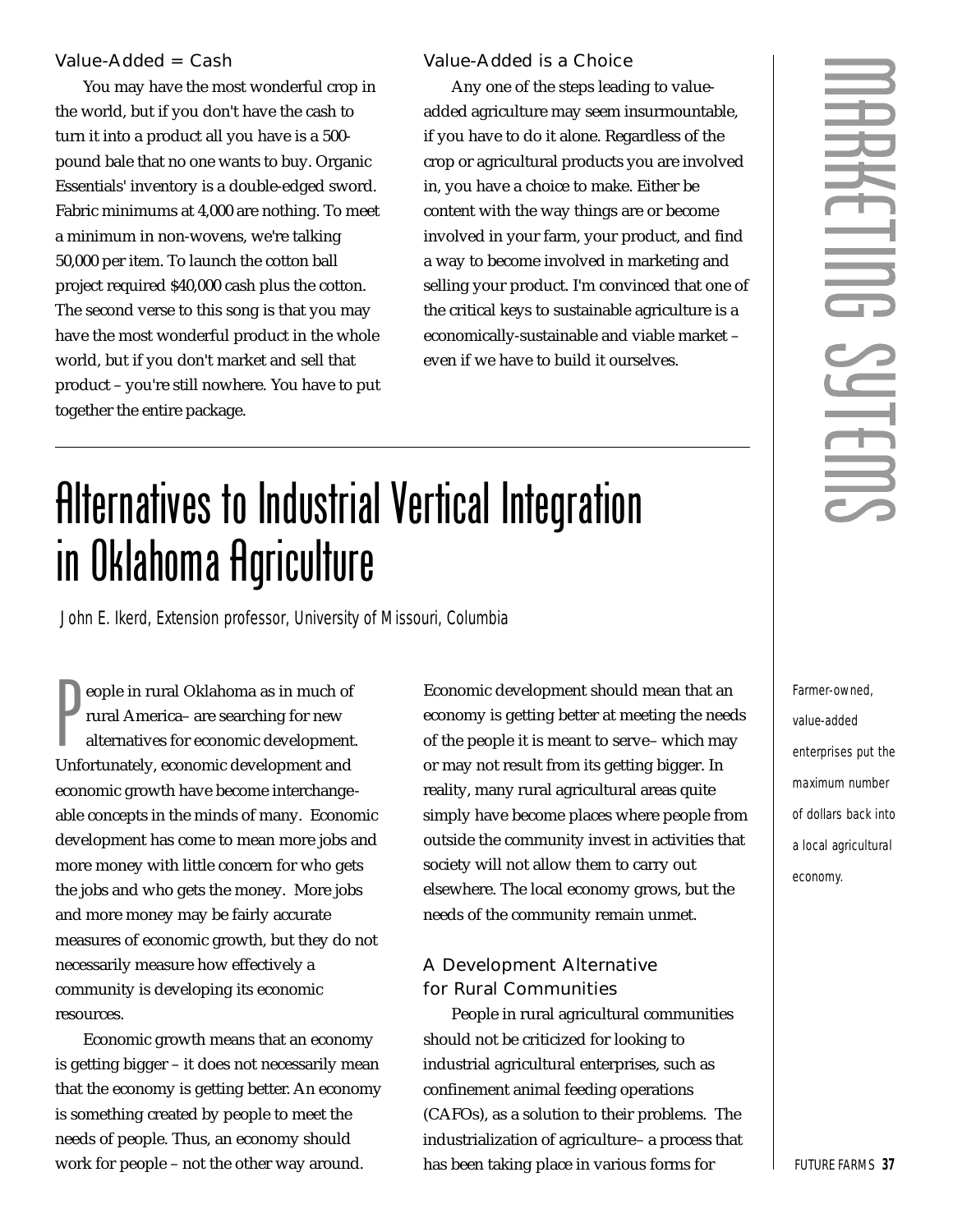For the state as a whole, a realistic LOVA strategy... could add more than \$1 billion to the state's agricultural economy and create more than 8,000 new jobs in rural areas.

many decades– has continually confronted farmers with the choice of either getting bigger or getting out. Some must get out in order for others to get bigger. As farms have become larger and more specialized, fewer farm operators and farm workers were needed, and the larger farms reached farther and farther beyond the local community to buy their inputs and sell their products. Fewer farm families coupled with fewer local sales and purchases spelled decline and decay for many agriculturally-dependent rural communities.

It takes people, as well as dollars, to make a viable community. Many rural communities now are desperate and thus are vulnerable to any promise of new jobs and new investments. Further exploitation of people who are already exploited, further degradation of natural resources that are already degraded, and even disruption of a community that has already lost its purpose, may seem reasonable costs to pay for bring new jobs and new money into a community. "Just saying NO" is not a logical response for these communities. They need a viable alternative to industrialization– an alternative that will increase local jobs and income by means that enhance and develop local resources rather than degrade and exploit them for short-term gain.

Locally-owned, value-added enterprises (LOVAs) offer such an alternative. Valueadded enterprises include any activity that adds value to basic raw commodities such as cattle, wheat, hogs, and cotton by transforming them into more valuable products such as beef, flour, bacon, and cloth. Thus, adding value to agricultural commodities that are already produced in a community may increase local income and create new jobs without changing the basic nature of local resource use. In so doing, the value of local resources also is enhanced through better access to viable local markets.

If the scale of value-added enterprises is matched with the scale of local production,

new jobs are more likely to go to local people. Larger processing and manufacturing operations may employ more local people in total, but they also tend to bring in a larger proportion of their total work force from outside the community. While additional workers may contribute to the economic growth of a community, they do not necessarily contribute to the development, or betterment, of the local economy. When the scale of new enterprises is linked to the local resource base, prospects for unintended negative consequences are less likely to result.

The development potential of value-added enterprises is enhanced when local investments are used to create jobs for local people by providing local markets for local production. In such cases, the emphasis is on developing the resources of a community natural, economic, and human rather than providing opportunities for outside investors to exploit local resources to create jobs for people from outside. In addition, if more rural communities more fully developed their own resources, there would be fewer opportunities for outsiders to exploit local resources for short term gain and less need for someone elsewhere to create jobs for those without jobs in the local community. In other words, community selfdevelopment through locally-owned valueadding -- is more stable and sustainable over time. It gives local people a purpose to live, work, and raise their families in a particular community or place.

In agricultural communities, the development potential of value-added enterprises can be further enhanced when local farmers invest in enterprises that add value to their commodities. If value-added enterprises are not farmer-owned, even if locally-owned, some of the raw commodities will quite likely be purchased from within the community, but some will not. A 1996 USDA study indicated that 42 percent of value-added enterprises located in non-metropolitan areas purchased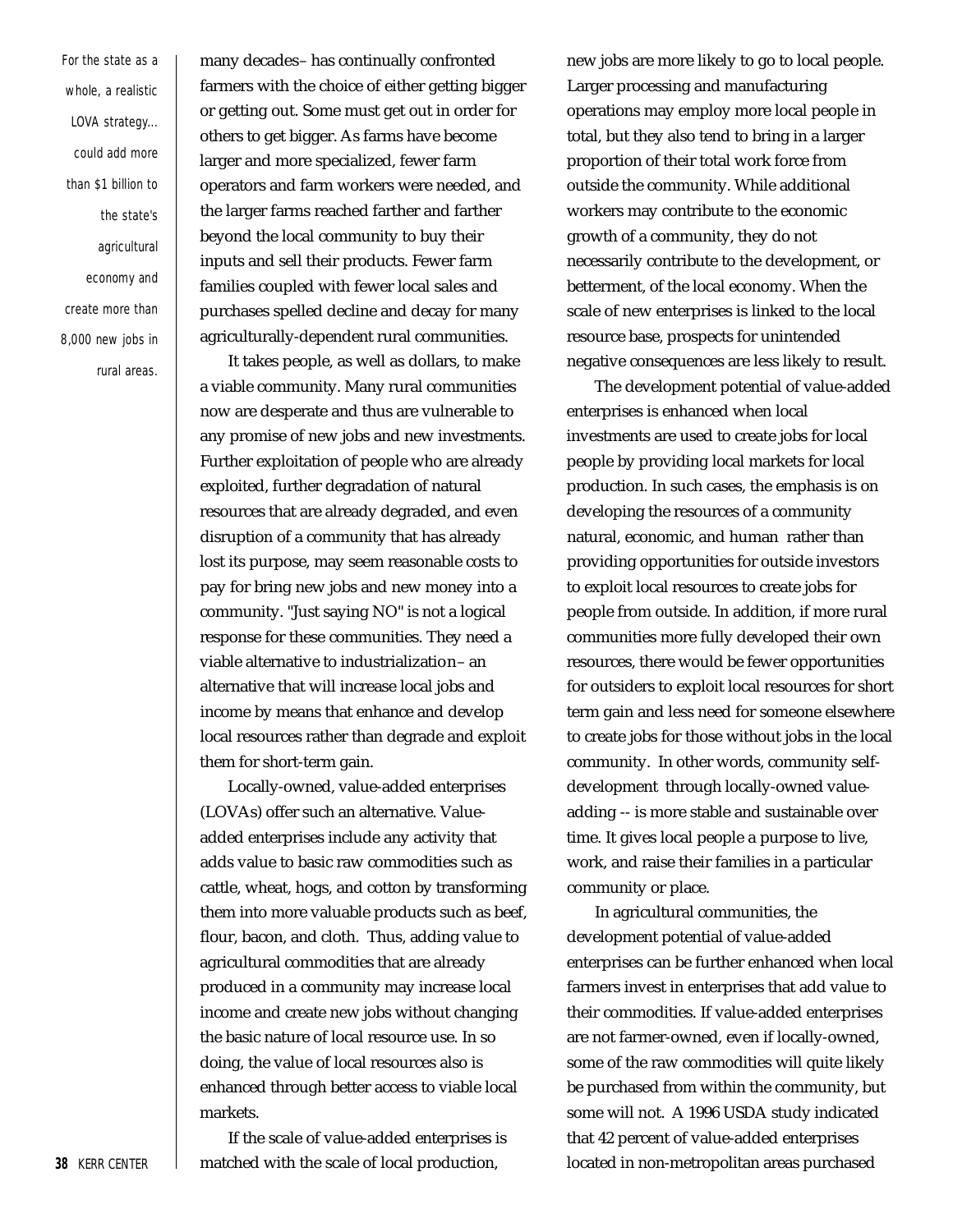less than 25 percent of their raw materials locally (within an hour drive), but that 35 percent of such enterprises reported purchasing more than 75 percent of their raw materials locally. The greater the local purchases, the greater the local economic impact. Farmer-owned, value-added enterprises put the maximum number of dollars back into a local agricultural economy.

#### LOVA Possibilities for Rural, Agricultural Oklahoma

A study of the potential for LOVAs in Oklahoma's agricultural counties was carried out as part of a larger study of the ecological, economic, and social impacts of confinement animal feeding operations in Oklahoma.

Within the context of this study, Texas County is characterized as a county that began with a logical movement toward long-run economic development that somehow has been captured and redirected toward short-run, economic growth. The course for Texas County seems to have been set. But, what about Oklahoma's other agricultural counties? Should they follow Texas County's strategy of economic growth or choose a strategy for economic development locally-owned, value-added agriculture? The study was designed to provide some insights into the answer to this question.

Potential increases in local purchases and new jobs were estimated based on an assumption that new value-added ventures might be undertaken that are capable of utilizing raw materials equivalent to 50 percent of 1992 production of livestock and crops for Oklahoma's agriculturally dependent counties (excluding Texas County). Two alternative scenarios were developed for local purchases. The cooperative scenario assumed that local producers own the value-added enterprises, and thus, all of local raw materials cattle, hogs, wheat, corn, etc. are purchased within the county. Local purchases of the remainder of input materials and supplies

were assumed to be at the same percentage as for the second scenario. The second corporate scenario assumed that percentages of local purchases were the same as the averages for existing non-metro-based value-added operations reported in the USDA study cited.

The same levels of value-added activities for livestock and crops are assumed for both scenarios. The estimated numbers of jobs created, the same for each scenario, were based on the average relationship between dollars of local purchases and jobs created reported in the USDA non-metro value-added survey. However, the farmer-owned cooperative scenario utilizes a larger proportion of total local production because it gets all of its raw materials -- cattle, hogs, wheat, corn, etc. locally, whereas the corporate scenario purchases some raw materials from outside the county.

This analysis is only meant to give some general indications of the potential of LOVAs as rural economic development strategy in these counties. For example, the numbers of potential jobs resulting from a LOVA development strategy range from 250 in Cotton County to 1779 in Cimarron Co. The average across all 13 counties was 636 new jobs per county. The total number of jobs created for the 13 counties was more than 8,264. The average potential increase in local purchases ranged from \$26.5 million for the corporate strategy in Cotton County to \$258 million for the cooperative strategy in Cimarron County. The average was \$93.6 million for the cooperative strategy and \$67.1 million for the corporately-owned strategy.

The farmer-owned cooperative strategy resulted in a potential \$1.2 billion increase in local purchases for the 13 counties in total compared with a \$873 million increase in local purchases for the corporately owned LOVA strategy. These results give some general indication of the range of results that might accrue over time from successful strategies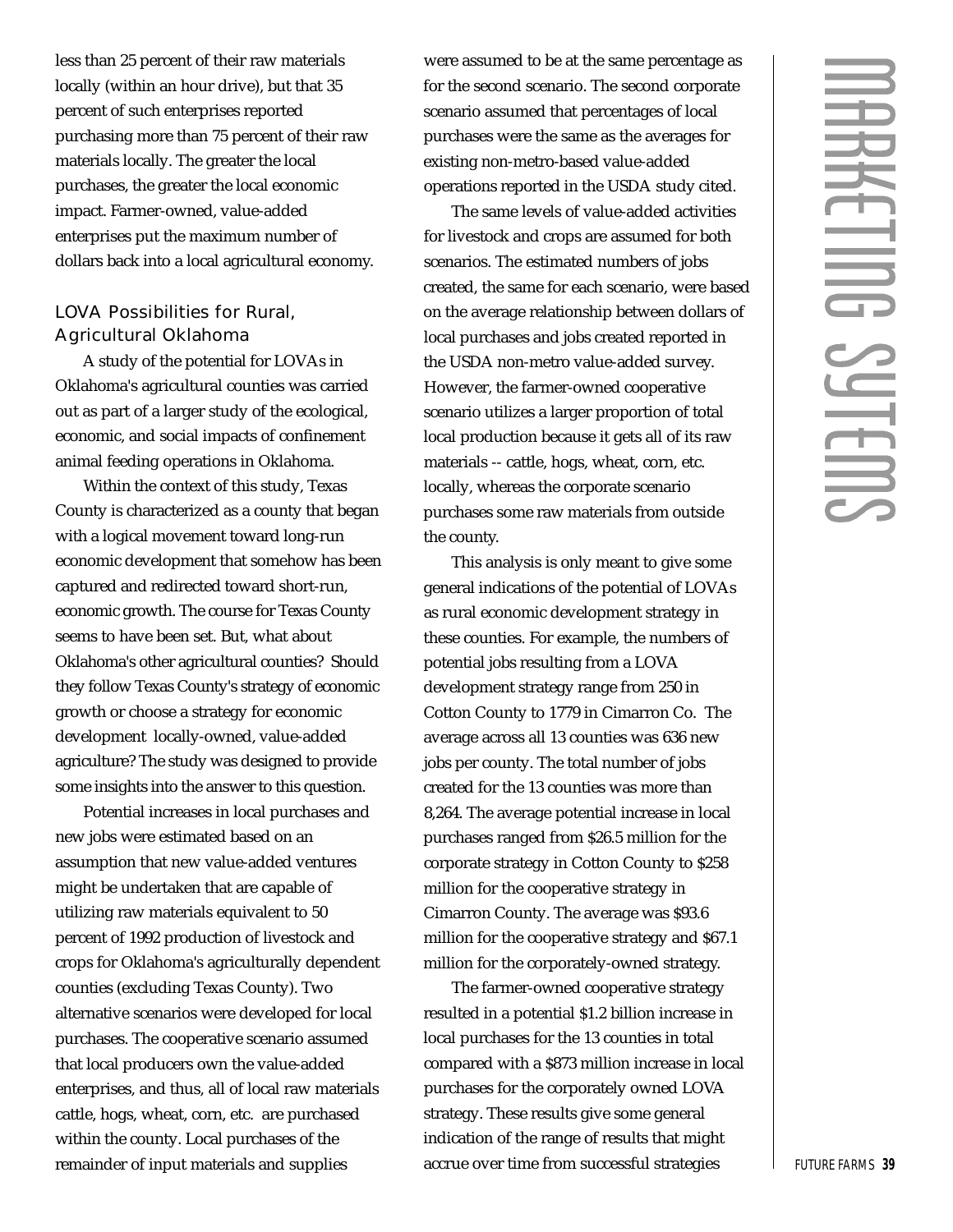An economy should work for people, not the other way around. consistent with those represented by the scenarios outlined in this analysis.

#### **Conclusion**

There is little doubt, opportunities for increasing employment or local purchases by these magnitudes would create considerable interest if they were offered by outside investors. The possibility of attracting a new industry that will employ over 600 people probably would be given number-one priority by any rural economic developer. Millions of dollars in public funds might be spent to lure such an industry to a rural county. Landing a business that promises even 250 new jobs would be viewed as a major prize for many rural communities. However, this type of potential quite likely exists in all of Oklahoma's agricultural counties as it does for most agricultural counties across the nation.

For the state as a whole, a realistic LOVA strategy, as outlined in this analysis, could add more than \$1 billion to the state's agricultural economy and could create more than 8,000 new jobs in rural areas. This level of economic achievement would likely surpass that of the largest agri-industry ever brought into Oklahoma, which probably is the Seaboard CAFO operation in Texas County. However, one marked difference is that scattering numerous locally-owned, value-added enterprises across the state does not create the negative environmental and social impacts of concentrating all activity in one location. In many cases, negative environmental and social impacts are not a consequence of the total amount of waste or of the total number of people involved, but instead are a result of concentrating too much waste or too many people in one place. *The poison is in the dose.*

Can Oklahoma achieve its rural economic development objectives more effectively through LOVAs than through industrial recruiting? The answer depends upon **40** KERR CENTER **CENTER CREA COMBINICIPY** Oklahomans **CERR** CENTER **CREAM** 

someone else to create jobs for them by bringing in investments from outside, a LOVA strategy won't work. CAFOs, or some similar strategy for exploiting rural resources for short run growth, may be the only options. On the other hand, if Oklahomans are willing to accept the responsibility for creating jobs for themselves, by investing their own time, energy, and money in their communities, then LOVAs certainly would seem to be worthy of serious consideration as a rural economic development strategy. The choice is between growth from outside investment or development from within. Growth is far easier and quicker to achieve than development. So, Oklahomans will have to decide whether they want faster economic growth or instead are willing to work a bit harder and longer for economic development for economic betterment of their rural communities.

#### **References**

Gale, Fred. 1996. "Value-added manufacturing has strong local linkages," ERS Analysis of 1996 rural Manufacturing Survcey, Rural Conditions and Trends: Rural Industry issue. 8:3. USDA, Washington, DC.

Elitzak, Howard. 1996. Food Cost Review, ERS Agriculture Economics Report No. 761, Washington, DC.

U.S. Department of Commerce, 1992 Census of Agriculture, Economics and Statistics Administration, Bureau of the Census, Washington, DC.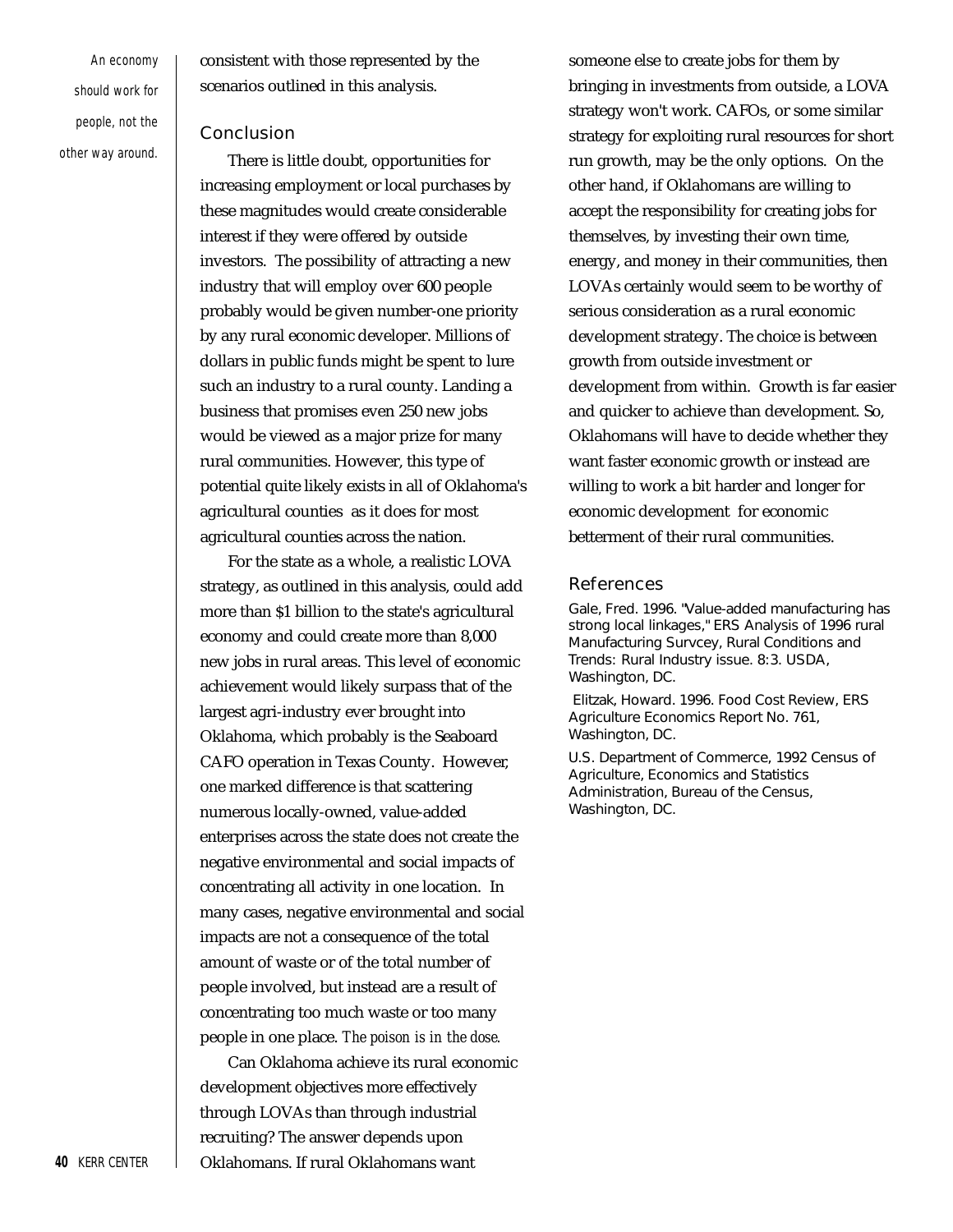### <span id="page-46-0"></span>Presenters

#### **KEYNOTE SPEAKERS**

John E. Ikerd, Ph.D is an Extension professor at the University of Missouri, Columbia, and co-coordinator of sustainable agriculture extension programs in Missouri. Raised on a small dairy farm in southwest Missouri, Ikerd is an agricultural economist who has published widely and extensively on topics such as sustainable/alternative agricultural systems, community development, and changes in agriculture including the effects of large-scale swine production. Dr. Ikerd is currently project leader for a threestate four-year program funded by the W.K. Kellogg Foundation titled "Sustaining Rural Community Development Through Sustainable Agriculture."

Joel Salatin is a full time farmer on 550 acres in Virginia's Shenandoah Valley. A third generation alternative farmer, he returned to the farm full time in 1982 and continued refining and adding to his parents' ideas.

The family's farm, Polyface, Inc. (The Farm of Many Faces) has been featured in National Geographic and other magazines. The farm services roughly 400 customers with salad bar beef, pastured poultry, eggmobile eggs, pigaerator pork, forage-based rabbits, pastured turkey and forestry products through "relationship marketing." He is the author of three books, including *YOU CAN FARM: The Entre*  preneur's Guide to Start and Succeed in a Farming *Enterprise* and *Pastured Poultry Profit\$*.

W. Joe Lewis, Ph.D. grew up on a Mississippi farm and is currently a research entomologist with the USDAAgricultural

Research Service (ARS) in Tifton, Georgia. He was recently awarded the 1999 Outstanding Senior Scientist of the Year award by the ARS. He is nationally and internationally recognized in research and planning activities to develop bio-friendly and economically sustainable pest management and agricultural production systems. He has also been active in historic preservation and downtown development in Tifton and currently serves as vicemayor of the city of Tifton. He has worked with Marion Jay to apply ideas about how healthy ecosystems work to other areas, such as schools and communities,

Marion Jay is a field facilitator for Communities in Schools of Georgia, the oldest and largest dropout prevention network in the nation. The focus of her work is engaging citizens in resolving/ finding solutions to the issues that challenge communities, such as school drop-outs, teen pregnancy, teen crime, and getting people with disabilities into the work force. She and Dr. Lewis have worked together for eighteen years developing their ideas about communities as dynamic living systems. They have concluded that for rural communities to prosper, all elements in the community must be supported: social, economic, infrastructure, arts and culture.

#### WORKSHOP LEADERS

Max Carter has been called "the father of conservation tillage in south Georgia." He began farming in 1955 and farmed conventionally for the first twenty years, then switched to farming no-till (no-plow) for the

# $\overline{ }$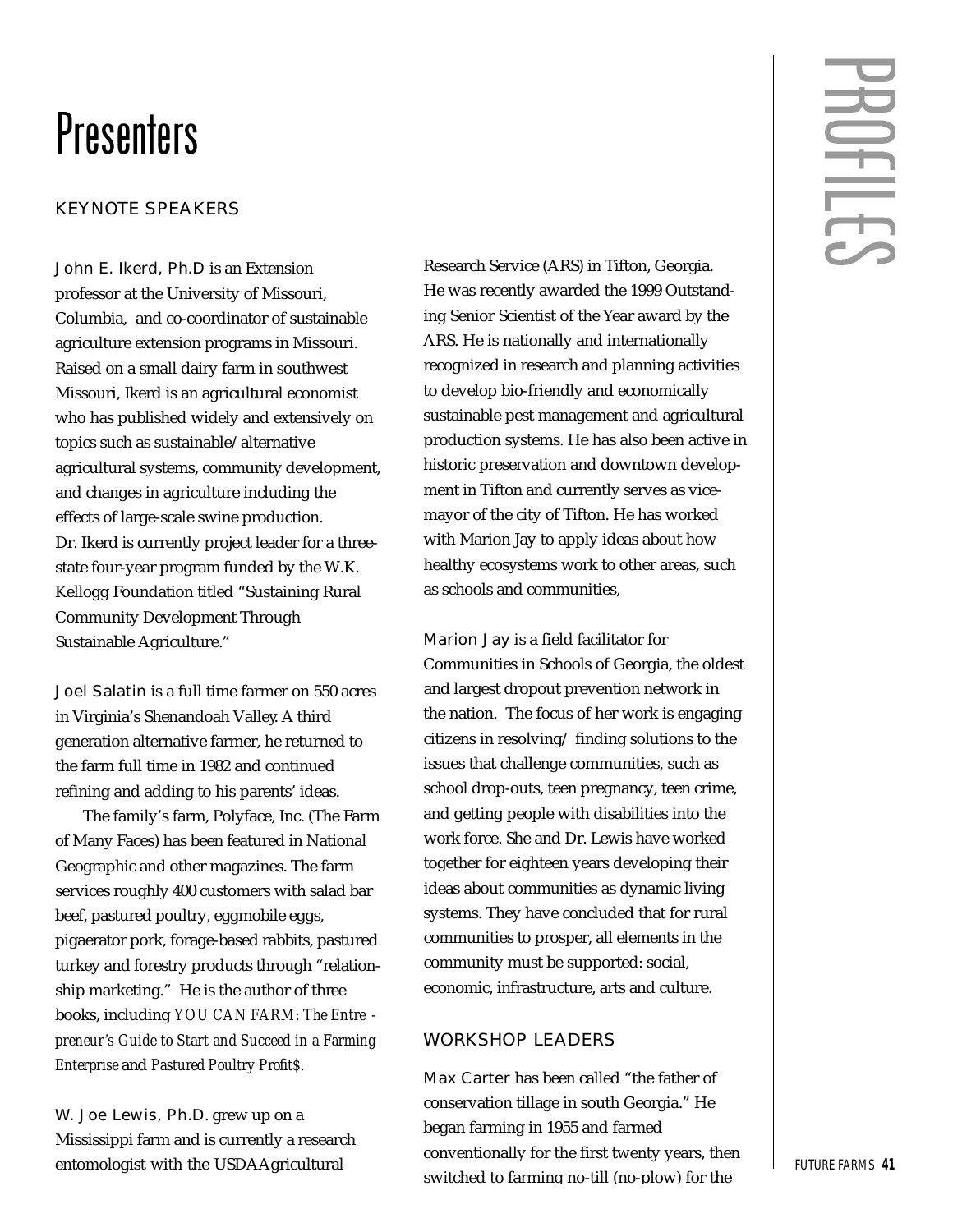last 23 years. He raises cotton, peanuts, corn and soybeans. Through his leadership, his county has converted some 40,000 acres to winter cover crops, strip-till and no-till summer crops.

Walt Davis grew up on a Texas ranch and now runs a cattle operation near Bennington, Oklahoma. In 1962 he began managing his ranch using the "best" practices of soil fertilization, weed control, animal health and animal nutrition supplementation. This approach resulted in tremendous production but very poor profitability. He shifted his operation towards a lower input, more sustainable program in 1974 and began reeducating himself in grassland ecology. He is now a grazing management consultant.

John R. Dunkin has had farms and ranches near Wagoner and Hominy, Oklahoma. He received the region four "Steward" award from the National Cattlemen's Beef Association in 1997. His belief that cattlemen are environmentalists every day has led him to reclaim highly erodible land, improve the forage base, reduce erosion (from 15 tons per year to 2 tons), implement reduced-till farming and increase wildlife and fish habitat on his properties.

Steve Groff and his family farm 175 acres of vegetables and crops on hilly land in Lancaster County, Pennsylvania. He has pioneered the "Permanent Cover Cropping System" which includes no tillage, cover crops, and effective crop rotations as a way to increase profits, save soil, and reduce pesticides. The farm won Pennsylvania's 1998 Clean Water Farm Award and is one of nine "harmony demonstration" farms nationwide promoting technologically advanced and environmentally friendly farming practices.

Alex Hitt and his wife Betsy have been farming since 1982 in North Carolina. They make their entire living on less than five acres of vegetables, cut flowers, and berries, growing almost 200 varieties. They market their produce through farmers' markets, grocery stores and restaurants. Alex also serves on the board of the Chapel Hill- Carrboro Farmers' Markets (two markets, 100 members) and is active in the USDA's southern region SARE program.

Rodney Holcomb is an assistant professor and agribusiness economist with Oklahoma State University's Food and Agricultural Products Research and Technology Center. His primary focus area is the economics of processing and marketing value-added agricultural products. He also serves as a state resource on market trends for various food products, and is an expert on the legalities and liabilities of operating food businesses.

Dan Nagengast grew up on a wheat farm in Nebraska. A former Peace Corps volunteer in Africa, he became director of the Kansas Rural Center in 1991. In 1994 he organized a cooperative of eight organic vegetable, herb, fruit, meat and poultry growers which direct markets to a C.S.A. of 350 families in Lawrence and Kansas City. He also works on projects which develop urban agriculture and markets, such as channeling farm production into a college and a meals-for-the-elderly program.

La Rhea Pepper with her husband Terry operates an organic cotton farm in West Texas. She has spent the last few years developing markets for, as well as developing specific value-added products made from, organicallygrown cotton. She is a founding member of the Texas Organic Cotton Marketing Cooperative. She is the president of Cotton Plus which sells raw fiber to mills, and also spins and weaves the fiber into various fabrics. She is also is a shareholder in Organic Essentials which manufactures personal and feminine care products from organic cotton.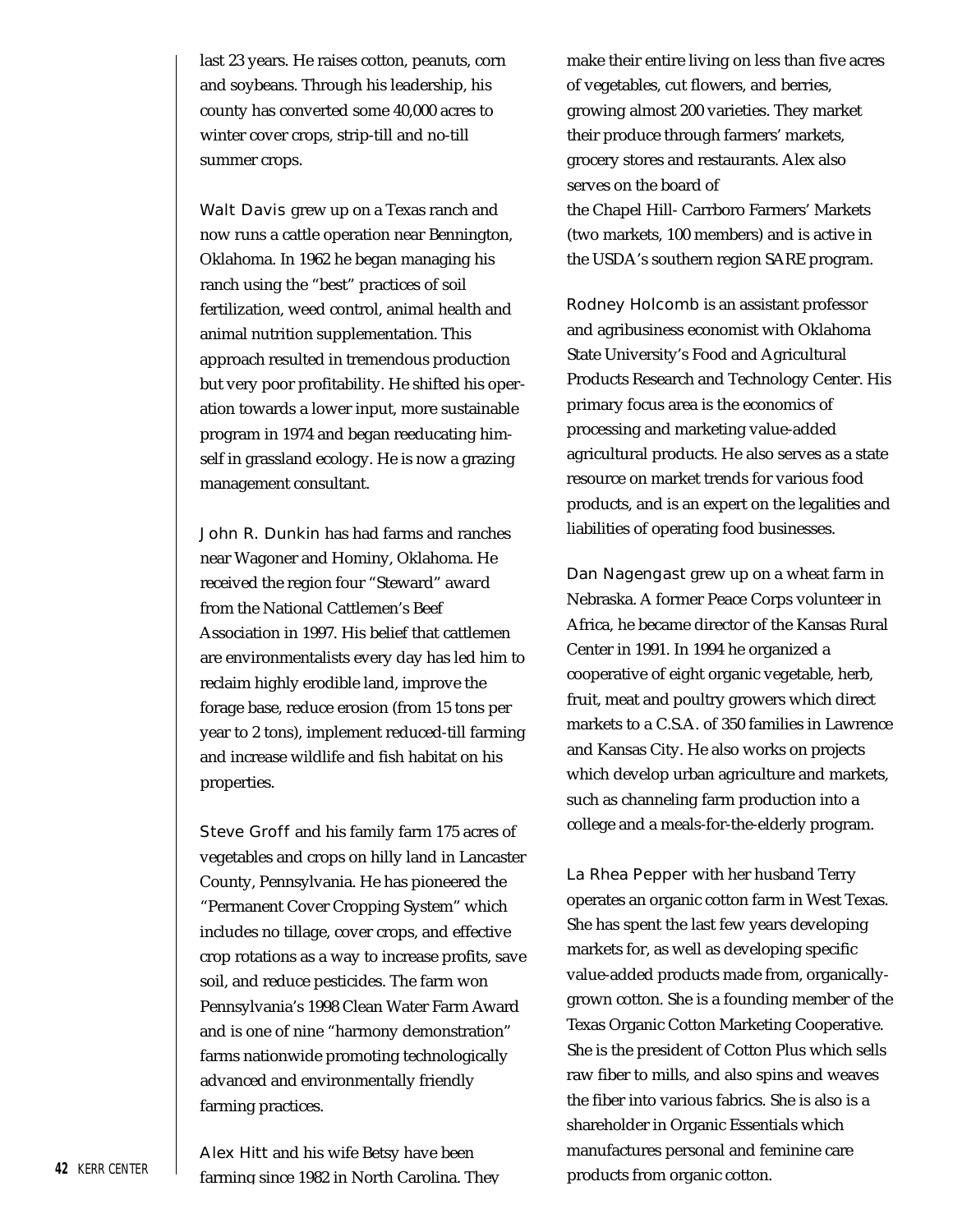Jim Robinson is an agroforester with the National Agroforestry Center, a partnership between the USDA, the Natural Resources Conservation Service (NRCS) and the Forest Service. He was co-chairman of the National Conservation Buffer Conference in San Antonio in 1998. He is an expert on riparian ecosystem management and riparian forest buffers, and is active in training. He began his career with the Soil Conservation Service in 1971.

Richard and Peggy Sechrist follow holistic management practices in their ranching operation in Fredericksburg, Texas. They raise certified organic beef and soon-to-be certified organic pastured chickens. They consider themselves both ranchers and marketers. They have been marketing their products both wholesale and direct to consumers for four years and will share their ups and downs and what works.

Russell Stevens is a wildlife and range specialist with the Noble Foundation in Ardmore, Oklahoma. His primary role is to consult with area ranchers on wildlife and range management issues. He has helped several ranchers integrate wildlife management or recreational leasing into their operations. He also oversees the wildlife management program on the Noble Foundation's Coffey Ranch west of Marietta.

#### OTHER CONFERENCE PRESENTERS

*(papers not included in Proceedings)* 

Chuck Hassebrook is program director of the Center for Rural Affairs in Walthill, Nebraska. The Center works with rural people who are starting new farms and businesses, experimenting with sustainable farming systems, and/or initiating policy reform. Hassebrook is a native of Platte Center, Nebraska, where his family is engaged in

farming. He serves on the board of the USDA National Commission on Small Farms and on the University of Nebraska Board of Regents. Previously he served as vice-chair of the USDAAgricultural Science and Technology Review Board and as a member of the Iowa State University external advisory committee on bioethics.

Kent Donica and his family run a cow-calf/ stocker calf/goat operation on approximately 1000 acres near Ardmore, Oklahoma. He is a 1987 graduate of OSU in animal science. He received a producer grant from the Kerr Center in 1998. His three-year project demonstrates how controlled burning can be used with goats to convert land with heavy brush/timber to grass, and how adequate grass cover can prevent erosion and siltation.

Rick Maloney has served as director of the Market Development Division of the Oklahoma Department of Agriculture (ODA) since 1995. The division manages programs to develop domestic and international markets for Oklahoma agricultural products. He has been instrumental in developing the valueadded processing sector for commodities produced within the state. He also directs ODA's Ag in the Classroom, Farmers' Market, Market News and Rural Economic Development programs.

Tom Trantham was a conventional dairy farmer in South Carolina for many years, working 12-16 hours a day, until he found a better way. With the help of the USDA's Sustainable Agriculture Research and Education Program (SARE) he developed his "Twelve Aprils" rotational grazing dairy system and discovered that farming can be fun! He recently served on the National Commission on Small Farms, and has been chair of the southern region SARE program.